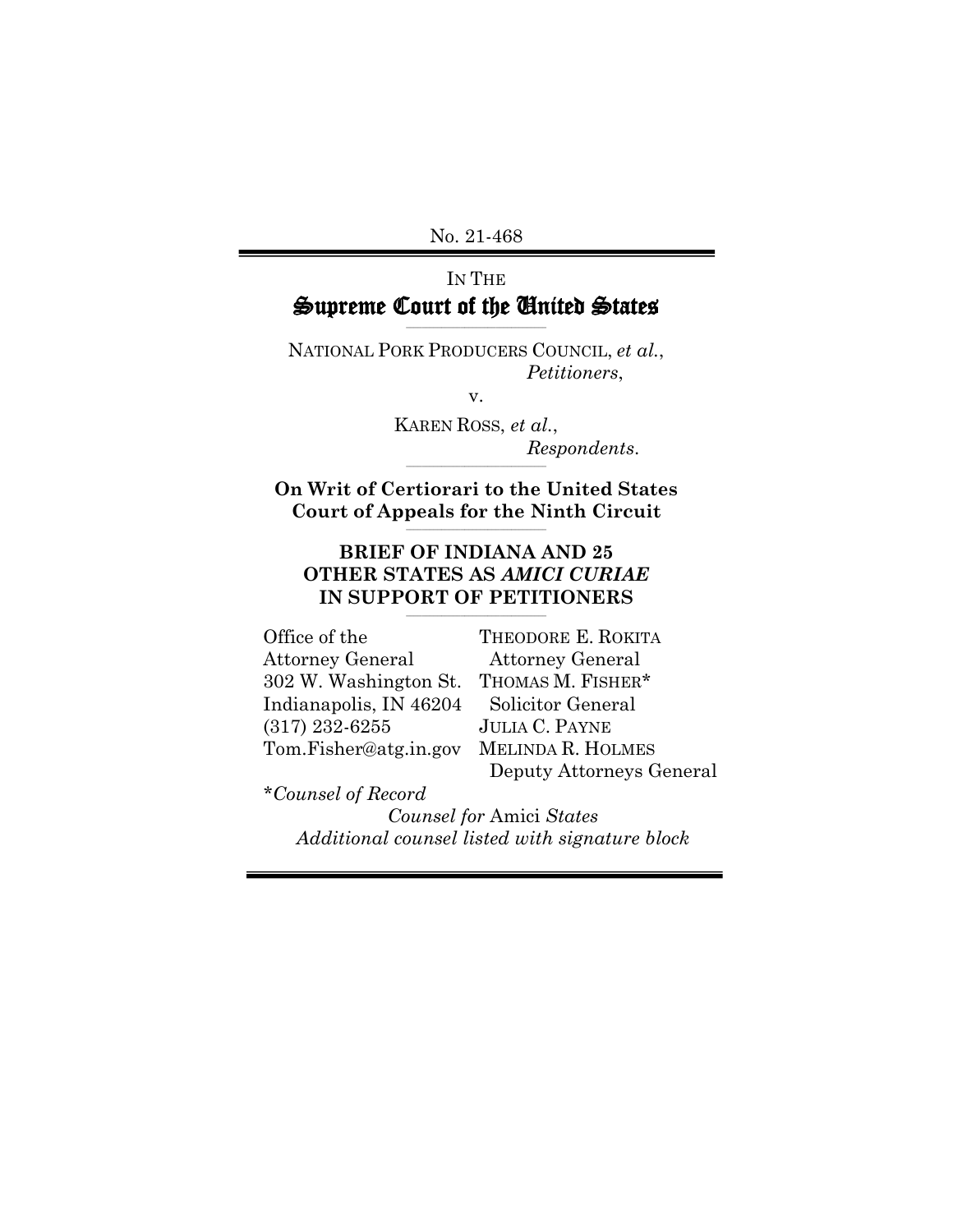### **QUESTION PRESENTED**

Whether a California law requiring pervasive nationwide changes to housing for hogs, chickens, and veal as a condition of access to California consumer markets violates the Commerce Clause and the general constitutional restriction against extraterritorial regulation.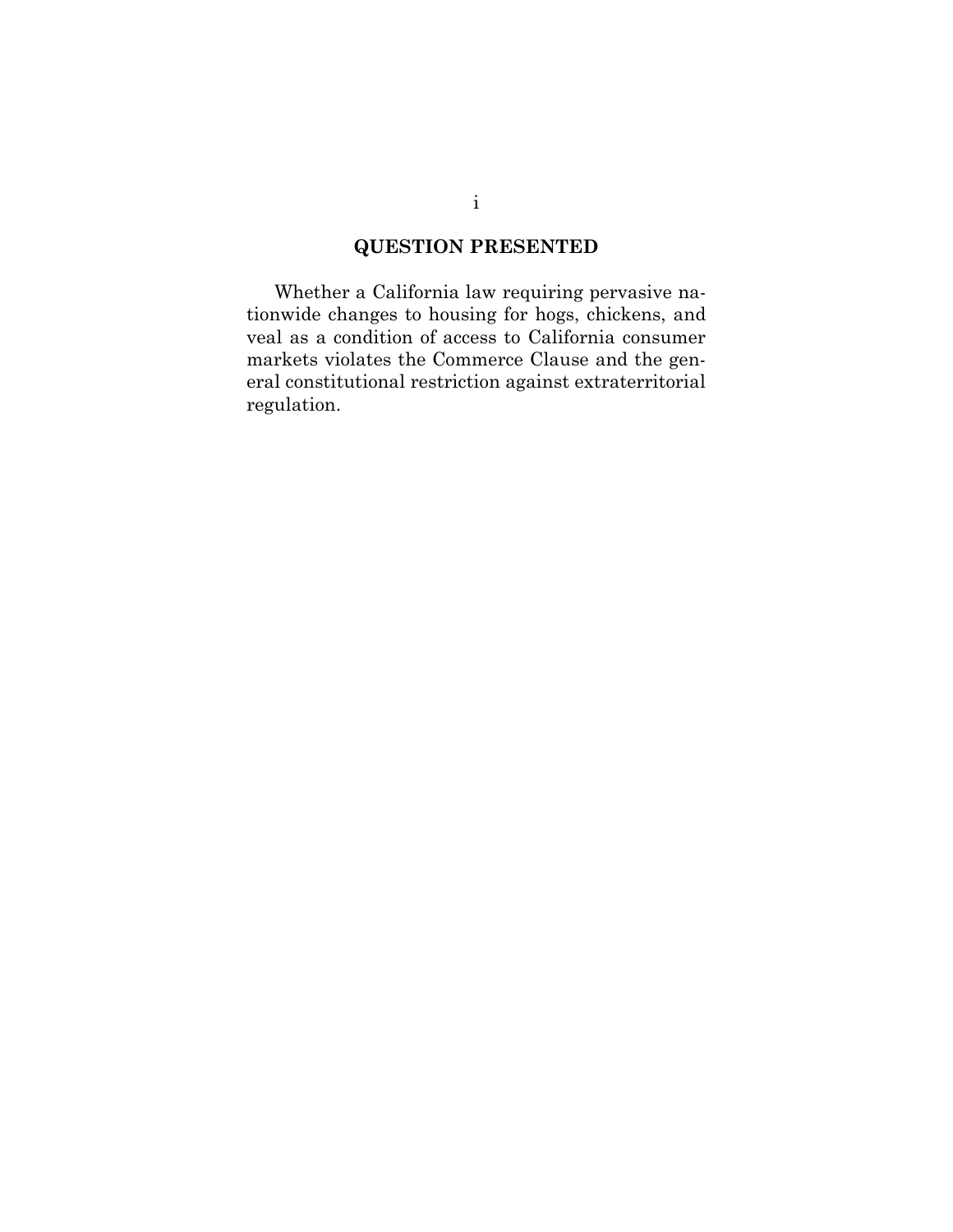## **TABLE OF CONTENTS**

| INTEREST OF THE AMICI STATES  1                                                                                                                                           |
|---------------------------------------------------------------------------------------------------------------------------------------------------------------------------|
|                                                                                                                                                                           |
|                                                                                                                                                                           |
| I.<br>Proposition 12 Violates Core Values of<br>Comity, Federalism, and Open Markets<br>Codified by the Long-Standing Rule Against<br>Extraterritorial State Regulation 6 |
| A. The Constitution precludes States from                                                                                                                                 |
| B. Extraterritoriality doctrine is not<br>limited to price-affirmation statutes 15                                                                                        |
| II.<br>Proposition 12 Imposes Extraterritorial<br>Regulations that Do Not Protect<br>Consumers and Offer Only Debatable                                                   |
| A. Proposition 12 necessarily regulates<br>transactions occurring wholly in other                                                                                         |

ii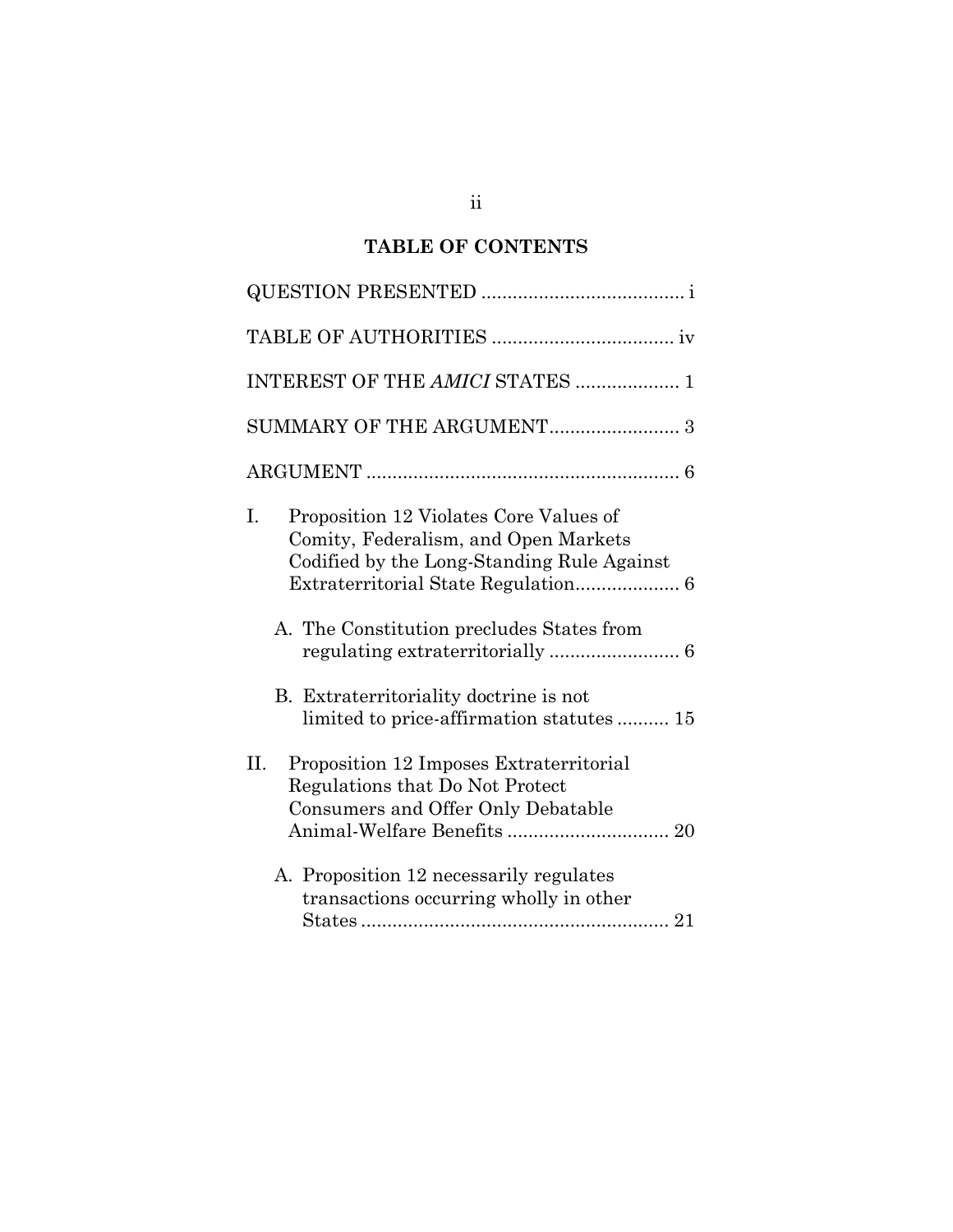| B. Proposition 12 is not predicated on<br>concerns for consumer safety and<br>will not improve the welfare of sows 24        |  |
|------------------------------------------------------------------------------------------------------------------------------|--|
| III. Allowing Proposition 12 To Stand Will<br>Disrupt Small Farms, Affect Retail<br>Prices, Invite Market Balkanization, and |  |
|                                                                                                                              |  |
|                                                                                                                              |  |

iii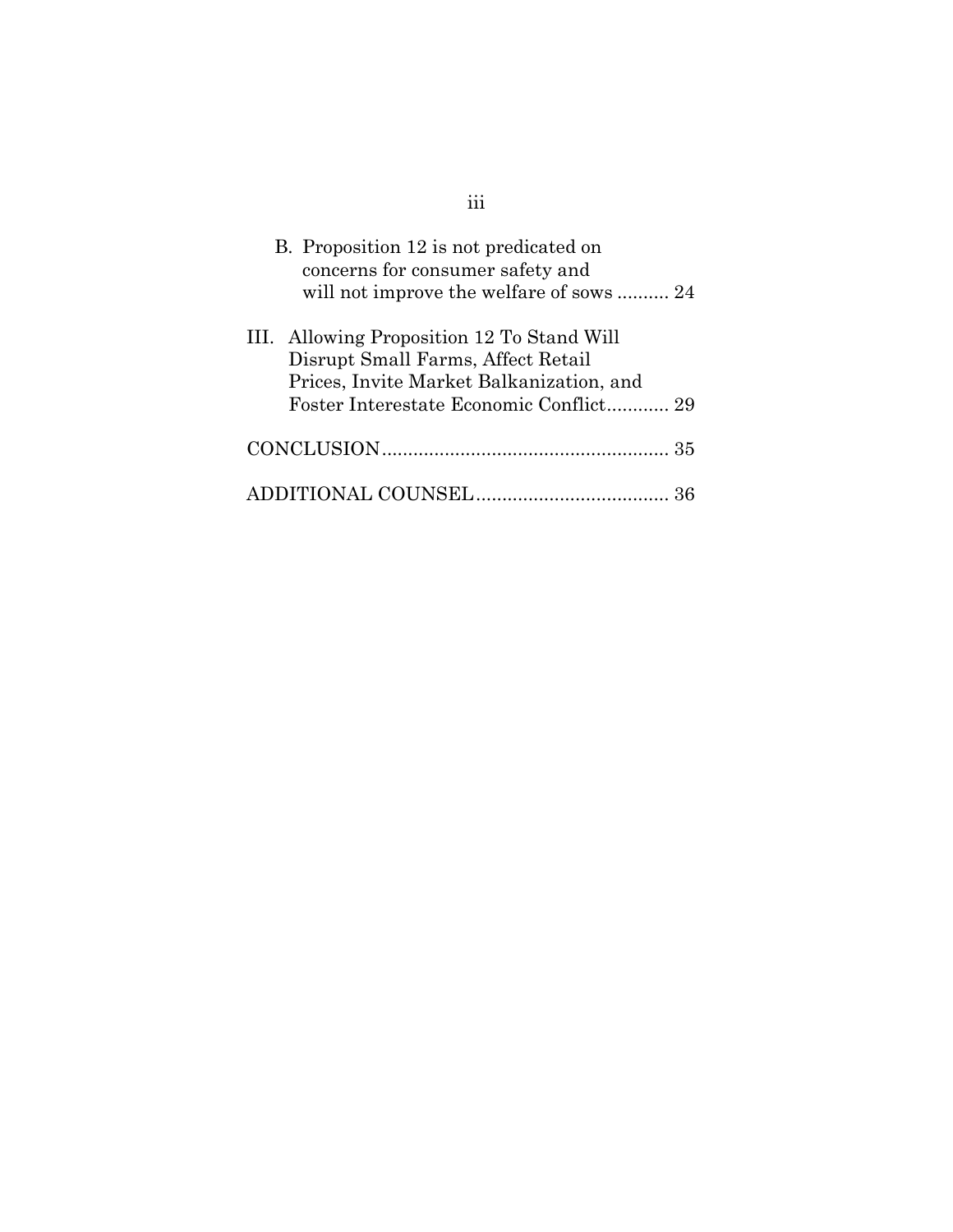## **TABLE OF AUTHORITIES**

### **CASES**

| Baldwin v. G.A.F. Seelig, Inc.,                              |
|--------------------------------------------------------------|
| Brown-Forman Distillers Corp. v. N.Y.<br>State Liquor Auth., |
| $C & A$ Carbone, Inc. v. Town of<br>Clarkstown, New York,    |
| CTS Corp. v. Dynamics Corp. of Am.,                          |
| Edgar v. MITE Corp.,                                         |
| Healy v. Beer Inst., Inc.,                                   |
| H. P. Hood & Sons, Inc. v. Du Mond,                          |
| Hughes v. Oklahoma,                                          |
| Leisy v. Hardin,                                             |
| Midwest Title Loans, Inc. v. Mills,                          |

iv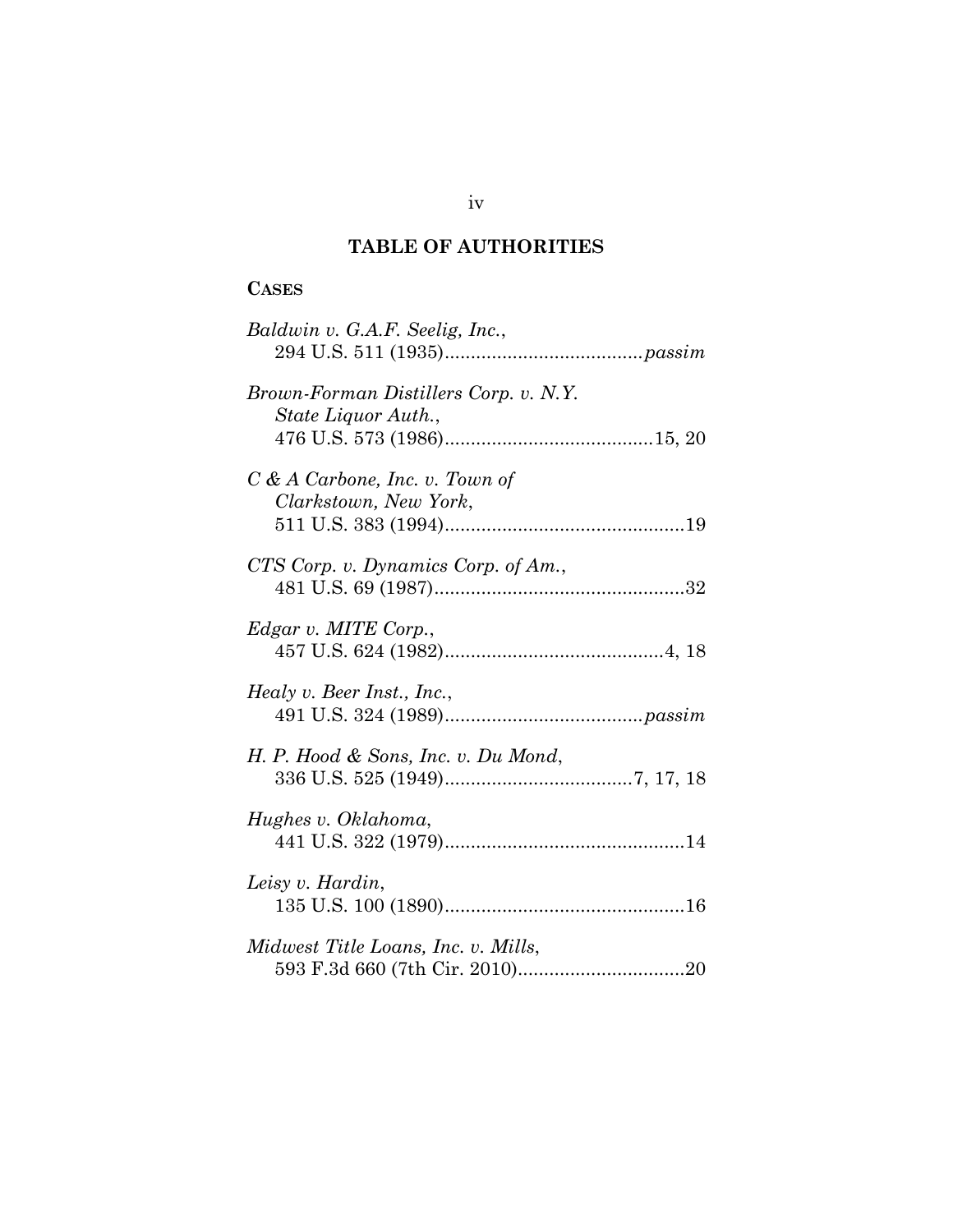## **CASES [CONT'D]**

| Rhodes v. Iowa                          |  |
|-----------------------------------------|--|
| Shaffer v. Heitner,                     |  |
| South Dakota v. Wayfair, Inc.,          |  |
| S. Pac. Co. v. Ariz. ex rel. Sullivan,  |  |
| <b>STATUTES</b>                         |  |
|                                         |  |
|                                         |  |
| Cal. Health & Saf. Code § 25990(b)(2) 3 |  |

Cal. Health & Saf. Code § 25991(a)...........................[.3](#page-13-3)

Cal. Health & Saf. Code  $\S~25991(e) \dots 3$ 

Cal. Health & Saf. Code § 25993(b)...........................[.3](#page-13-4)

Colo. Rev. Stat. § 40-2-124.......................................[.33](#page-43-1)

v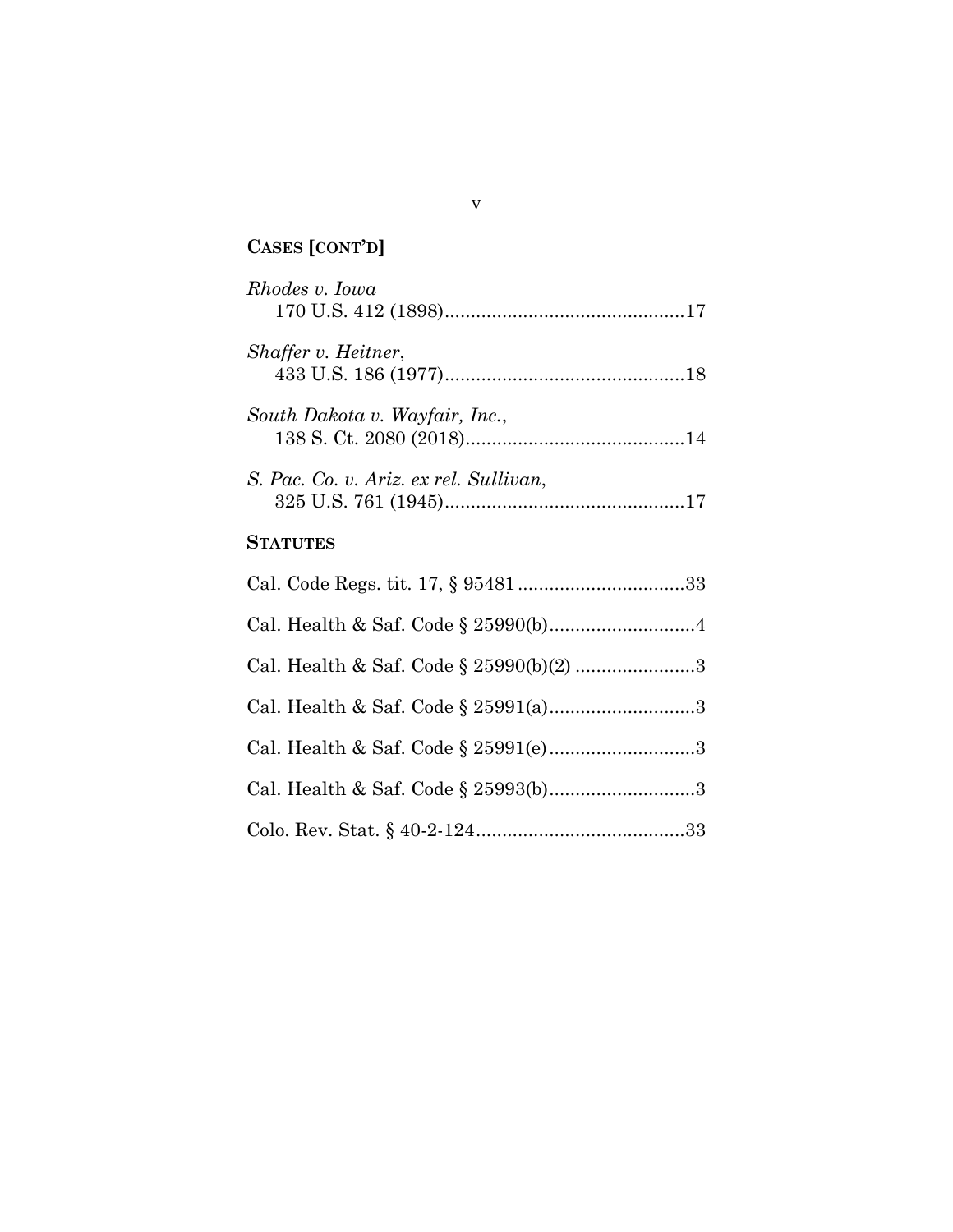### **OTHER AUTHORITIES**

| Aaron N. Coleman, The American         |  |
|----------------------------------------|--|
| Revolution, State Sovereignty, and     |  |
| the American Constitutional            |  |
| Settlement, 1765-1800 (Lexington       |  |
|                                        |  |
| Akhil Reed Amar, America's             |  |
|                                        |  |
| Alexander Hamilton, The Farmer         |  |
|                                        |  |
| Anthony J. Bellia and Bradford R.      |  |
| Clark, The International Law           |  |
| Origins of American Federalism, 120    |  |
|                                        |  |
| <i>The Antifederalist No. 11</i> (John |  |
|                                        |  |
| Antonio Cassese, "States: Rise and     |  |
| Decline of the Primary Subjects of     |  |
| the International Community," The      |  |
| Oxford Handbook of the History of      |  |
| International Law (Bardo               |  |
| Fassbender and Anne Peters eds.,       |  |
|                                        |  |
| AVMA, Welfare Implications of          |  |
| Gestation Sow Housing (Nov. 11,        |  |
|                                        |  |
|                                        |  |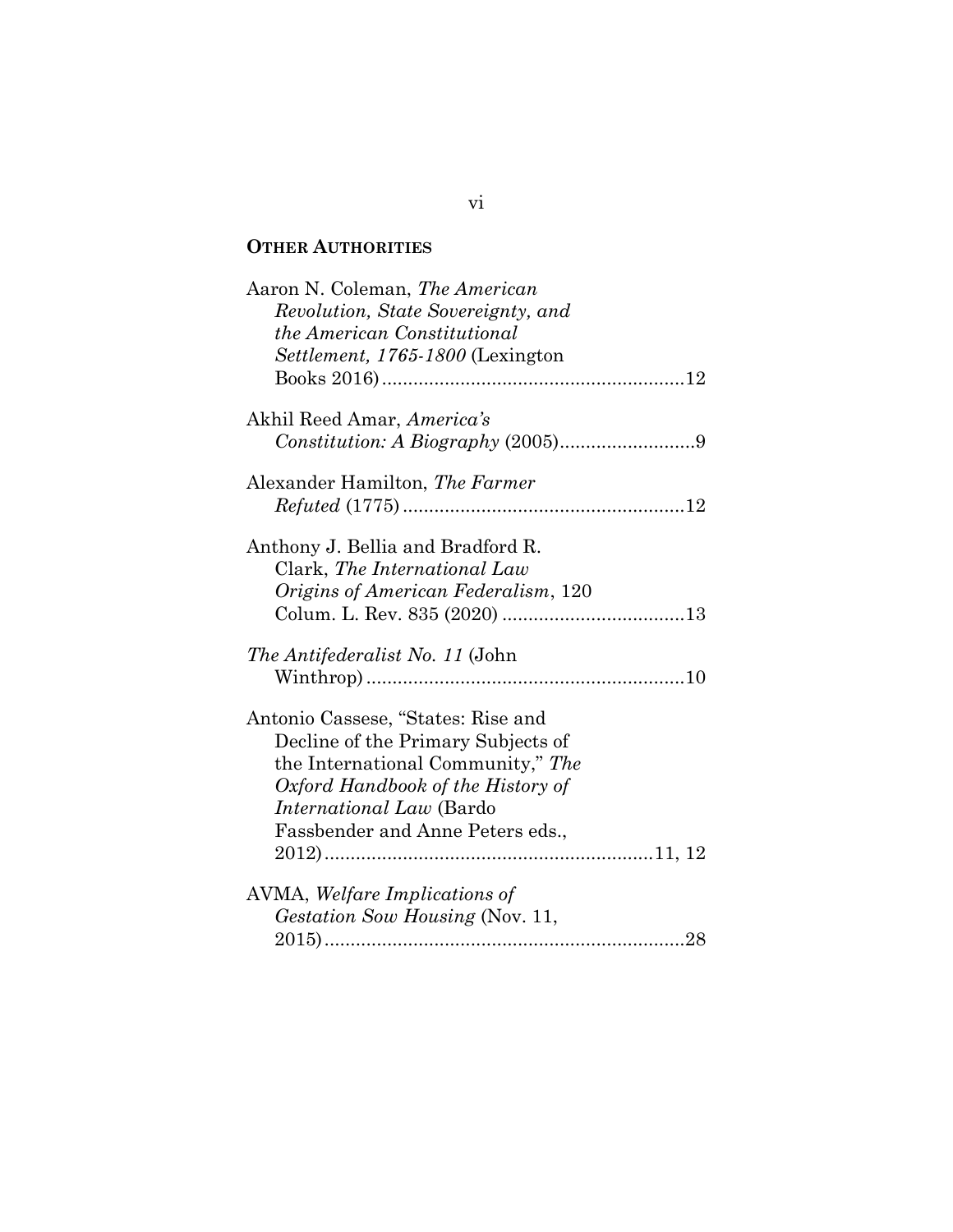| Barry K. Goodwin, California's<br>Proposition 12 and its Impacts on                                                                                                                                                                                                                           |
|-----------------------------------------------------------------------------------------------------------------------------------------------------------------------------------------------------------------------------------------------------------------------------------------------|
| Catherine Drinker Bowen, Miracle at<br>Philadelphia: The Story of the Con-<br>stitutional Convention May to Sep-                                                                                                                                                                              |
| Christine McCraken, US Pork Supply<br>Chain Locked in Limbo as Producers<br><i>Await Legal Ruling</i> (Mar. 2022),<br>available at<br>https://research.rabobank.com/far/en<br>/sectors/animal-protein/us-pork-<br>supply-chain-locked-in-limbo-as-<br>producers-await-legal-ruling.html26, 27 |
| Conner Mullally & Jayson L. Lusk, The<br><b>Impact of Farm Animal Housing</b><br>Restrictions on Egg Prices,<br>Consumer Welfare, and Production<br>in California, Amer. J. Agr. Econ.<br>(September 13, 2017), <i>available at</i><br>https:/academic///doi/                                 |
| Daniel-Erasmus Khan, "Territory and<br>Boundaries," The Oxford Handbook<br>of the History of International Law<br>(Bardo Fassbender and Anne Peters                                                                                                                                           |

### vii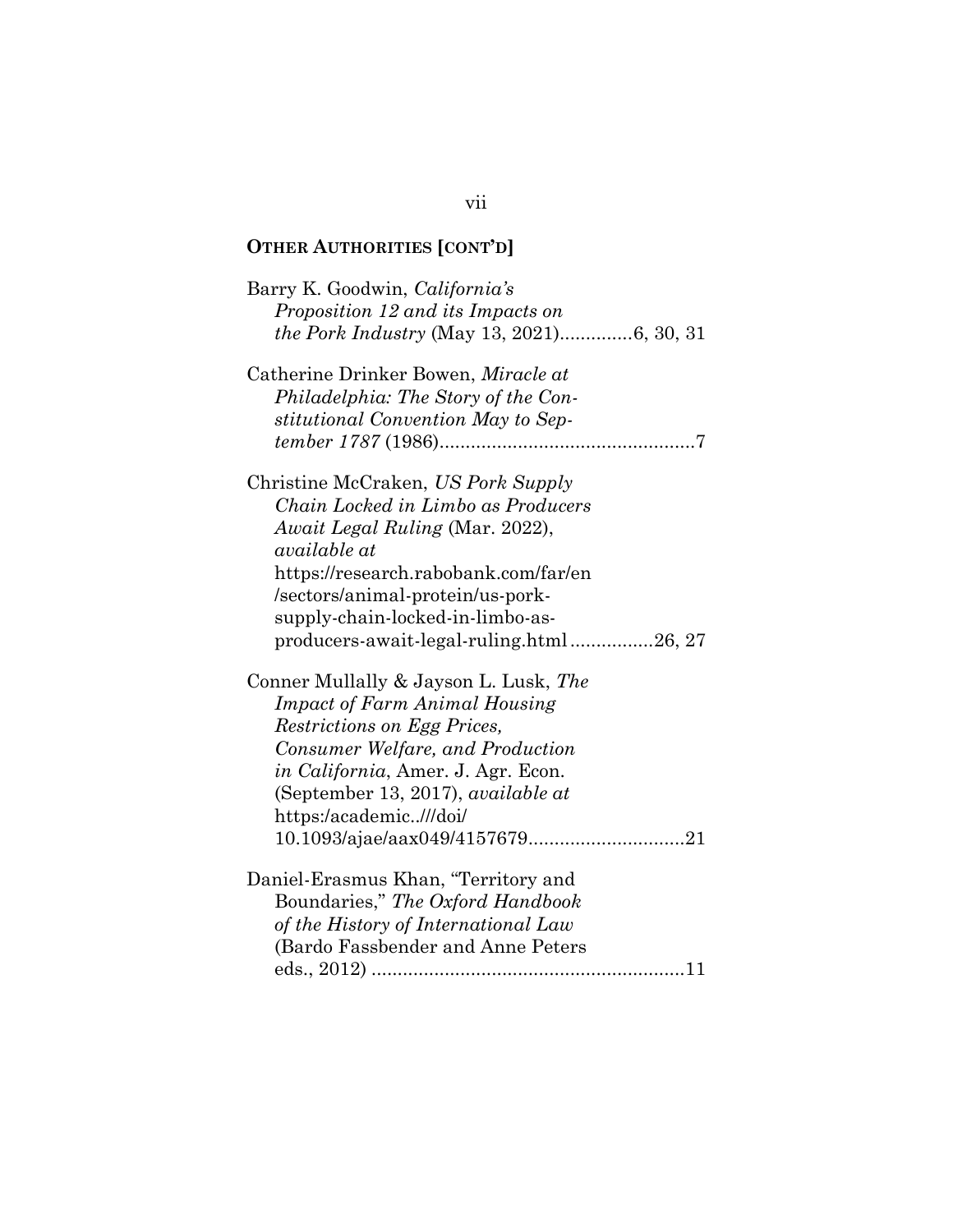| Elaine Kub, Analysis of the Pork and<br>Hog Markets' Likely Changes if<br>California's Prop 12 Is Implemented<br>in January 2022, available at<br>https://www.elainekub.com/single-<br>post/hog-market-needed-clearer-               |
|--------------------------------------------------------------------------------------------------------------------------------------------------------------------------------------------------------------------------------------|
|                                                                                                                                                                                                                                      |
| Elizabeth R. Rumley, States' Farm Ani-<br>mal Confinement Statutes, Nat'l<br>Agric. Law Ctr., https://nationalag-<br>lawcenter.org/state-compilations/                                                                               |
| Emmanuelle Tourme Jouannet,<br>"International Law as History and<br>Culture," A Short Introduction to<br><i>International Law</i> (Cambridge)<br>University Press 2015) (Christopher                                                 |
| Erica Shaffer, Rabobank: California's<br>Prop 12 a Call to Lead on Animal<br>Welfare, Meat+Poultry (2021),<br>https://www.meatpoultry.com/article<br>s/24659-rabobank-californias-prop-<br>12-a-call-to-lead-on-animal-welfare29, 30 |
| <i>The Federalist No. 22 (Alexander</i> )                                                                                                                                                                                            |
| The Federalist No. 32 (Alexander                                                                                                                                                                                                     |
|                                                                                                                                                                                                                                      |

### viii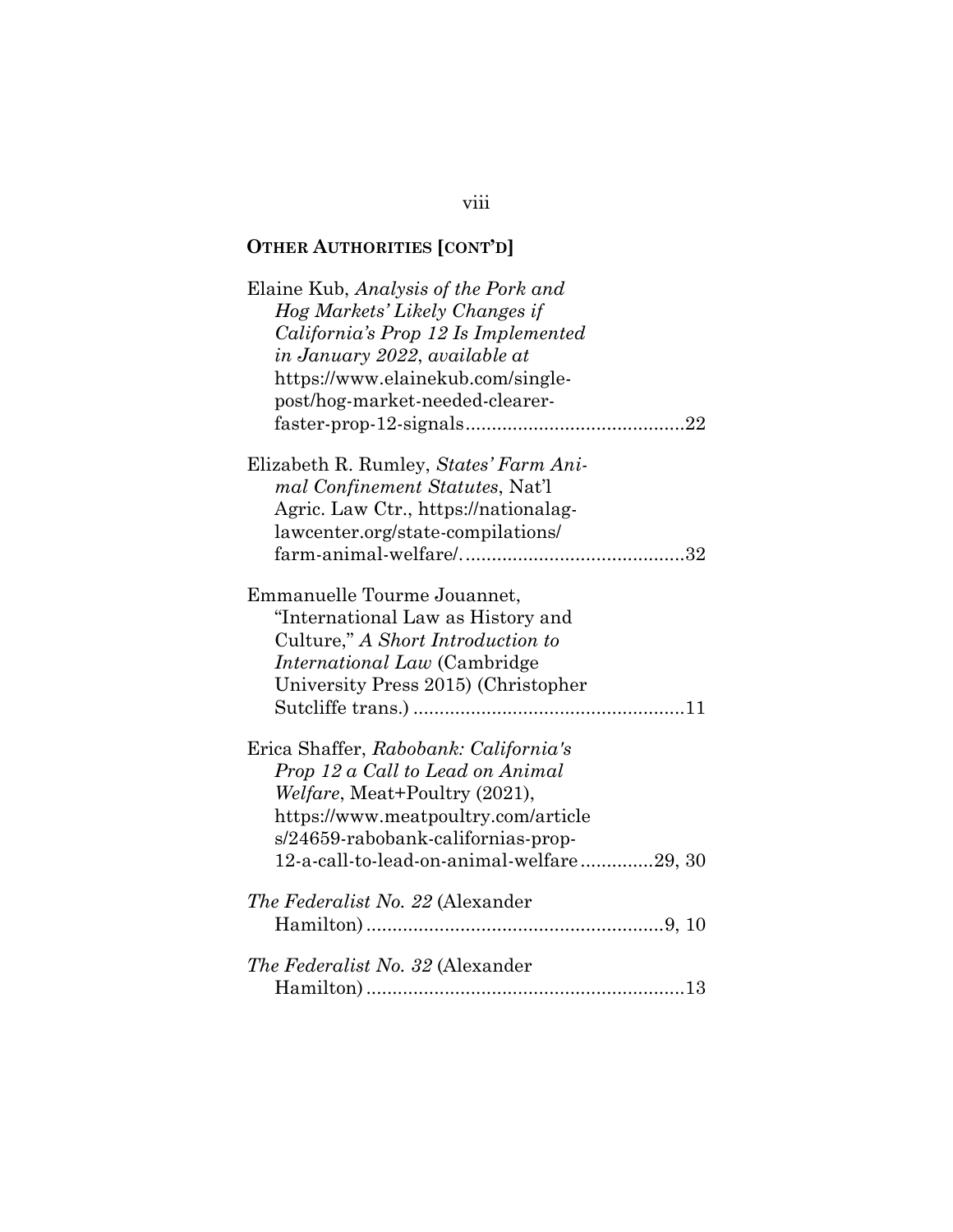| The Federalist No. 39 (James Madison)12     |
|---------------------------------------------|
| Forrest McDonald, Novus Ordo                |
| Seclorum: The Intellectual Origins of       |
|                                             |
| Forrest McDonald, We the People: The        |
| Economic Origins of the Constitution        |
|                                             |
| James W. Coleman, <i>Importing Energy</i> , |
| Exporting Regulation, 83 Fordham            |
|                                             |
|                                             |
| J.S. Reeves, The Influence of the Law of    |
| Nations Upon International Law in           |
| the United States, 3 Am. J. Int'l L.        |
|                                             |
|                                             |
|                                             |
|                                             |
| Proposed Regulations $\S 1322.1(b)$ ,       |
| available at                                |
| https://www.cdfa.ca.gov/ahfss/pdfs/         |
| regulations/AnimalConfinementText           |
|                                             |
|                                             |
| P.S. Holt et. al, The Impact of Different   |
| Housing Systems on Egg Safety and           |
| <i>Quality</i> , 90 Poultry Science 251     |
|                                             |
|                                             |

### ix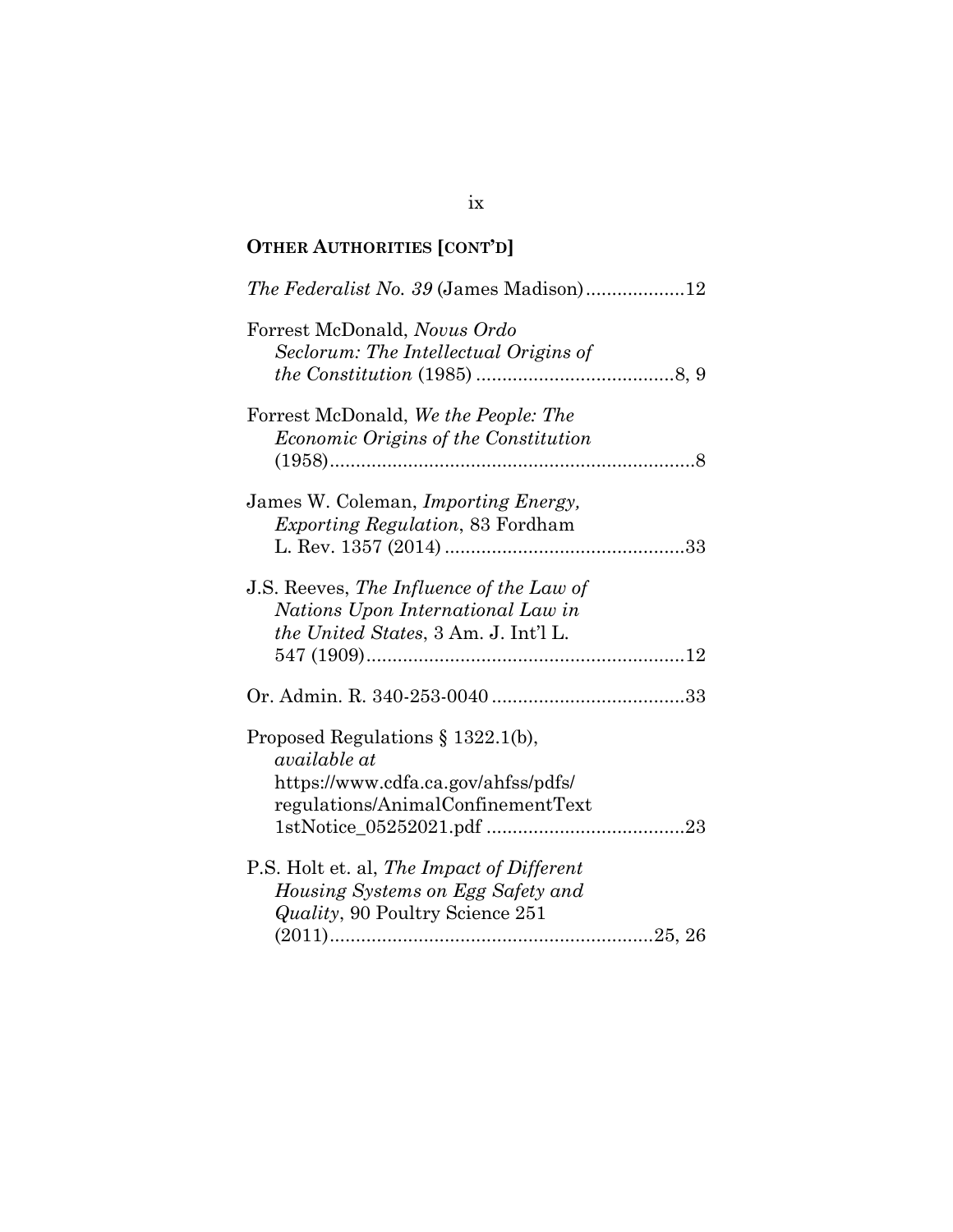| Richard Sexton & Daniel Sumner,                                                                                  |
|------------------------------------------------------------------------------------------------------------------|
| California's Animal Welfare Law                                                                                  |
| Caused Hysteria on Both Sides-                                                                                   |
| <i>Here Are the Real Impacts</i> , The Hill                                                                      |
| (Aug. 20, 2021), available at                                                                                    |
| https://thehill.com/opinion/energy-                                                                              |
| environment/568762-californias-                                                                                  |
| animal-welfare-law-caused-hysteria-                                                                              |
|                                                                                                                  |
| 1 Ronald D. Rotunda & John E. Nowak,<br><i>Treatise on Constitutional Law:</i><br><b>Substance and Procedure</b> |
| Tara Helfman, <i>The Law of Nations in</i><br><i>The Federalist Papers, 23 J. Legal</i>                          |
|                                                                                                                  |
| USDA, Sow Welfare Fact Sheet (Fall                                                                               |

x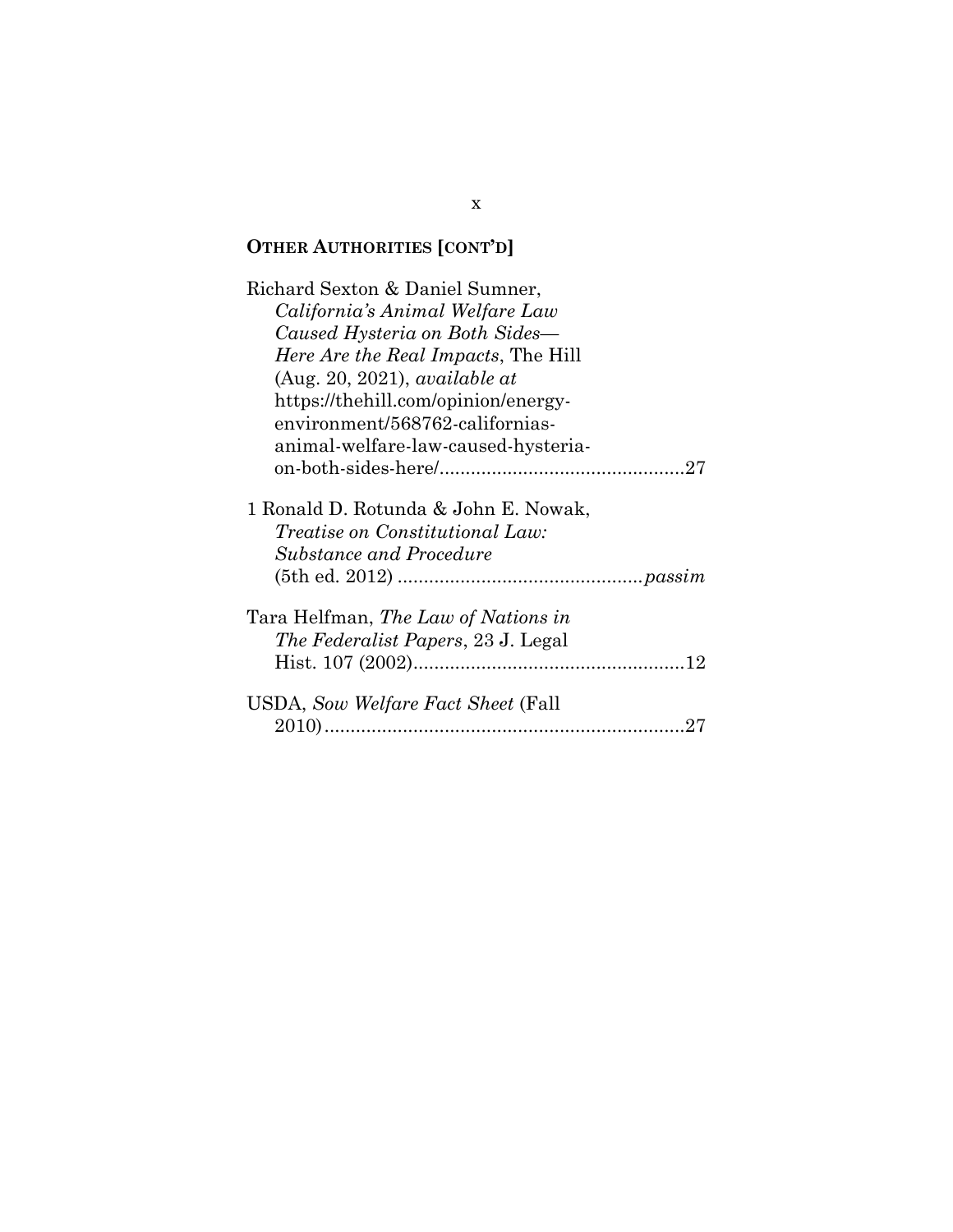#### **INTEREST OF THE** *AMICI* **STATES**

The States of Indiana, Alabama, Arizona, Arkansas, Georgia, Idaho, Iowa, Kansas, Kentucky, Louisiana, Mississippi, Missouri, Montana, Nebraska, New Hampshire, North Dakota, Ohio, Oklahoma, South Carolina, South Dakota, Tennessee, Texas, Utah, Virginia, West Virginia, and Wyoming respectfully submit this brief as *amici curiae* in support of petitioners. The Court's precedents squarely recognize constitutional principles prohibiting States from regulating extraterritorially, *i.e.*, from regulating commercial conduct occurring entirely in *other* States. The Ninth Circuit's decision below, however, permits California to regulate extraterritorial commercial conduct so long as it does not use price-control or price-affirmation statutes to do so. Such a doctrine both threatens economic balkanization and upends the fundamental principle that States are coequal sovereigns. The Court should reverse.

California's Proposition 12, enacted by voters in November 2018, regulates how farmers confine breeding pigs, egg-laying hens, and veal calves, not only in California, but nationally. It prohibits the sale in California of any pork, eggs, or veal produced from animals not raised in accordance with California rules, regardless of where those animals were raised. Worse, California has proposed regulations that would permit California officials to conduct on-site inspections in other States and would impose onerous record-keeping requirements on out-of-state farmers.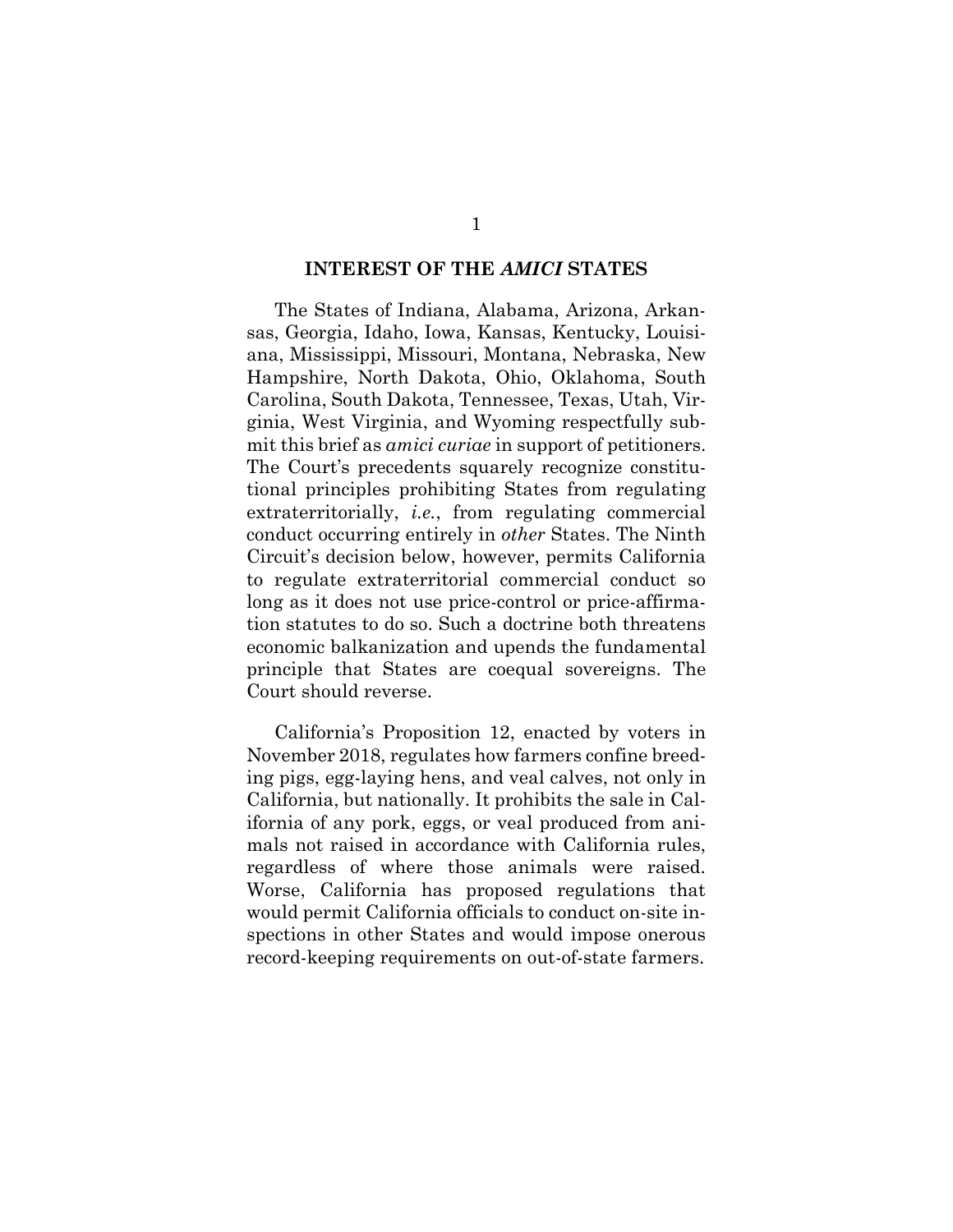Amici States file this brief to explain that the Commerce Clause prohibits California's attempt to usurp other States' authority to set their own animal-husbandry policies. Proposition 12 does not protect the health and safety of California consumers, and its overall benefits for animal welfare are debatable at best yet threaten to segment interstate markets for pork and eggs (in particular) and create interstate conflict.

California's rules represent a substantial departure from current practices and standards in most States, yet the Constitution does not permit California to set a single, nationwide animal-confinement policy. Worse, Proposition 12 effectively regulates some government operations in other States, including Indiana. Purdue University, a body corporate and politic and an arm of the State of Indiana, raises swine that it sells into the national supply chain, likely reaching California customers. Purdue's Animal Sciences Research and Education Center (ASREC) does not currently comply with Proposition 12; rather, it houses its sows in gestation stalls. Consequently, it will have to choose between making costly renovations or forgoing California markets altogether. As such, the State of Indiana is directly affected by Proposition 12.

Because Amici States have a sovereign interest in preserving their authority to establish policy for their own farmers and safeguarding their own governmental operations, they file this brief to explain why this Court should reverse and invalidate Proposition 12.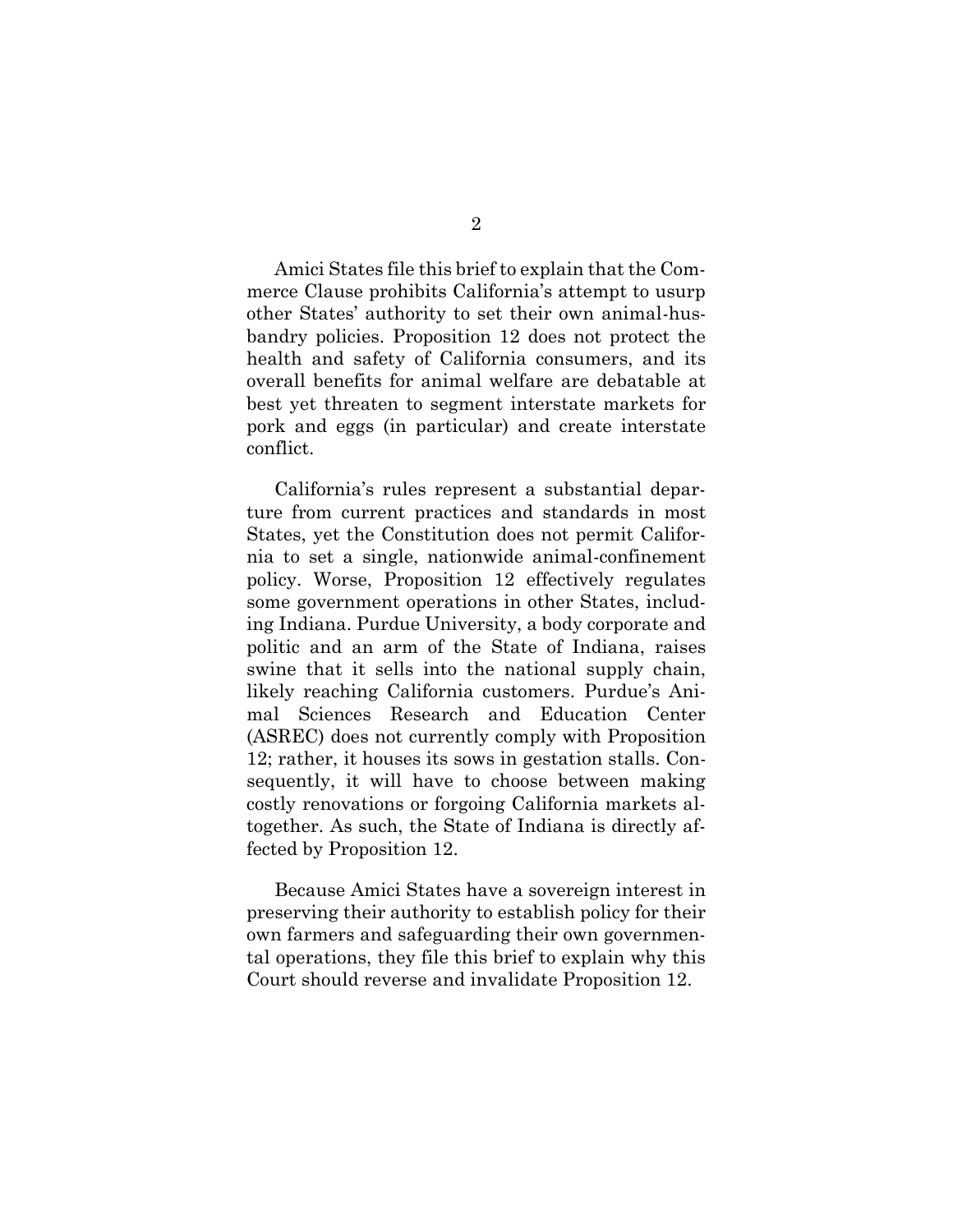#### <span id="page-13-3"></span>**SUMMARY OF THE ARGUMENT**

<span id="page-13-2"></span>Proposition 12 prohibits the sale within California of pork, egg, and veal products if the seller knows or should know that the animals were confined "in a cruel manner," regardless of the State of origin of the meat. Cal. Health & Saf. Code § 25990(b)(2). Particularly relevant for this case, with respect to pork, "a cruel manner" is defined as confining a sow "six months or older or pregnant" in a manner that prevents the animal "from lying down, standing up, fully extending its limbs, or turning around freely" or within "less than 24 square feet of usable space." *Id.* § 25991(a), (e). Violation of Proposition 12 is a crime punishable by a \$1000 fine or 180-day prison sentence. *Id.* § 25993(b). Sellers in violation are also subject to civil damages. *Id.*

<span id="page-13-4"></span><span id="page-13-1"></span><span id="page-13-0"></span>The Court has long recognized that the "entire Constitution was 'framed upon the theory that the peoples of the several states . . . are in union and not division,'" and that the Commerce Clause in particular reflects "special concern both with the maintenance of a national economic union unfettered by state-imposed limitations on interstate commerce and with the autonomy of the individual States within their respective spheres." *Healy v. Beer Inst., Inc.*, 491 U.S. 324, 335–36 & n.12 (1989) (quoting *Baldwin v. G.A.F. Seelig, Inc.*, 294 U.S. 511, 523 (1935)). Accordingly, "a statute that directly controls commerce occurring wholly outside the boundaries of a State exceeds the inherent limits of the enacting State's au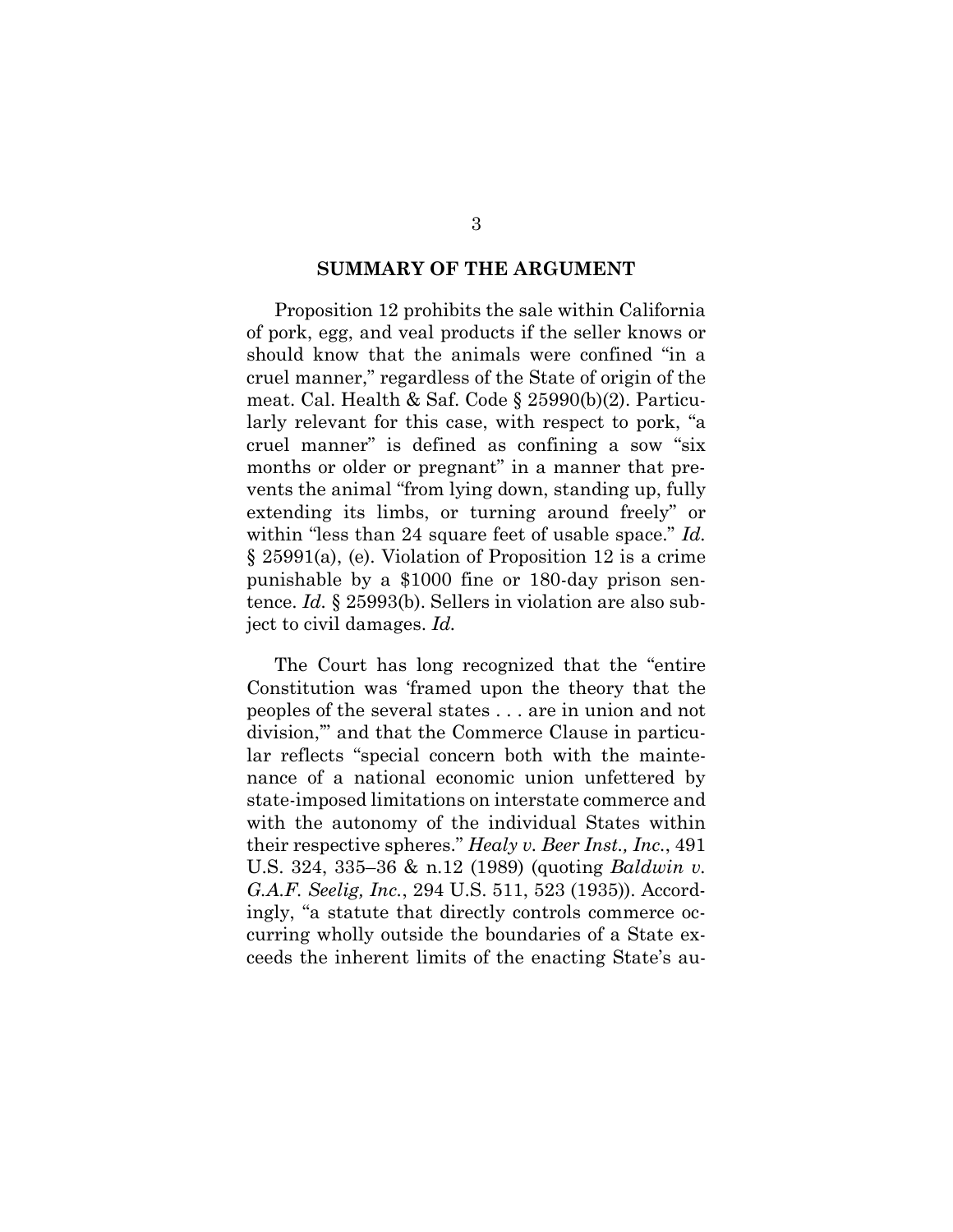thority and is invalid regardless of whether the statute's extraterritorial reach was intended by the legislature." *Id.* at 336.

<span id="page-14-1"></span>California's Proposition 12 is a paradigm of unconstitutional extraterritorial regulation: It requires hog, chicken, and veal-calf farmers in *every* State to follow *California's* animal-confinement rules on pain of exclusion from the California market. *See* Cal. Health & Saf. Code § 25990(b). Since most of California's meat comes from out-of-state, Proposition 12 necessarily regulates not only California grocers, but also the economic actions and transactions of farmers, slaughterers, meat packers, shippers, and wholesalers in other States.

<span id="page-14-0"></span>The Ninth Circuit upheld Proposition 12 on the theory that the Constitution permits any extraterritorial regulation that is not a price control or price affirmation statute. Pet. App. 8a. The extraterritoriality doctrine, however, has its roots in a broad historical understanding of the limits of state sovereignty and a desire among the Founders for a unified national market for commerce. It is not merely a Courtcontrived doctrine confined to price controls. The Court in *Healy* observed that precedents "concerning the extraterritorial effects of state economic regulation" generally stand for the proposition that the Commerce Clause "precludes the application of a state statute to commerce that takes place wholly outside of the State's borders." *Healy*, 491 U.S. at 336 (citing *Edgar v. MITE Corp.*, 457 U.S. 624, 642–643 (1982) (plurality opinion)). The Court has relied on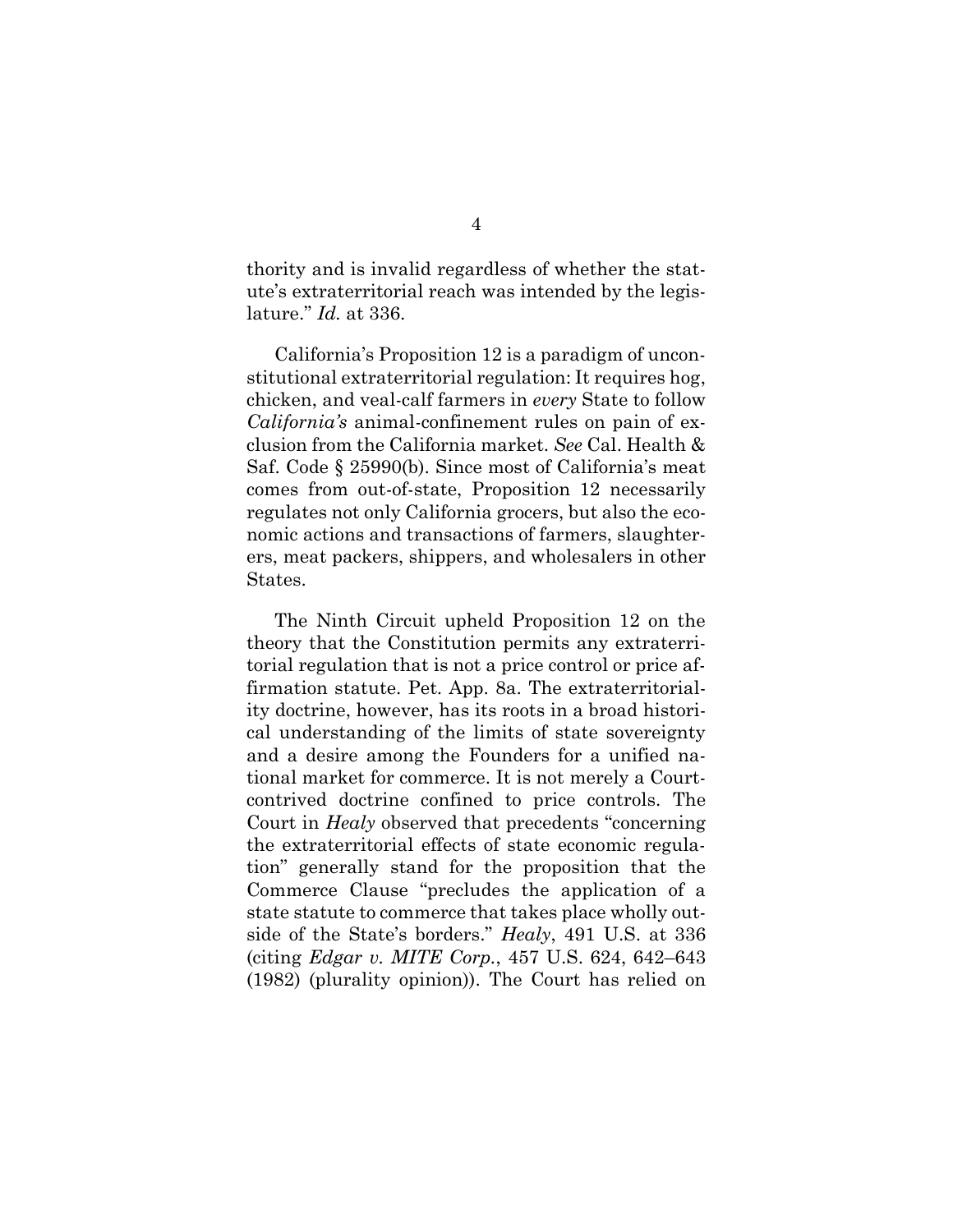the extraterritoriality doctrine to invalidate numerous non-price-control statutes, yielding only where a State acts to protect the health and safety of its citizens.

Yet Proposition 12 offers no net benefit for either California consumers or the affected animals. California makes no effort to connect Proposition 12 to the food safety of pork, and scientific studies provide no conclusive proof that current chicken confinement practices risk unsafe eggs. As for animal welfare, gestation crates prevalent across the country provide substantial benefits for the sows, and restricting the movement of chickens keeps them from attacking each other. California has presented no evidence that its preferred type of housing improves the overall welfare of either.

Allowing the California law to stand would balkanize markets and lead to interstate conflict: precisely the problems under the Articles of Confederation that the framers sought to fix by assigning the interstate commerce power to Congress. Proposition 12 threatens serious economic repercussions for farmers nationwide who depend on access to California markets. Pork commodities markets are likely to split, creating shortages of pork in California and an artificial glut in the rest of the country, with accompanying losses for farmers unable to supply compliant pork—particularly smaller farmers. Because "[s]maller operations . . . have less access to the credit needed to finance renovations and new construction," Proposition 12 will likely "increase . . . the exit of smaller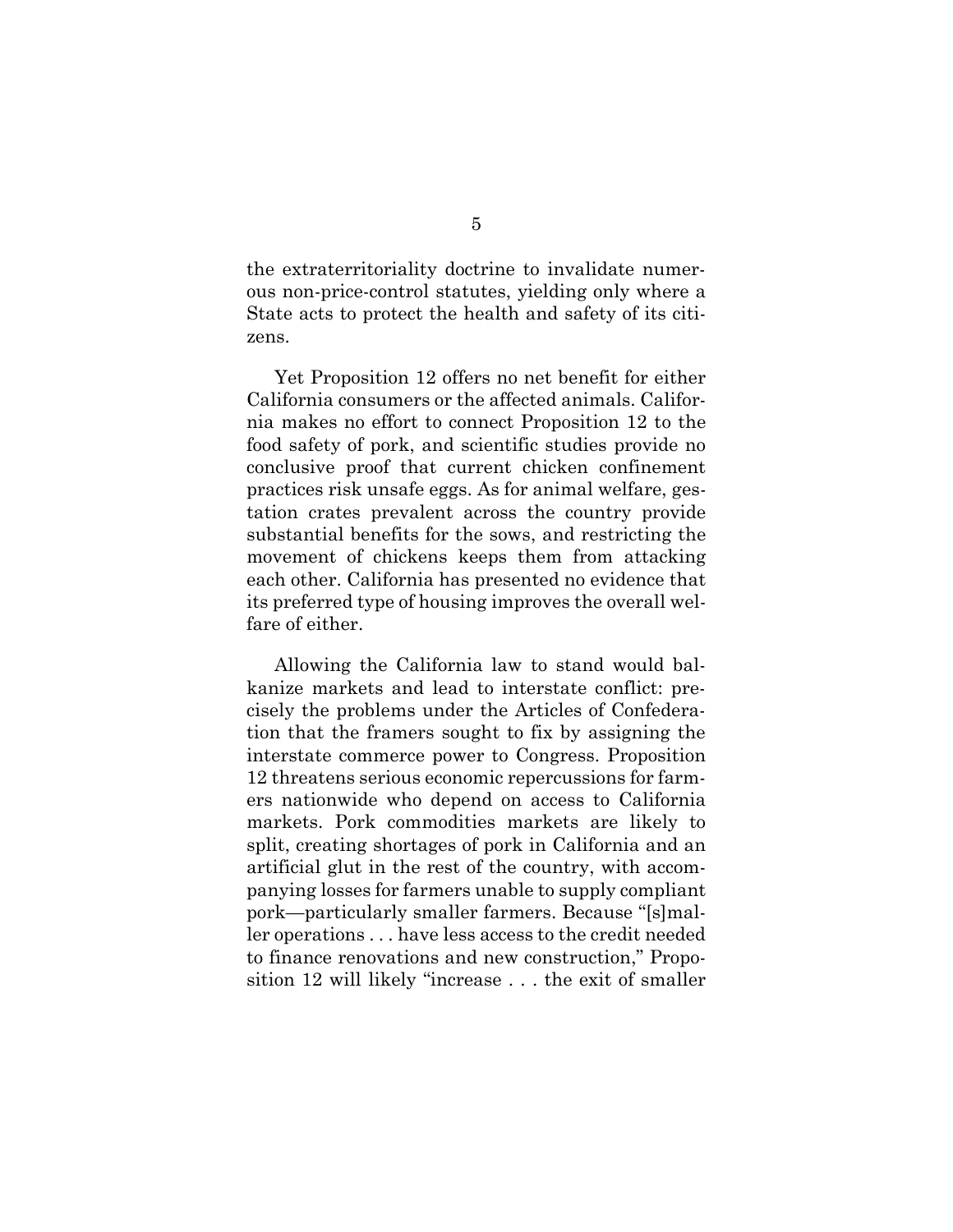<span id="page-16-0"></span>hog operations." Barry K. Goodwin, *California's Proposition 12 and its Impacts on the Pork Industry* (May 13, 2021), at 1.

Finally, approval of Proposition 12 will green light other attempts by States to promote their own policy preferences through nationally applicable economic regulation. States will be able to impose any restriction on out-of-state businesses so long as it ties that restriction to the sale of goods within its borders. Minimum wage, employee benefits and working conditions, and use of undocumented workers, all would become fair game for extraterritorial reach. The Court should head off the opportunity to act on such divisive impulses and reverse the Ninth Circuit and invalidate Proposition 12.

#### **ARGUMENT**

**I. Proposition 12 Violates Core Values of Comity, Federalism, and Open Markets Codified by the Long-Standing Rule Against Extraterritorial State Regulation** 

#### **A. The Constitution precludes States from regulating extraterritorially**

Constitutional history stands against extraterritorial regulation by States. The Framers, already acting within the confines of broader theory of government whereby even nation-states did not interfere with others' internal affairs, set out in 1787 to prevent the economic fragmentation yielded by the Articles of Confederation. The result was a Constitution featuring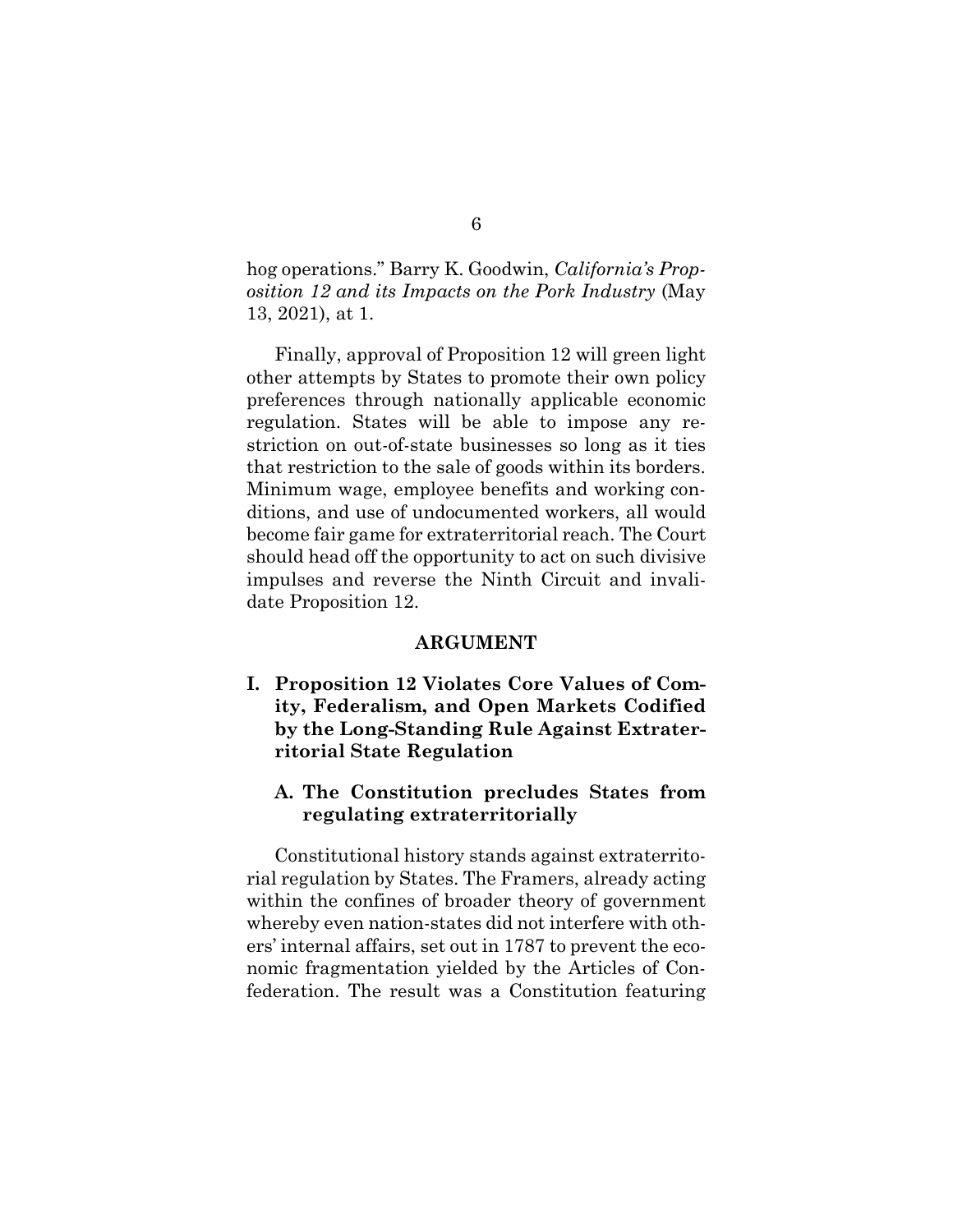many restraints on Congress and the States alike including the Commerce Clause—designed to foster a common marketplace and prevent extraterritorial regulation. The Court's long history of precedents striking down extraterritorial laws confirms this interpretation of the Constitution.

1. One major impetus for transitioning from a confederation to a federal model was the emerging fragmentation of markets in the wake of the Revolutionary War. *See* 1 Ronald D. Rotunda & John E. Nowak, *Treatise on Constitutional Law: Substance and Procedure* 9–10, 608–11 (5th ed. 2012) ("One of the purposes of the Constitution of 1787 was to create, in effect, a common market of the United States, so the states would all sink or swim together."). "States such as New York which controlled major foreign ports imposed taxes on incoming foreign commerce destined for other states." *Id.* at 609.

<span id="page-17-1"></span><span id="page-17-0"></span>More broadly, "[s]tate and section showed themselves jealous, preferring to fight each other over boundaries as yet unsettled and to pass tariff laws against each other." Catherine Drinker Bowen, *Miracle at Philadelphia: The Story of the Constitutional Convention May to September 1787*, at 9 (1986). Indeed, "each state would legislate according to its estimate of its own interests, the importance of its own products, and the local advantages or disadvantages of its position in a political or commercial view." *H. P. Hood & Sons, Inc. v. Du Mond*, 336 U.S. 525, 533 (1949) (internal quotation omitted).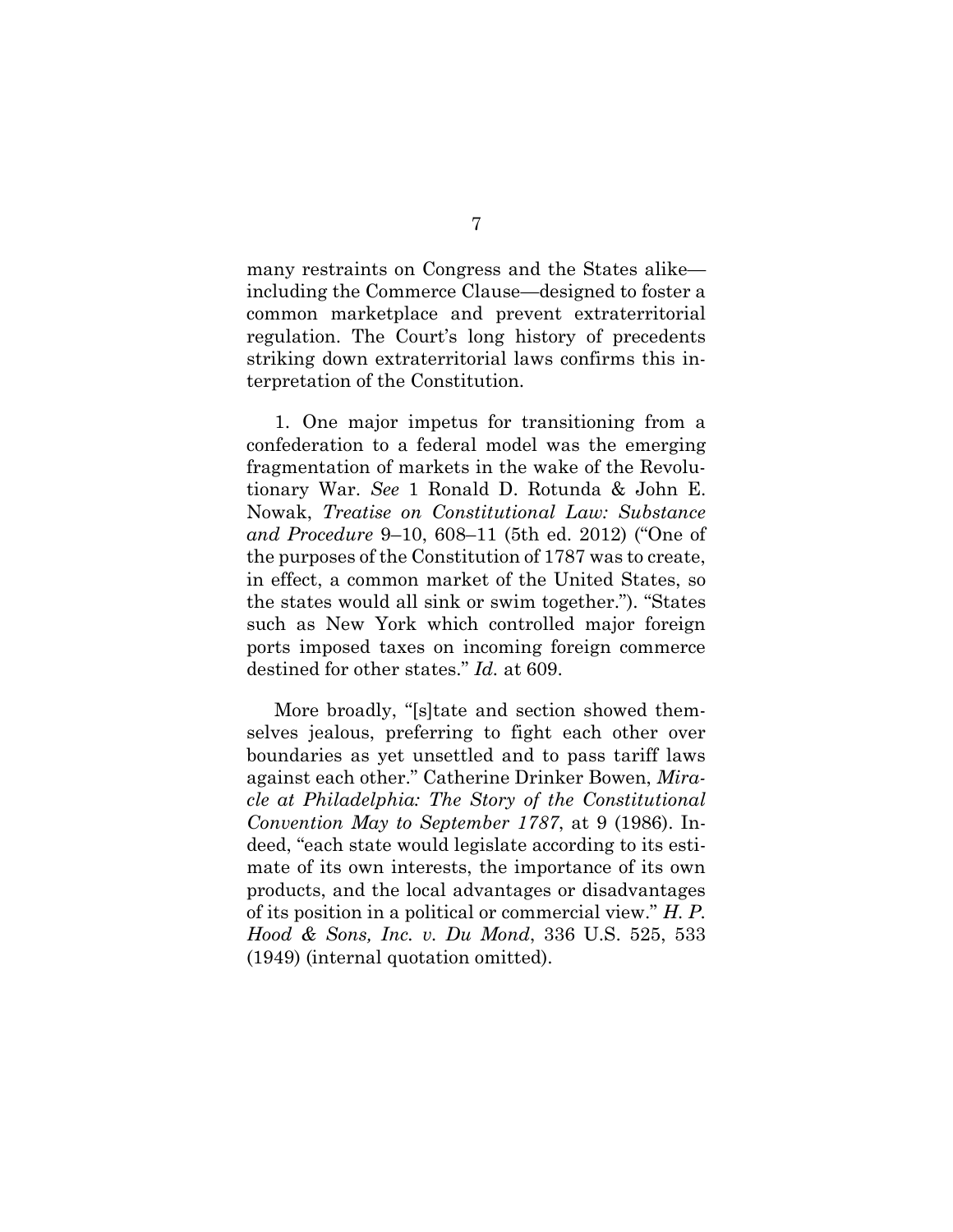<span id="page-18-2"></span>The result was commercial subjugation of smaller States. In Connecticut, for example, "dependence upon New York meant that it was not in a position to regulate its own commerce." Forrest McDonald, *We the People: The Economic Origins of the Constitution* 139 (1958). Smaller States, in response, "would tax goods brought in from other states at a rate so high as to foreclose access to their markets." Rotunda at 610. Doing so, unsurprisingly, aggravated the smaller States' economic problems. Again in Connecticut, as a result in part of regressive excise taxes, "the economy suffered a sort of creeping paralysis." McDonald, *supra*, at 139.

<span id="page-18-1"></span><span id="page-18-0"></span>For this reason, "there was a call for a convention to amend the powers of the national government under the Articles of Confederation so as to make it effective to deal with multistate problems." Rotunda*, supra,* at 610. Specifically, the convention needed to end "interstate jealousies" created by states' regulation of commerce. Forrest McDonald, *Novus Ordo Seclorum: The Intellectual Origins of the Constitution*, 105 (1985). But "[w]hen the delegates met to amend the Articles of Confederation, they quickly realized that the country needed an entirely new form of government to deal with national problems." Rotunda, supra, at 610*.* As a result, they called a second convention: the Constitutional Convention of 1787. *Id.* One objective of that Convention was "to totally revise the powers of the national government" and to "produce[] the new federal government with its enumerated . . . power to regulate commerce 'among the states.'" *Id.*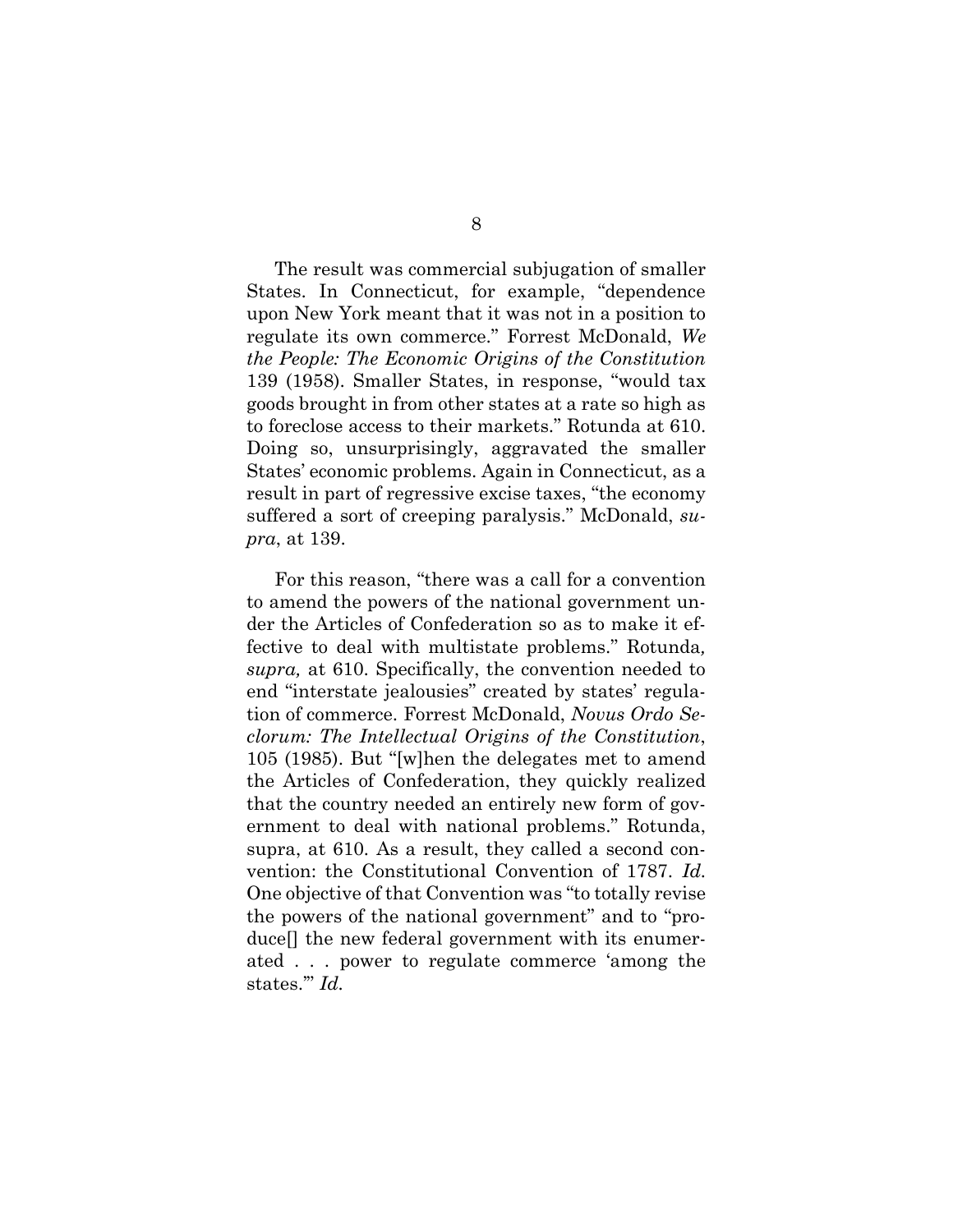<span id="page-19-0"></span>In the end, the Constitution provided multiple safeguards against economic favoritism and isolation among States. The Interstate Commerce Clause is perhaps the most obvious such safeguard, but other provisions create a robust structural commitment to a unified economic marketplace. Restrictions on congressional action in Article 1 § 9 of the Constitution, including the Export-Tax, Preference, and Duty Clauses, all speak to a broad design in favor of common internal markets. Akhil Reed Amar, *America's Constitution: A Biography* 122–23 (2005) ("[O]ther provisions of sections 9 and 10 aimed at ending incipient economic warfare among the states and related forms of interstate exploitation."). Critically, the same goes for many restrictions against States in Article 1, § 10, including not only the Imports or Exports Clause and the Tonnage Clause, but also the Interstate Compact, Treaty, Coinage, Bills of Credit, Tender in Payment, and Contracts Clauses. *Id.* at 123–24. These clauses "ensured . . . internally the United States would be the largest area of free trade in the world." McDonald, *Novus Ordo Seclorum* at 266.

<span id="page-19-1"></span>Alongside many other concerns, economic implications drew substantial attention during the ratification debates. Cataloguing the defects of the Articles of Confederation, Alexander Hamilton wrote in Federalist No. 22 that "interfering and unneighborly regulations of some States, contrary to the true spirit of the Union, have, in different instances, given just cause of umbrage and complaint to others." *The Federalist No. 22* (Alexander Hamilton). For historical insight,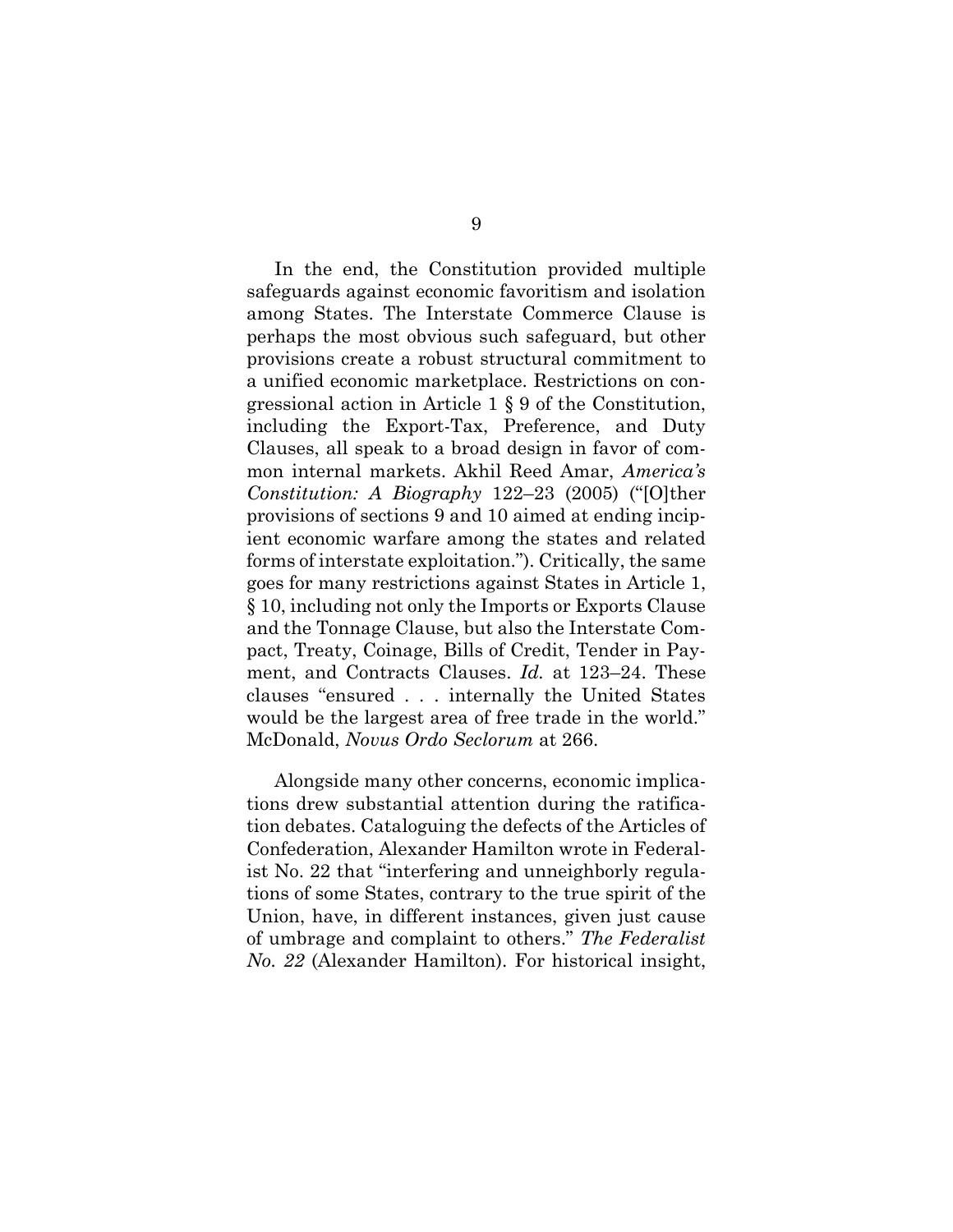Hamilton cited the German empire, which had "rendered almost useless" its "fine streams and navigable rivers" due to "the multiplicity of the duties which the several princes and states exact upon the merchandises." *Id.* Hamilton feared that destiny if each State continued to erect direct barriers to interstate commerce. The unified marketplace offered by the Constitution represented an important step forward because, "it is to be feared that examples of this nature [under the Articles], if not restrained by a national control, would be multiplied and extended till they became not less serious sources of animosity and discord than injurious impediments to the intercourse between different parts of the confederacy." *Id.*

Even the anti-federalists, objecting that the Commerce Clause aggrandized national power at the expense of States, acknowledged the inherent limits of state regulatory power. In Anti-Federalist 11, Agrippa challenged many premises underlying the Commerce Clause, yet commented that, under the Articles, "[w]e are now . . . a federal republic," where "[e]ach part has within its own limits the sovereignty over its citizens." *The Antifederalist No. 11* (John Winthrop). And, "Philadelphians would be shocked with a proposition to place . . . the unlimited right to regulate trade in Massachusetts." *Id.*

<span id="page-20-0"></span>2. Perhaps equally important, the Constitution was adopted amidst an understanding of sovereignty that foreclosed extraterritorial regulation. With the Peace of Westphalia in 1648, Europeans reconceptu-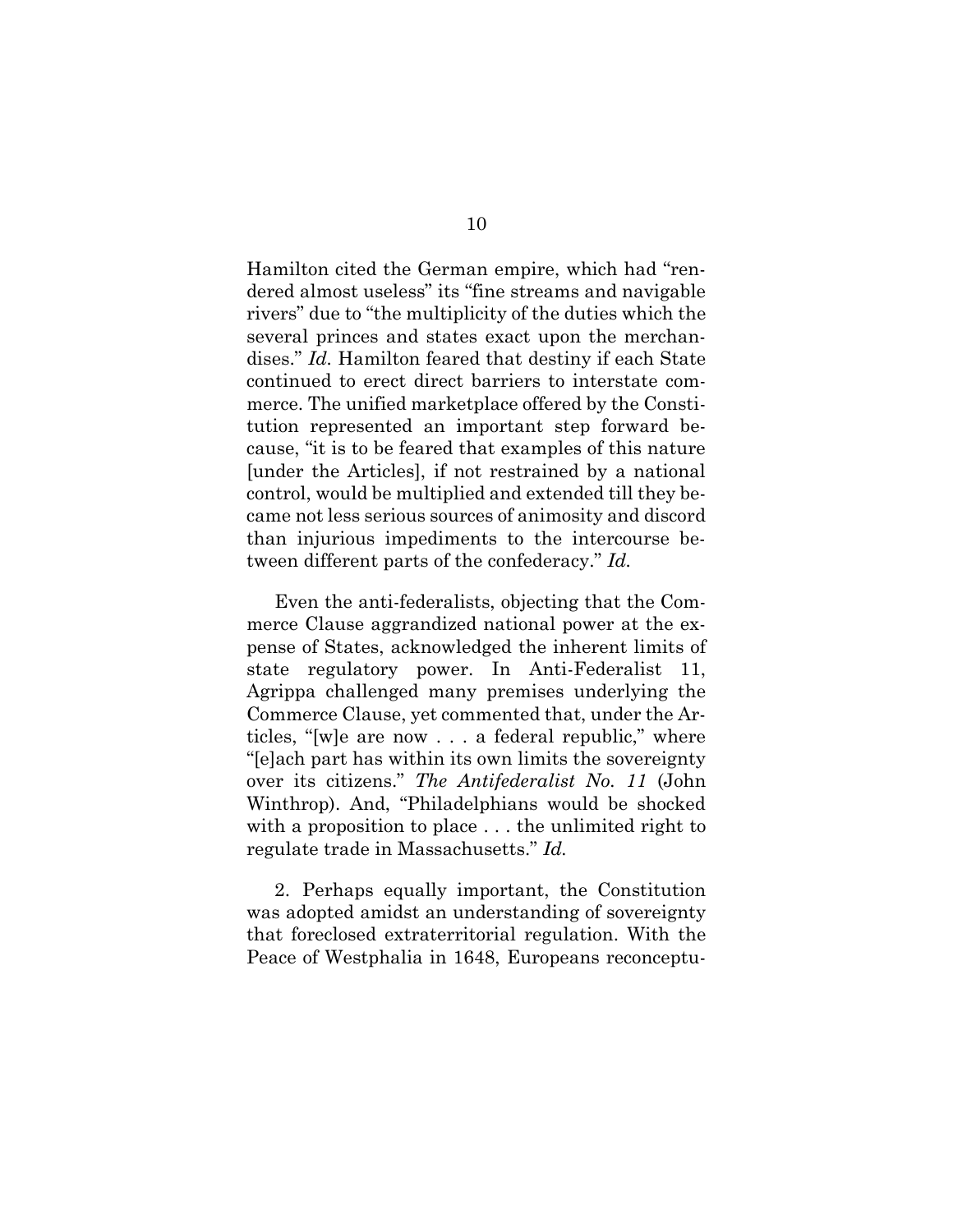<span id="page-21-1"></span><span id="page-21-0"></span>alized statehood away from religious acrimony toward territorial sovereignty. In this view, States could exercise supreme authority to the exclusion of others—but only within distinct territorial limitations. *See* Daniel-Erasmus Khan, "Territory and Boundaries," *The Oxford Handbook of the History of International Law* 225, 231 (Bardo Fassbender and Anne Peters eds., 2012); Antonio Cassese, "States: Rise and Decline of the Primary Subjects of the International Community," *The Oxford Handbook of the History of International Law* 51 (Bardo Fassbender and Anne Peters eds., 2012) (noting that the "quintessence of sovereignty reside[s] in the exclusive authority to impose and enforce commands on any individual living in a territory belonging to the sovereign").

<span id="page-21-2"></span>Classic notions of international law emphasized a principle of neutrality toward another State's internal affairs. As a matter of intra-European relations, sovereignty created an "impenetrable screen for the state behind which none would have the right of scrutiny, supervision, or intervention." Emmanuelle Tourme Jouannet, "International Law as History and Culture," *A Short Introduction to International Law* 7 (Cambridge University Press 2015) (Christopher Sutcliffe trans.). Humanitarian interventions continued, but "intervention in another state's internal affairs was unanimously condemned as a violation of the law of nations." *Id.* at 8.

The Founding generation similarly understood the normative expectations of sovereign statehood and re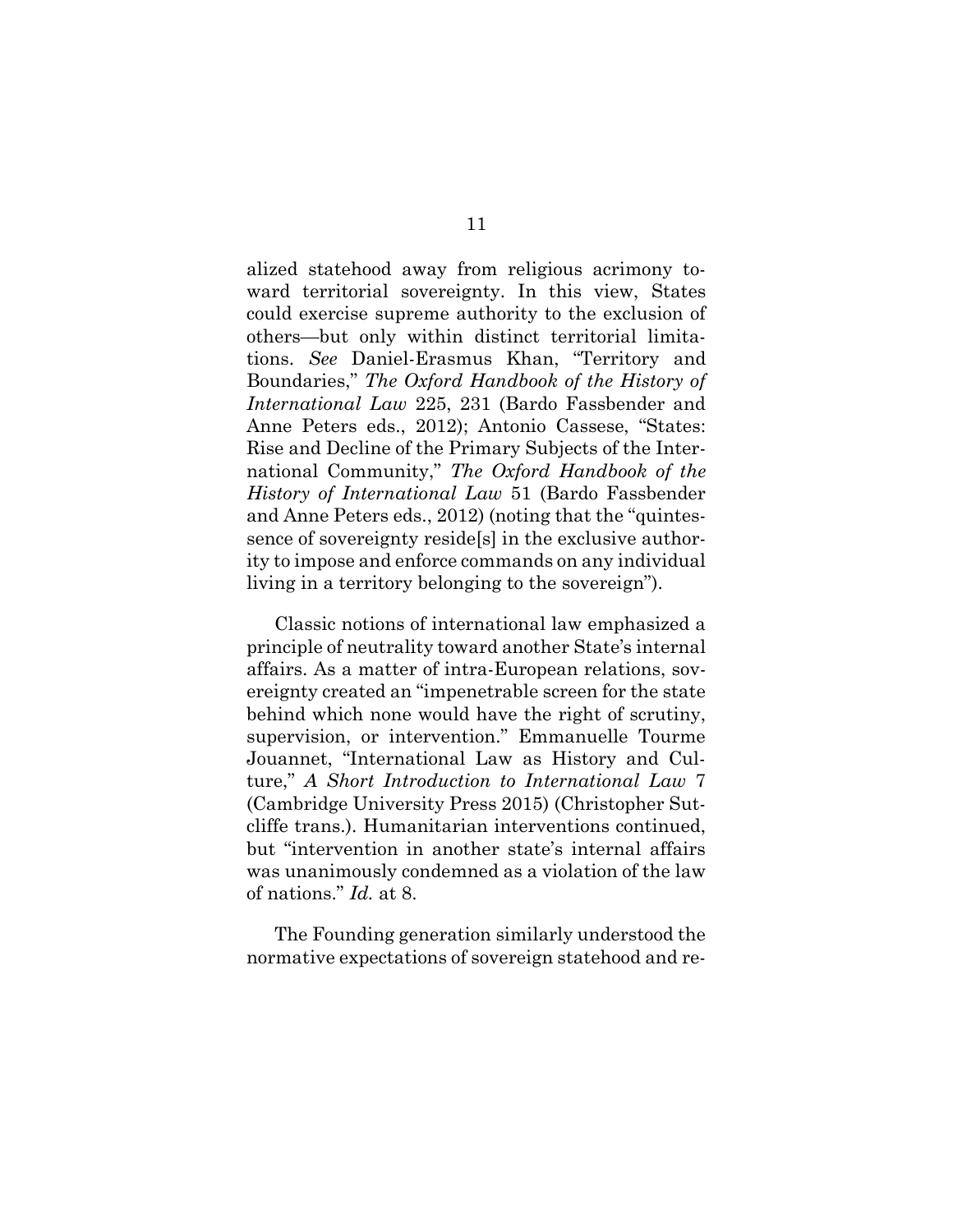<span id="page-22-4"></span><span id="page-22-2"></span>lied on common law standards to inform interstate relations. Cassese, at 60. Inheriting Blackstone's framework, American colonists incorporated the law of nations "in its full extent" into the common law and courts regularly cited its well-known scholars. J.S. Reeves, *The Influence of the Law of Nations Upon International Law in the United States*, 3 Am. J. Int'l L. 547, 549 (1909) ("Citations of Grotius, Pufendorf, and Vattel [we]re scattered in about equal numbers in the writings [at] the time" of the American Revolution."). Restraints on extraterritoriality informed the movement for colonial independence. As Alexander Hamilton summarized, "Let every colony attend to its own internal police, and all will be well." Aaron N. Coleman, *The American Revolution, State Sovereignty, and the American Constitutional Settlement, 1765- 1800* 28 (Lexington Books 2016) (quoting Alexander Hamilton, *The Farmer Refuted* (1775)).

<span id="page-22-5"></span><span id="page-22-3"></span><span id="page-22-1"></span><span id="page-22-0"></span>Hamilton and Madison later adopted lessons from the law of nations to frame their defense of the proposed Constitution. *See* Tara Helfman, *The Law of Nations in The Federalist Papers*, 23 J. Legal Hist. 107, 107 (2002). They analogized the Constitution to a treaty where foreign nations would not sacrifice sovereign integrity. In James Madison's view, "[e]ach State, in ratifying the Constitution, is considered as a sovereign body, independent of all others, and only to be bound by its own voluntary act." *The Federalist No. 39* (James Madison). Hamilton relied heavily on the law of nations for the rule that, no constitution or contractual instrument could alienate a State's sovereign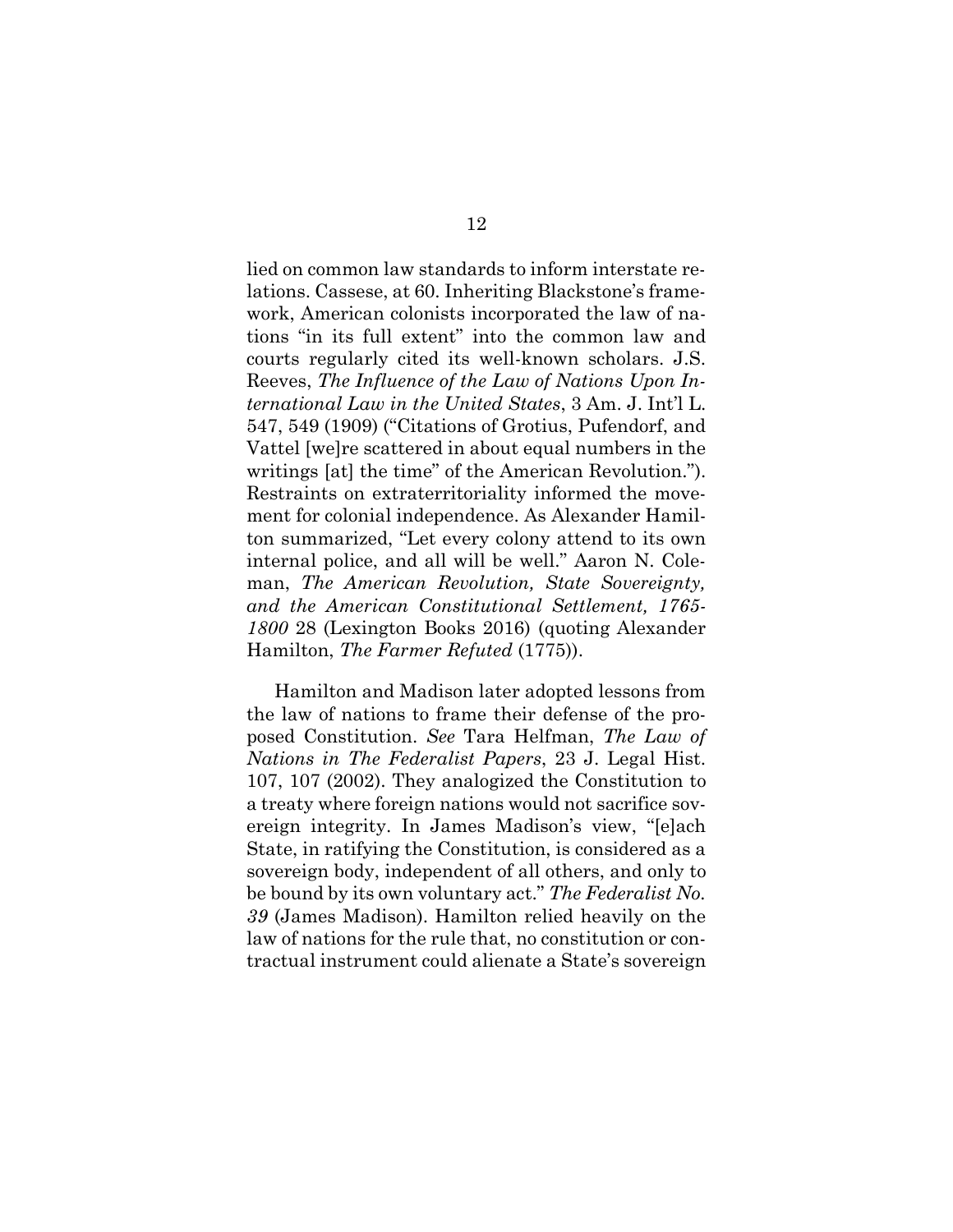<span id="page-23-1"></span>rights absent a clear and express provision. *The Federalist No. 32* (Alexander Hamilton).

<span id="page-23-0"></span>Suffice it to say, the rule against extraterritorial legislation safeguarded those preserved sovereign rights. *See* Anthony J. Bellia and Bradford R. Clark, *The International Law Origins of American Federalism*, 120 Colum. L. Rev. 835, 843 (2020) ("Under the law of nations, sovereign states retained all rights, powers, and immunities that they did not affirmatively surrender in a binding legal instrument.").

3. Against this backdrop, the Commerce Clause, certainly in its grant of power to Congress, but even insofar as it implicitly negates powers of States, provides the most obvious and general embodiment of the Framers' commitment to uniformly accessible interstate markets within the boundaries of the United States. *See* 1 Ronald D. Rotunda & John E. Nowak, *Treatise on Constitutional Law: Substance and Procedure* 9–10, 608–11 (5th ed. 2012) (explaining that one "general concerns for the drafting of the Constitution in general and the commerce clause in particular" was "to put an end, either in itself or through federal legislation, to the trade barriers and tariffs which had led to the economic problems during the preceding period").

While not an unlimited grant of police-power authority to Congress, the Commerce Clause reflects the Framers' "conviction that in order to succeed, the new Union would have to avoid the tendencies toward economic Balkanization that had plagued relations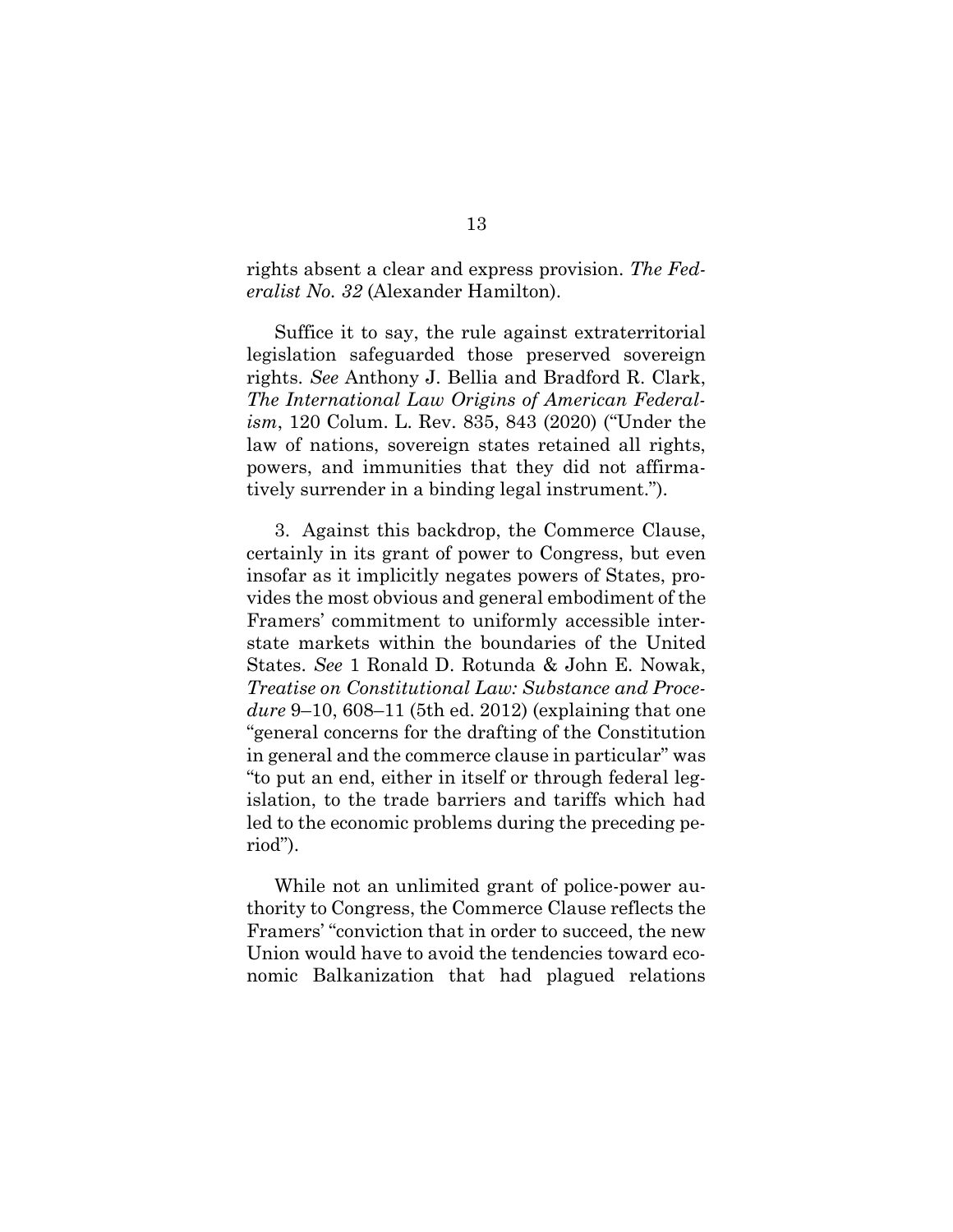<span id="page-24-0"></span>among the Colonies and later among the States under the Articles of Confederation." *Hughes v. Oklahoma*, 441 U.S. 322, 325 (1979). "The entire Constitution was 'framed upon the theory that the peoples of the several states must sink or swim together, and that in the long run prosperity and salvation are in union and not division.'" *Healy v. Beer Inst., Inc.*, 491 U.S. 324, 336 n.12 (1989) (quoting *Baldwin v. G.A.F. Seelig, Inc.*, 294 U.S. 511, 523 (1935)); *see also South Dakota v. Wayfair, Inc.*, 138 S. Ct. 2080, 2089 (2018) (quoting *Hughes v. Oklahoma*, 441 U.S. 322, 325–326 (1979)).

<span id="page-24-1"></span>That direction, coupled with the Founding-era philosophy of respect for the prerogatives of other sovereigns, has prompted the Court to invalidate efforts by one State to project its policies into others.

In *Baldwin*, 294 U.S. at 519, the Court invalidated a New York law precluding resale of milk purchased from dairies (no matter where located) at prices higher than those dictated by New York law. The effect was to neutralize price advantages of nearby Vermont dairies, which had no state minimum price of their own. *See id.* at 520. Such barriers against competition with the labor of another State's residents, the Court said, improperly neutralize competitive advantages and "are an unreasonable clog upon the mobility of commerce." *Id.* at 527. Indeed, the New York law would "set a barrier to traffic between one state and another as effective as if customs duties, equal to the price differential, had been laid upon the thing transported." *Id*. at 521. Critically, while New York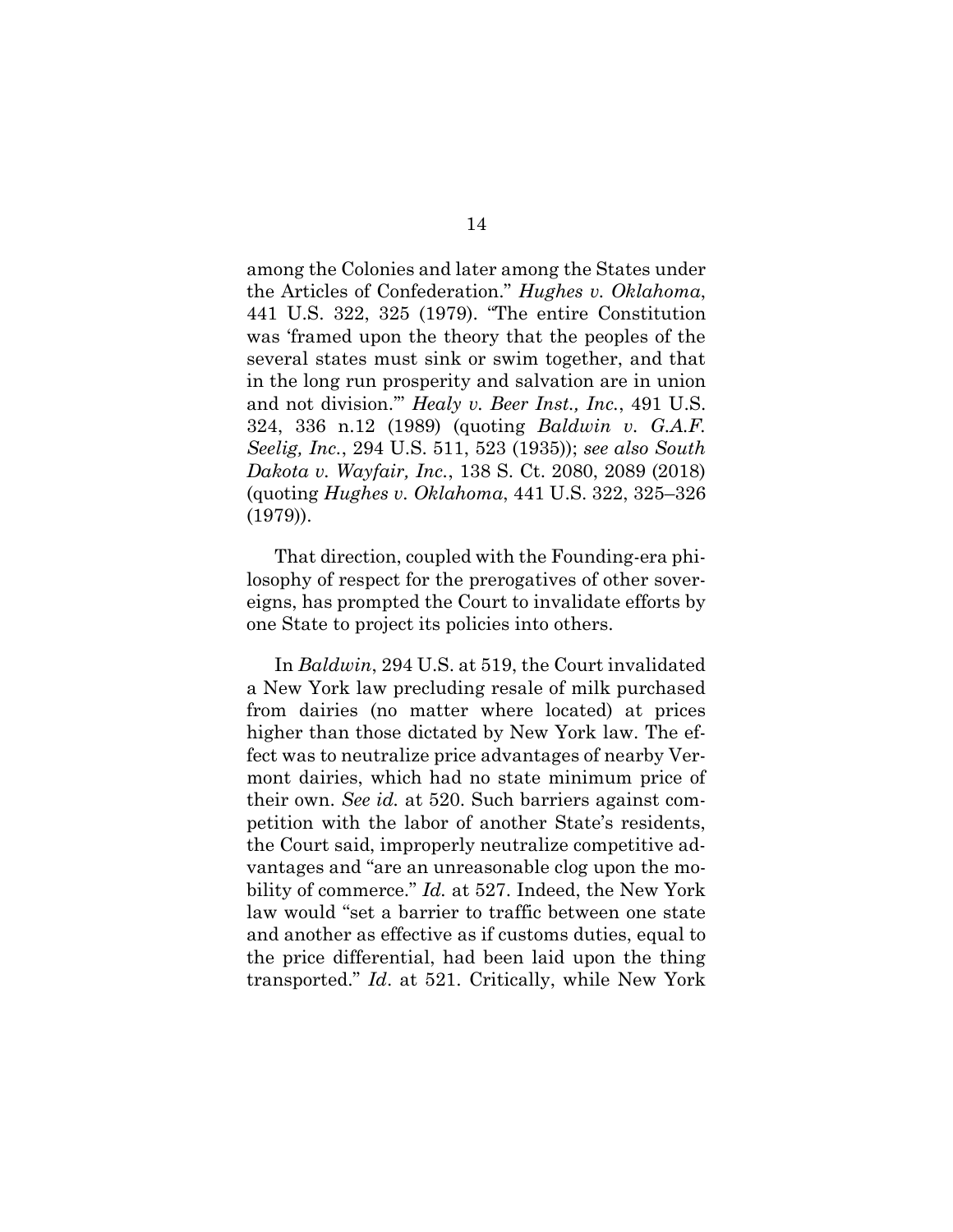could restrict sale of Vermont milk if it were contaminated, it could no more set a minimum price for Vermont milk than "condition importation upon proof of a satisfactory wage scale." *Id.* at 524.

<span id="page-25-0"></span>Similarly, in *Healy* and *Brown-Forman*, the Court interpreted the Commerce Clause to prohibit a State from enforcing extraterritorial regulations, *i.e.* regulations of "commerce that takes place wholly outside of the State's borders, whether or not the commerce has effects within the State[.]" *Healy*, 491 U.S. at 336; *see also Brown-Forman Distillers Corp. v. N.Y. State Liquor Auth.*, 476 U.S. 573, 582–83 (1986) (holding that a State "may not project its legislation into [other States]" (internal quotation omitted)). The Court assessed the legality of such extraterritorial legislation by assessing its "practical effect[,]" including "considering the consequences of the statute itself . . . [and] how the challenged statute may interact with the legitimate regulatory regimes of other States[.]" *Healy*, 491 U.S. at 336.

Thus, both the history of the Commerce Clause and this Court's precedents confirm that the framers intended to prevent individual States from using economic regulation to accomplish their own policy goals.

#### **B. Extraterritoriality doctrine is not limited to price-affirmation statutes**

Despite finding that petitioners plausibly allege Proposition 12 has "dramatic upstream effects," Pet. App. 20a, requires "pervasive changes to the pork production industry nationwide," *id*., and imposes costs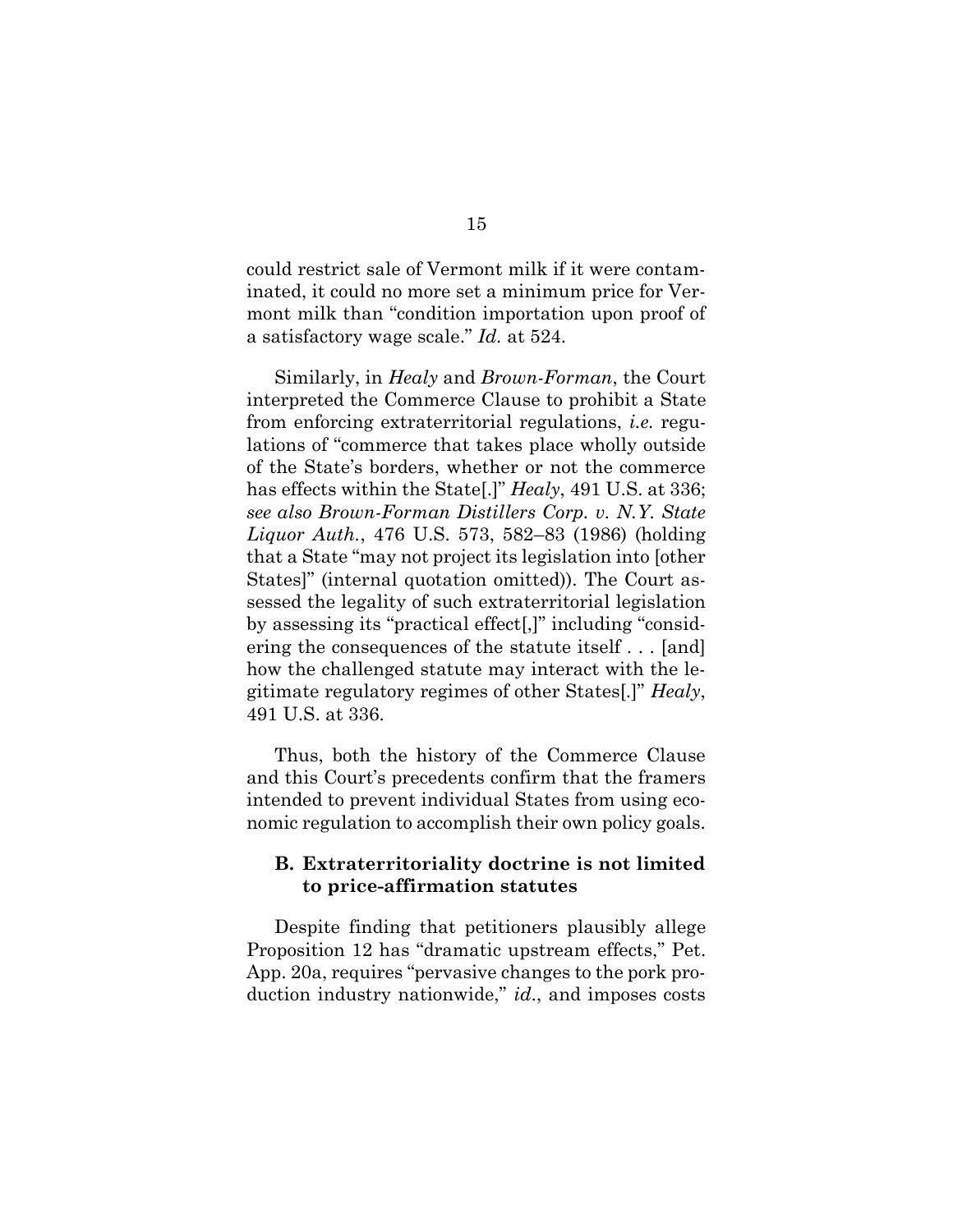that "mostly fall on non-California transactions," *id*. at 9a, the Ninth Circuit nevertheless affirmed the dismissal of petitioner's claims because "Proposition 12 is neither a price-control nor price-affirmation statute." *Id.* at 8a. It acknowledged that this Court's extraterritoriality cases have "used broad language" not limited to price-control or price-affirmation statutes, but it did not consider such statements binding: Characterizing them as nothing more than "overbroad extraterritoriality dicta [that] can be ignored," the Ninth Circuit "held that the extraterritoriality principle is not applicable to a statute that does not dictate the price of a product and does not tie the price of its in-state products to out-of-state prices." *Id*. at 7a–8a (citations and internal quotation marks omitted). That holding conflicts with the precedents of this Court.

Critically, the Court has not understood price-affirmation statutes to be a special category of regulation uniquely susceptible to the extraterritoriality principle. Rather, the Court in *Healy* observed that the Court's "cases concerning the extraterritorial effects of state economic regulation stand at a minimum" for the general proposition that the Commerce Clause "precludes the application of a state statute to commerce that takes place wholly outside of the State's borders." *Healy*, 491 U.S. at 336.

<span id="page-26-0"></span>Indeed, well before *Baldwin*, the Court, in *Leisy v. Hardin*, 135 U.S. 100 (1890), invalidated on Commerce Clause grounds an Iowa law banning importation of alcoholic beverages. Congress later enacted the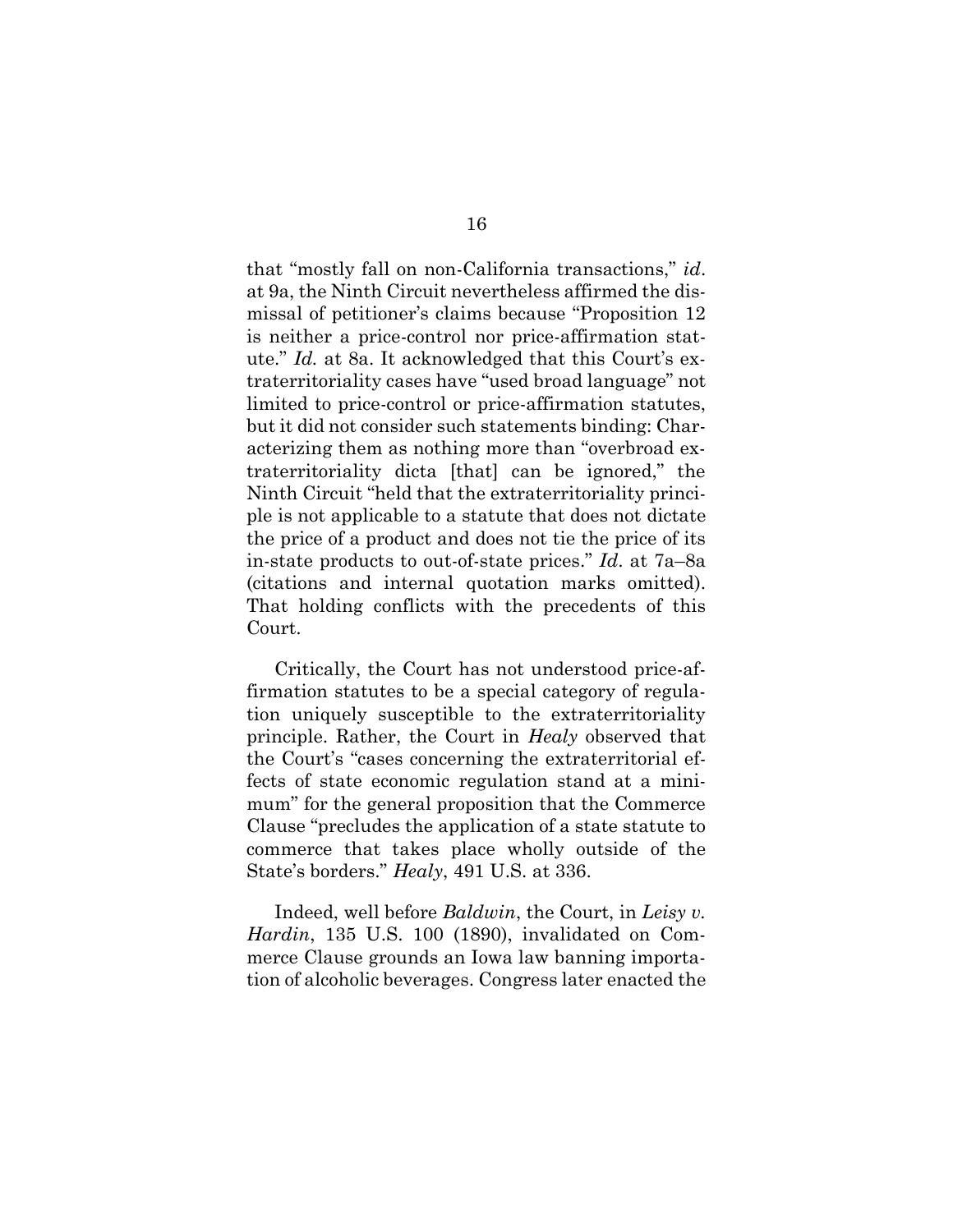Wilson Act, which "subject[ed] liquors transported in interstate commerce to the laws of the state into which they were shipped," 1 Ronald D. Rotunda & John E. Nowak, *Treatise on Constitutional Law: Substance and Procedure* 623 (5th ed. 2012). Yet in upholding the Wilson Act, the Court was careful to characterize it as "manifest[ing] no purpose to confer upon the states the power to give their statutes an extraterritorial operation so as to subject persons and property beyond their borders to the restraints of their laws," suggesting that not even Congress could authorize Iowa to regulate commerce in other States. *Rhodes v. Iowa* 170 U.S. 412, 420, 422 (1898) ("To otherwise construe the act of congress . . . would cause it to give to the statutes of Iowa extraterritorial operation, and would render the act of congress repugnant to the constitution of the United States.").

<span id="page-27-2"></span><span id="page-27-1"></span>Then, only a decade after *Baldwin*, the Court applied the rule against extraterritorial regulation to invalidate an Arizona law that made "it unlawful . . . to operate within the state a railroad train of more than fourteen passenger or seventy freight cars." *S. Pac. Co. v. Ariz. ex rel. Sullivan*, 325 U.S. 761, 763 (1945). The Court held that the law violated the Commerce Clause because the "practical effect of such regulation is to control train operations beyond the boundaries of the state exacting it." *Id.* at 775.

<span id="page-27-0"></span>That same decade, in *H.P. Hood & Sons v. Du Mond*, 336 U.S. 525 (1949), the Court struck down the New York Commissioner of Agriculture's denial of a license for a Massachusetts milk company to build a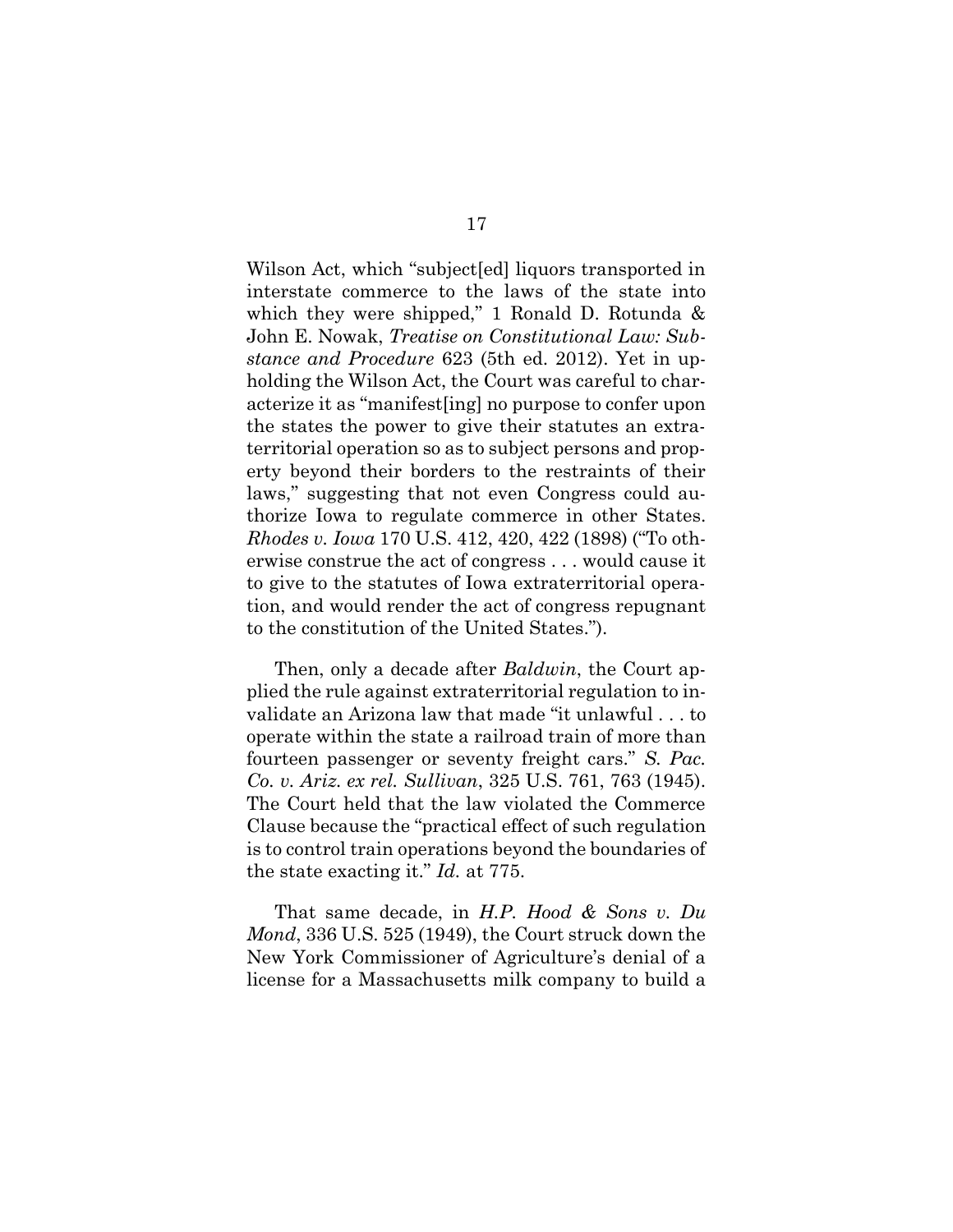new plant in the State because "[o]ur system, fostered by the Commerce Clause, is that every farmer and every craftsman shall be encouraged to produce by the certainty that he will have free access to every market in the Nation." *H.P. Hood & Sons, Inc.,* 336 U.S. at 526–28. The Court explained that the framers believed that violation of this principle would "threaten at once the peace and safety of the Union." *Id*. at 533 (internal quotation omitted).

<span id="page-28-1"></span><span id="page-28-0"></span>Later, in *Edgar v. MITE Corp.*, 457 U.S. 624, 626– 27 (1982), the Court returned to concerns about extraterritoriality when it considered an Illinois statute governing hostile takeovers by out-of-state corporations). The Court struck down the statute under *Pike* balancing, *id.* at 643–46, but four justices would have done the same using the extraterritoriality doctrine because the Commerce Clause "precludes the application of a state statute to commerce that takes place wholly outside of the State's borders, whether or not the commerce has effects within the State." *Id.* at 642–43. Generally speaking, "[t]he limits on a State's power to enact substantive legislation are similar to the limits on the jurisdiction of state courts. In either case, 'any attempt 'directly' to assert extraterritorial jurisdiction over persons or property would offend sister States and exceed the inherent limits of the State's power.'" *Id.* at 643. (quoting *Shaffer v. Heitner*, 433 U.S. 186, 197 (1977)). The plurality explained that the Illinois law "could be applied to regulate a tender offer which would not affect a single shareholder." *Id.* at 642. No Justice expressly *disavowed* extraterritoriality doctrine.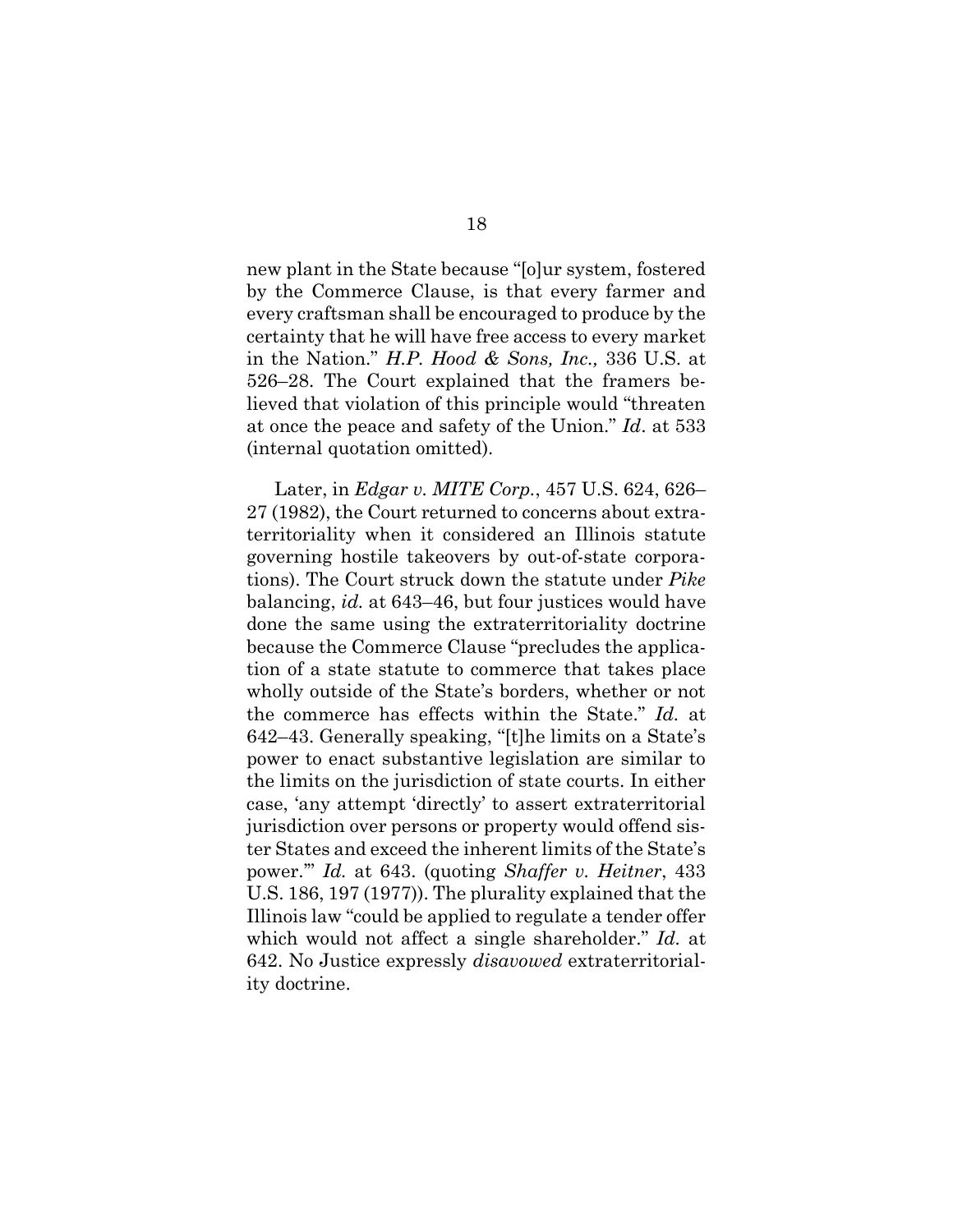<span id="page-29-0"></span>Lest any doubt remain over the breadth of this proposition, the Court later applied it to explain why the Commerce Clause precluded a law having nothing to do with price affirmation or price control. In *C & A Carbone, Inc. v. Town of Clarkstown, New York*, 511 U.S. 383, 393 (1994), the Court rejected a town's attempt to justify a waste-disposal ordinance based on environmental concerns with "out-of-town disposal sites," explaining that regulating such sites would "extend the town's police power *beyond its jurisdictional bounds"* (emphasis added).

This conclusion follows directly from the Court's instruction in *Healy* that under the Commerce Clause a state legislature's power to enact laws is like a state court's jurisdiction under the Due Process Clause to hear cases: "In either case, any attempt directly to assert extraterritorial jurisdiction over persons or property would offend sister States and exceed the inherent limits of the State's power." *Healy*, 491 U.S. at 336 n.13 (internal quotation marks and citation omitted). Jurisdictional limits apply whether the law regulates prices or production: The fundamental rule is that "States and localities may not attach restrictions to exports or imports in order to control commerce in other States." *C & A Carbone*, 511 U.S. at 393.

Accordingly, nothing in the Court's precedents supports the Ninth Circuit's arbitrary distinction between price-affirmation laws on the one hand and all other laws on the other. While some of the Court's decisions in this area have involved state regulation of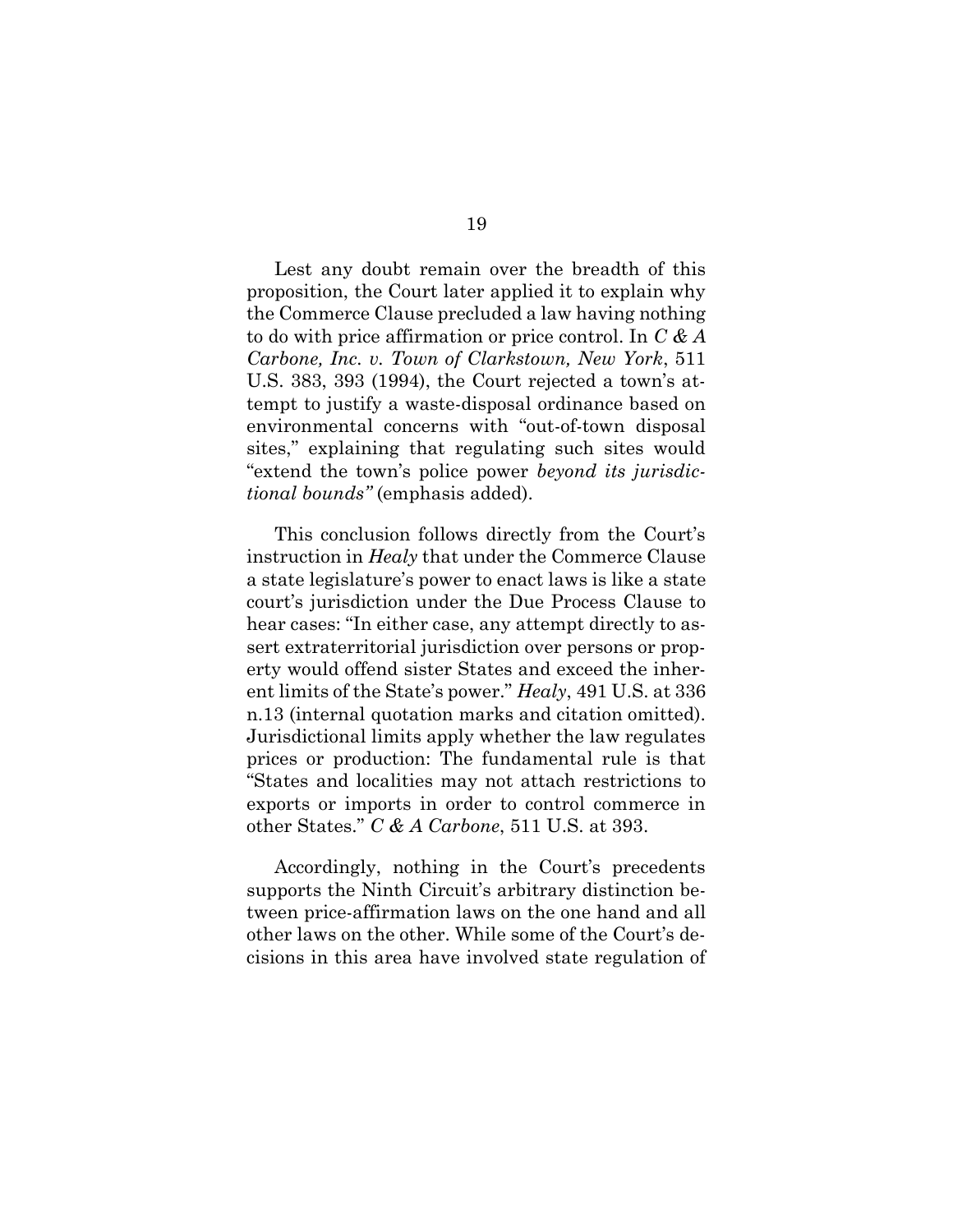out-of-state prices, others—including *Sullivan*, *Edgar*, and *C & A Carbone*—had nothing do with price regulation. And in its price-affirmation cases, the Court invalidated the statute at issue not due to anything specific to price regulations but because the State violated the general prohibition on "regulat[ing] out-of-state transactions" by "'project[ing] its legislation into [other States].'" *Brown-Forman*, 476 U.S. at 582–83 (quoting *Baldwin*, 294 U.S. at 521 (second alteration in original)); *see also Healy*, 491 U.S. at 337.

### <span id="page-30-0"></span>**II. Proposition 12 Imposes Extraterritorial Regulations that Do Not Protect Consumers and Offer Only Debatable Animal-Welfare Benefits**

With hardly the faintest pretense of concern for the quality of the commodities themselves, California is poised to regulate the supply chain of pork and with it the circumstances of agricultural production occurring wholly in other States. Proposition 12 in this way "arbitrarily . . . exalt[s] the public policy of one state over that of another" in violation of the Commerce Clause. *Midwest Title Loans, Inc. v. Mills*, 593 F.3d 660, 667–68 (7th Cir. 2010).

#### <span id="page-30-1"></span>**A. Proposition 12 necessarily regulates transactions occurring wholly in other States**

California's attempt to project its own policy into other States must implicitly regulate commercial transactions occurring entirely in other States. California consumes 13% of the nation's pork. In other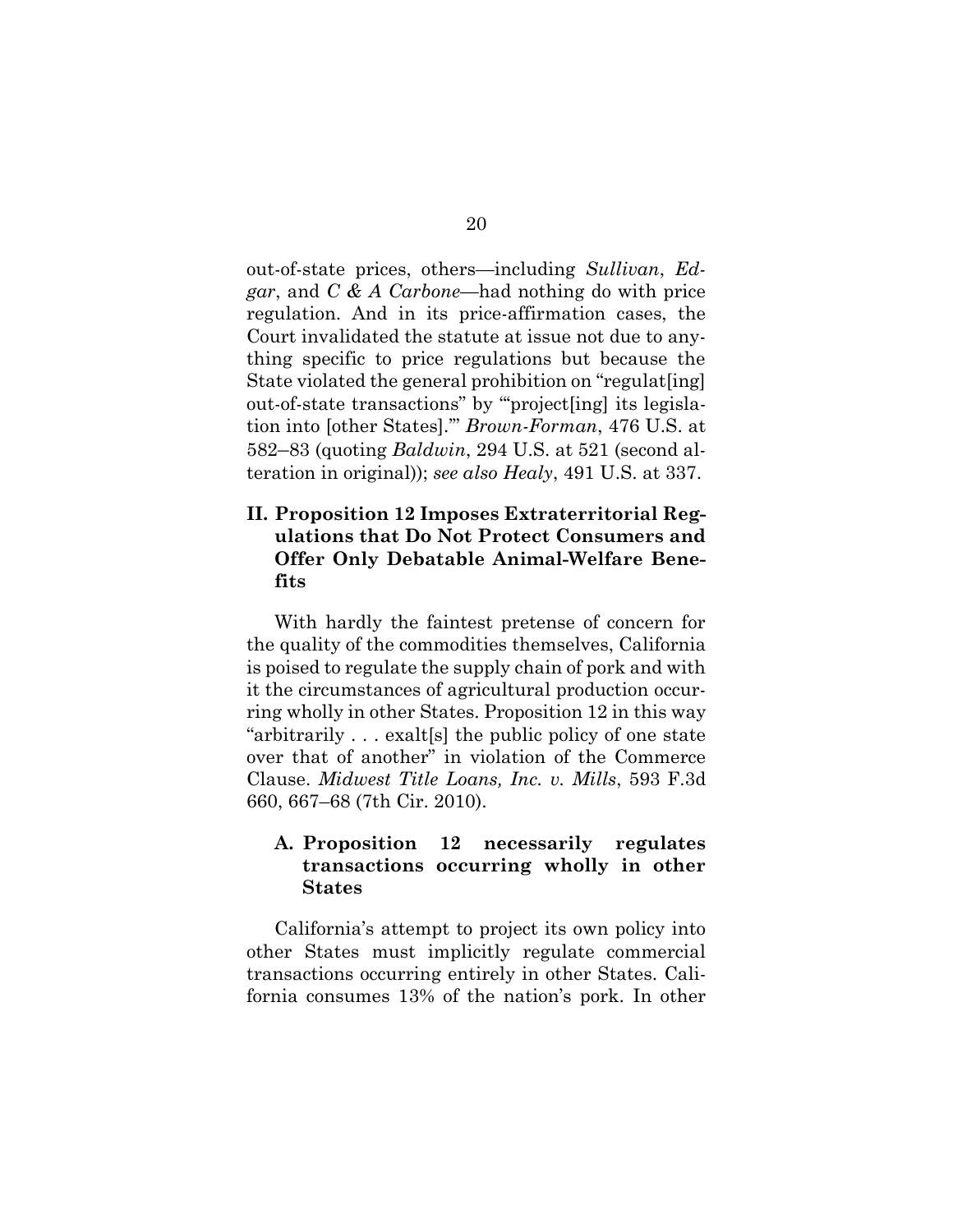<span id="page-31-0"></span>words, nearly the entire impact of Proposition 12 will be visited on out-of-state producers that, though they have no vote in California, must remodel their farms (or reduce their herds) to comply with the law. According to agricultural economist Jayson Lusk, this is exactly what happened in California in response to its earlier law regulated animal cage sizes within the State. *See* Conner Mullally & Jayson L. Lusk, *The Impact of Farm Animal Housing Restrictions on Egg Prices, Consumer Welfare, and Production in California*, Amer. J. Agr. Econ. (September 13, 2017), *available at* https:/academic.oup.com/ajae/advance-article/doi/10.1093/ajae/aax049/4157679.

Lusk explains that the response to California's law requiring certain cage sizes for chickens within the State was reduction in flock sizes. *Id.* at 7. "If a producer expects higher production costs in the future, and higher costs will not be completely offset by rising output prices, then he or she will reduce production by cutting flock size relative to levels that would be observed in the absence of the policy change." *Id.* at 4. As a result, "[e]gg production was also strongly affected, falling by an average of 26% each month relative to its pre-break mean." *Id.* at 7. In other words, California's animal confinement laws undoubtedly affect economic behavior and transactions at the production stage.

Particularly for pork, California imports 99.87% of the pork it consumes, meaning that pork production mostly occurs wholly in other States. The agricultural supply chain leading to California requires multiple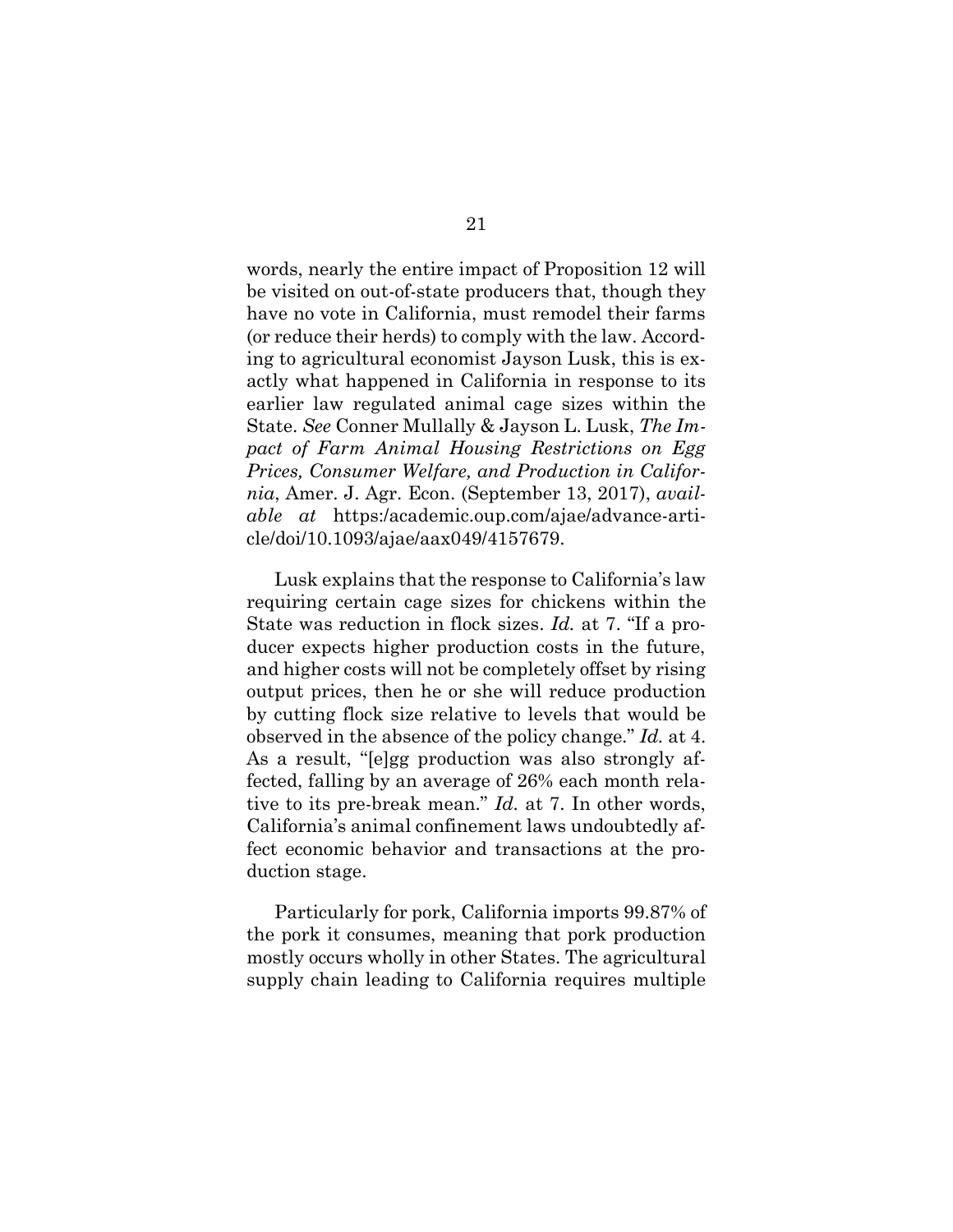out-of-state transactions. Such transactions include farm procurement and production, sale to distributors, and slaughter and packing (followed by sale to California retailers, transportation, and ultimate sale to consumers).

<span id="page-32-0"></span>Elaine Kub, an internationally renowned expert in the economics of commodity markets, prepared a analysis of the economic effects of Proposition 12 in the summer of 2021. According to Kub, California retailers will demand Prop-12 compliant pork from wholesalers who must get that pork from meat-packing plants. Elaine Kub, *Analysis of the Pork and Hog Markets' Likely Changes if California's Prop 12 Is Implemented in January 2022*, at 14–15, *available at* https://www.elainekub.com/single-post/hog-marketneeded-clearer-faster-prop-12-signals. In turn, the meat-packing plants demand rendered hogs from slaughterhouses who need 280-pound live hogs from finishing operations. *Id.* Finishing operations receive those hogs only after farrowing and nursing, which often take place in different facilities. *Id.* But newborn piglets come from gestational farms, which have ultimate control over whether to use traditional gestational crates or Prop-12-compliant facilities. *Id.*

In short, the supply chain of agricultural foodstuffs includes many links, each of which requires a commercial transaction. But for such food commodities to reach California consumers, only two links in the chain—the wholesale and retail sales—will include a California party. Yet Proposition 12 will in effect regulate *every* link in the chain. Consequently,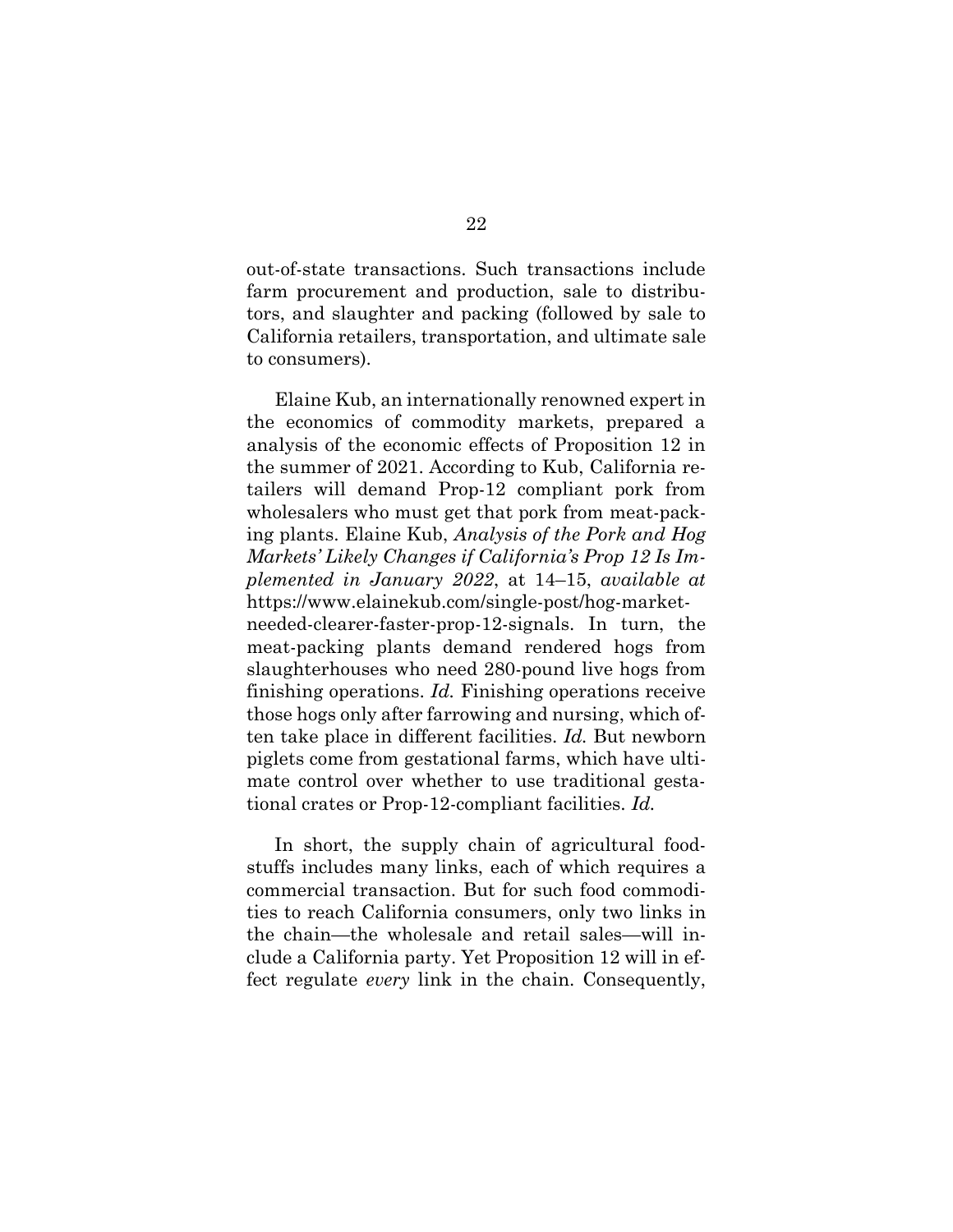Proposition 12 will regulate commercial transactions occurring wholly in other States.

<span id="page-33-0"></span>Not only that, but California has proposed regulations that would send California inspectors into other States to confirm compliance with California law. Indeed, out-of-state pork producers who intend for their commodity hogs to be eligible for retail sale in California must subscribe to a complex registration-and-certification regulatory scheme. California's proposed regulations provide that "any out-of-state pork producer that is keeping, maintaining, confining, and/or housing a breeding pig for purposes of producing whole pork meat, from the breeding pig or its immediate offspring, for human food use in California, shall hold a valid certification." Proposed Regulations § 1322.1(b), *available at* https://www.cdfa.ca.gov/ahfss/pdfs/regulations/AnimalConfinementText1st Notice  $05252021$ .pdf. To receive certification, an outof-state pork producer must register with the California Department of Agriculture. *Id.* § 1322.2. As a condition of registration and certification, the pork producer must "[a]llow on-site inspections by the certifying agent, and/or authorized representatives of the Department, with access to the production and/or distribution operation." *Id.* § 1326.1.

It is bad enough that California would bar the sale of imported pork not raised in accordance with its specifications. But its plan to deploy inspectors to ensure coast-to-coast, farm-to-table compliance leaves no doubt that, when California looks eastward, it sees an entire Nation ripe for regulatory takeover.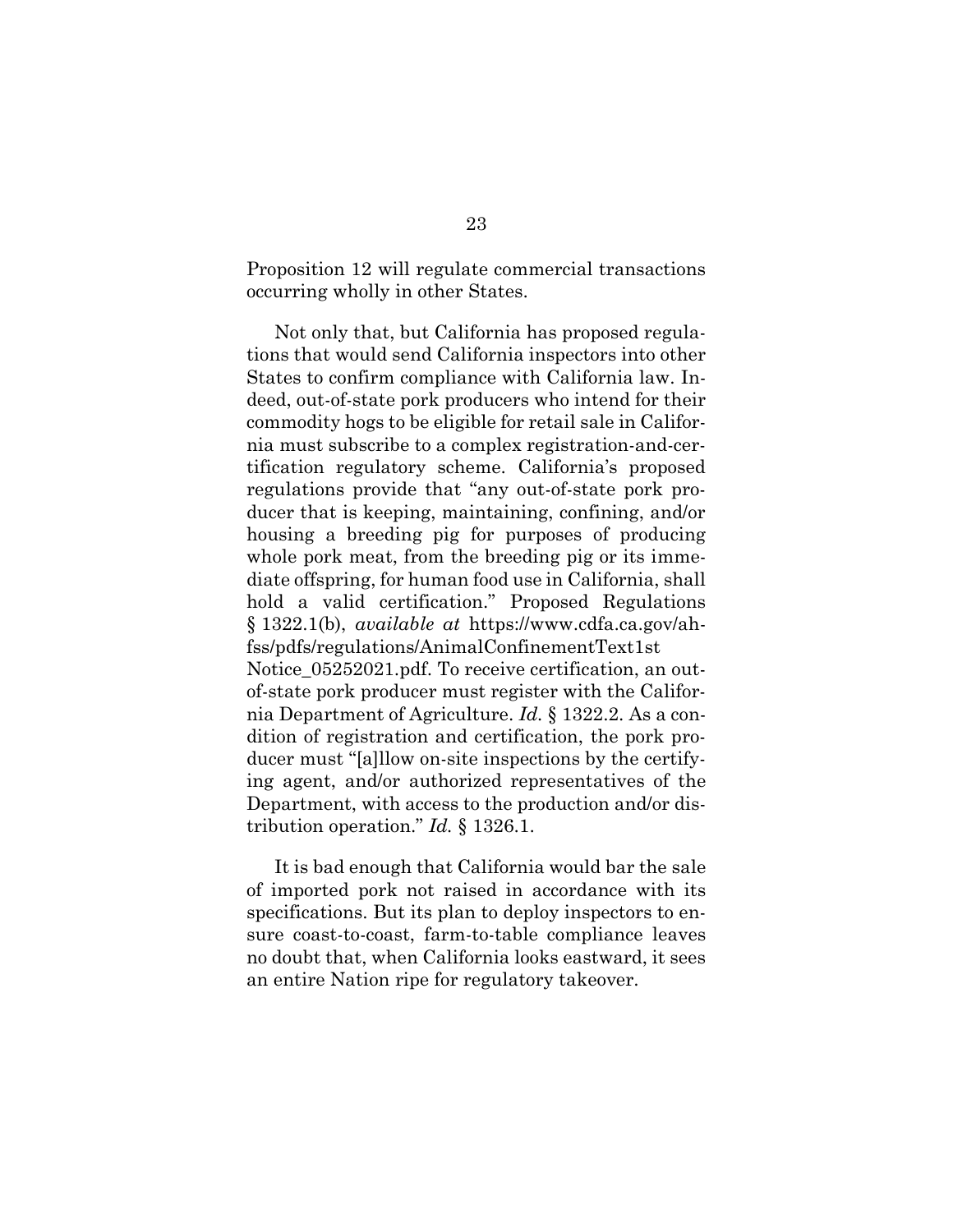#### **B. Proposition 12 is not predicated on concerns for consumer safety and will not improve the welfare of sows**

The Court has given States greater leeway to regulate interstate transactions in the name of protecting resident consumer health, safety and welfare. *See* 1 Ronald D. Rotunda & John E. Nowak, *Treatise on Constitutional Law: Substance and Procedure* 641 n.5 (5th ed. 2012) (observing that "[t]he Court has largely exempted state safety regulations" from extraterritoriality analysis and collecting cases).

Consumer welfare, however, does not justify Proposition 12. California predicates its law principally on "prevent[ing] animal cruelty by phasing out extreme methods of farm animal confinement." Pet. App. 37a. Only secondarily does it gesture toward concern for "the health and safety of California consumers," which it claims to promote with Proposition 12 by reducing "the risk of foodborne illness and associated negative fiscal impacts." Pet. App. 37a. But Proposition 12 imposes no mechanism for pathogen-testing imported meat, and California has presented no evidence that Proposition 12 increases consumer health and safety.

Even California's concern for *animal* welfare (in other States) is suspect considering scientific evidence that supposedly "extreme" animal confinement practices in other States are safer for the animals than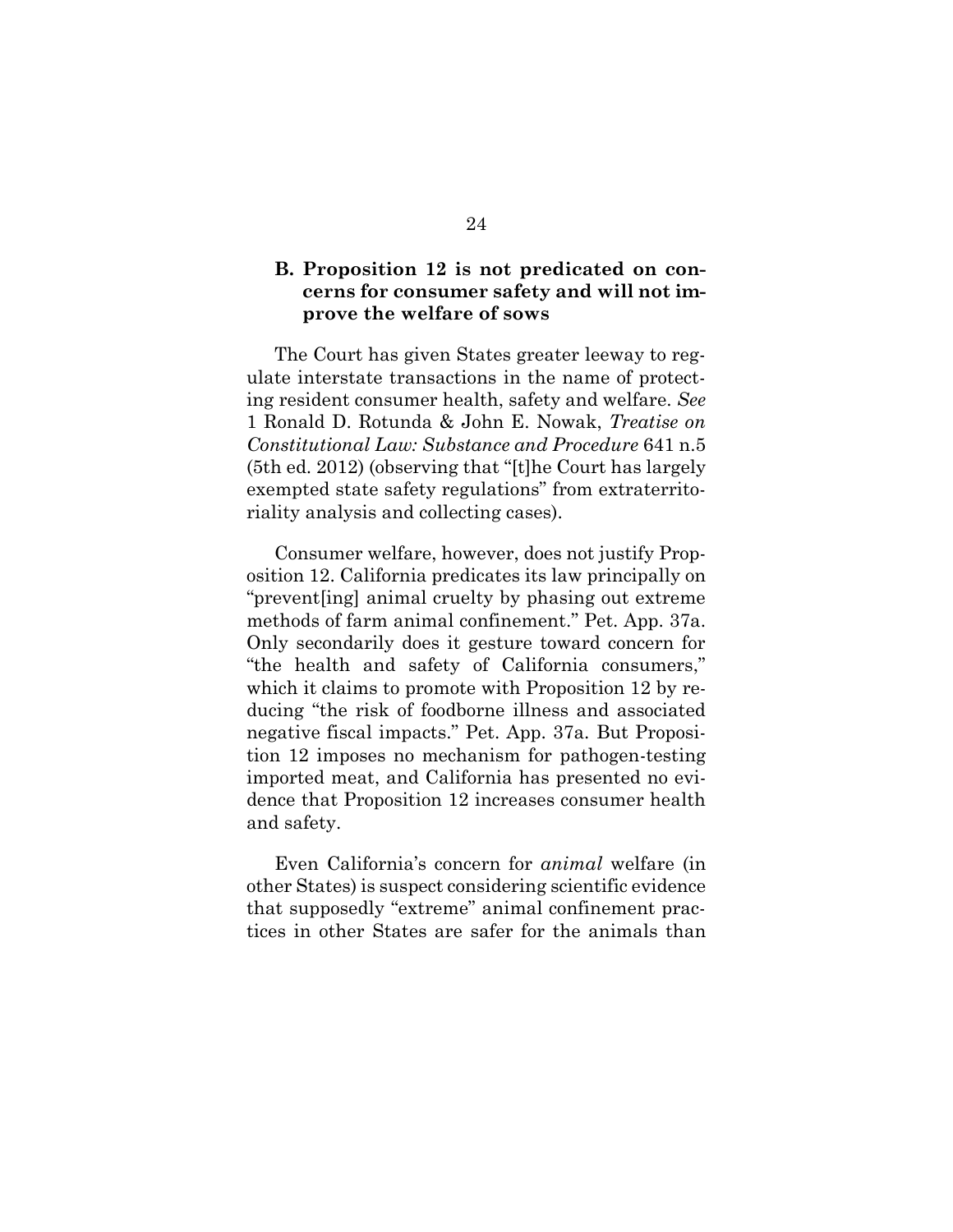what California demands. California has no legitimate justification for attempting to dictate animal confinement standards to the rest of the country.

1. California has presented no evidence that Proposition 12 increases the health and safety of pork sold within the State. Nor has it even attempted to defend Proposition 12 on health and safety grounds in the courts below. Indeed, the California Department of Food and Agriculture admits that "[a]nimal confinement space allowances prescribed in [Proposition 12] . . . are not based in specific peer-reviewed published scientific literature or accepted as standards within the scientific community to reduce human food-borne illness, promote worker safety, the environment, or other human or safety concerns." Pet. App. 75a–76a. The lack of health and safety benefit should be unsurprising, considering that Proposition 12 regulates the space allotted to sows who will never enter the food chain, but not the offspring of those sows who will constitute the pork products that enter the market. *Id.* at 226a.

<span id="page-35-0"></span>With respect to eggs, while the record in this case includes no evidence, one literature review found "no general consensus demonstrating the superiority of one housing situation over another regarding food safety and egg quality." P.S. Holt et. al, *The Impact of Different Housing Systems on Egg Safety and Quality*, 90 Poultry Science 251, 259 (2011). The review cited one study that "observed that, in general, aerobic bacterial counts on eggshells are lower from caged (conventional and furnished) than from noncaged (aviary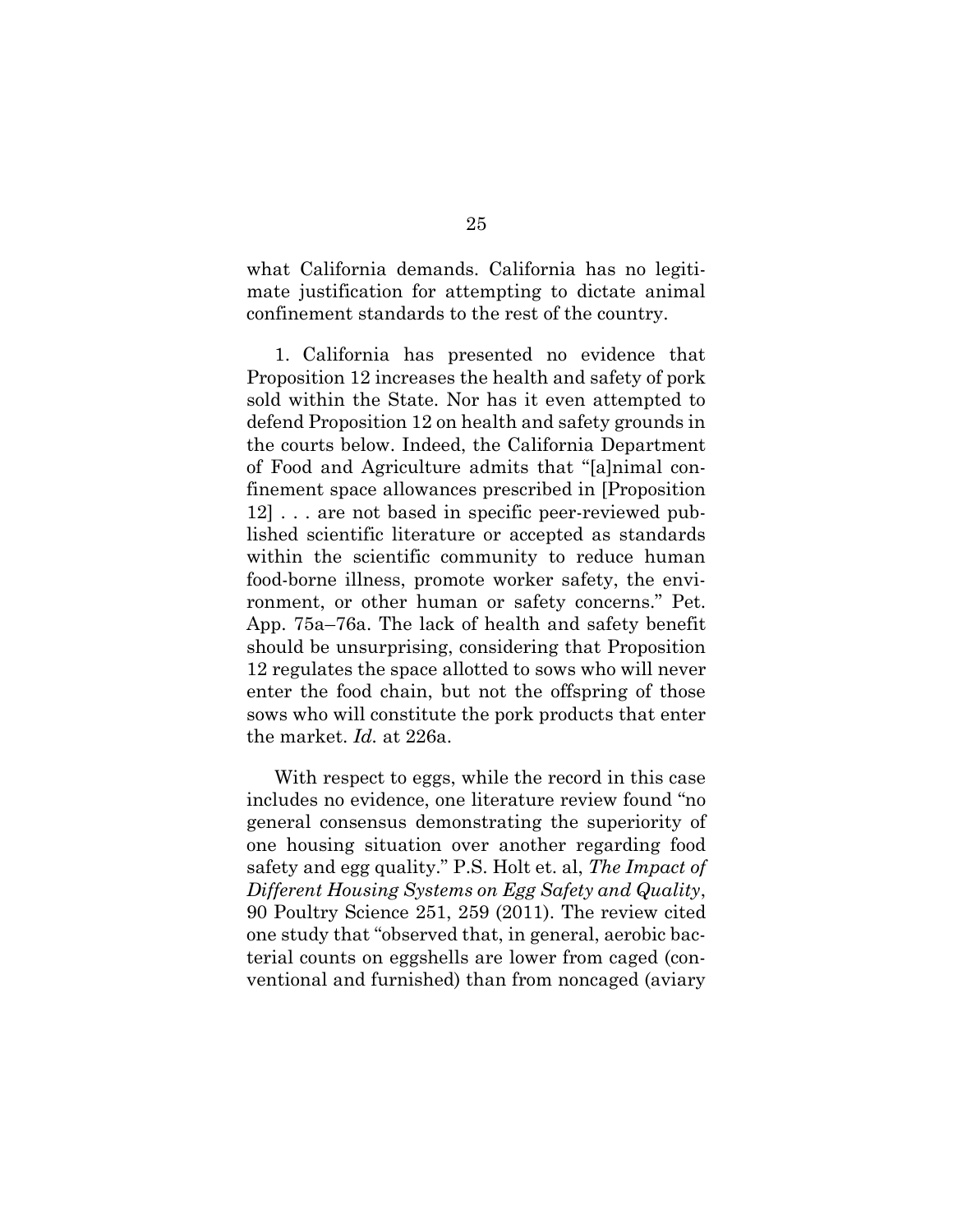<span id="page-36-1"></span>and floor) flocks, and this difference is very marked when eggs laid outside of the nest boxes in the noncage flocks are included." *Id.* at 253. However, it concluded that the difference was not significant enough to "indicate a markedly differing risk of external or internal contamination between systems, provided that floor-laid eggs are removed from the retail chain." *Id.*

In short, consumer safety is not a legitimate rationale supporting Proposition 12's attempt to regulate animal confinement in other States.

2. That leaves only concern for the welfare of animals in other States as a justification of California's law. The animal-welfare science on housing for sows during pregnancy is far from settled, however, raising the question whether a legitimate understanding of the police power allows extraterritorial effectuation of state preferences for controversial animal-husbandry practices. Harkening back to New York's exploitation of its economic dominance during the Confederation period, Proposition 12 leverages California's market hegemony to usurp nationwide authority to evaluate animal-welfare science and make informed animalsafety assessments.

<span id="page-36-0"></span>Less than 4% of sow housing in the United States meets the standards required by Proposition 12. Christine McCraken, *US Pork Supply Chain Locked in Limbo as Producers Await Legal Ruling* (Mar. 2022), *available at* https://research.rabobank.com/far/ en/sectors/animal-protein/us-pork-supply-chain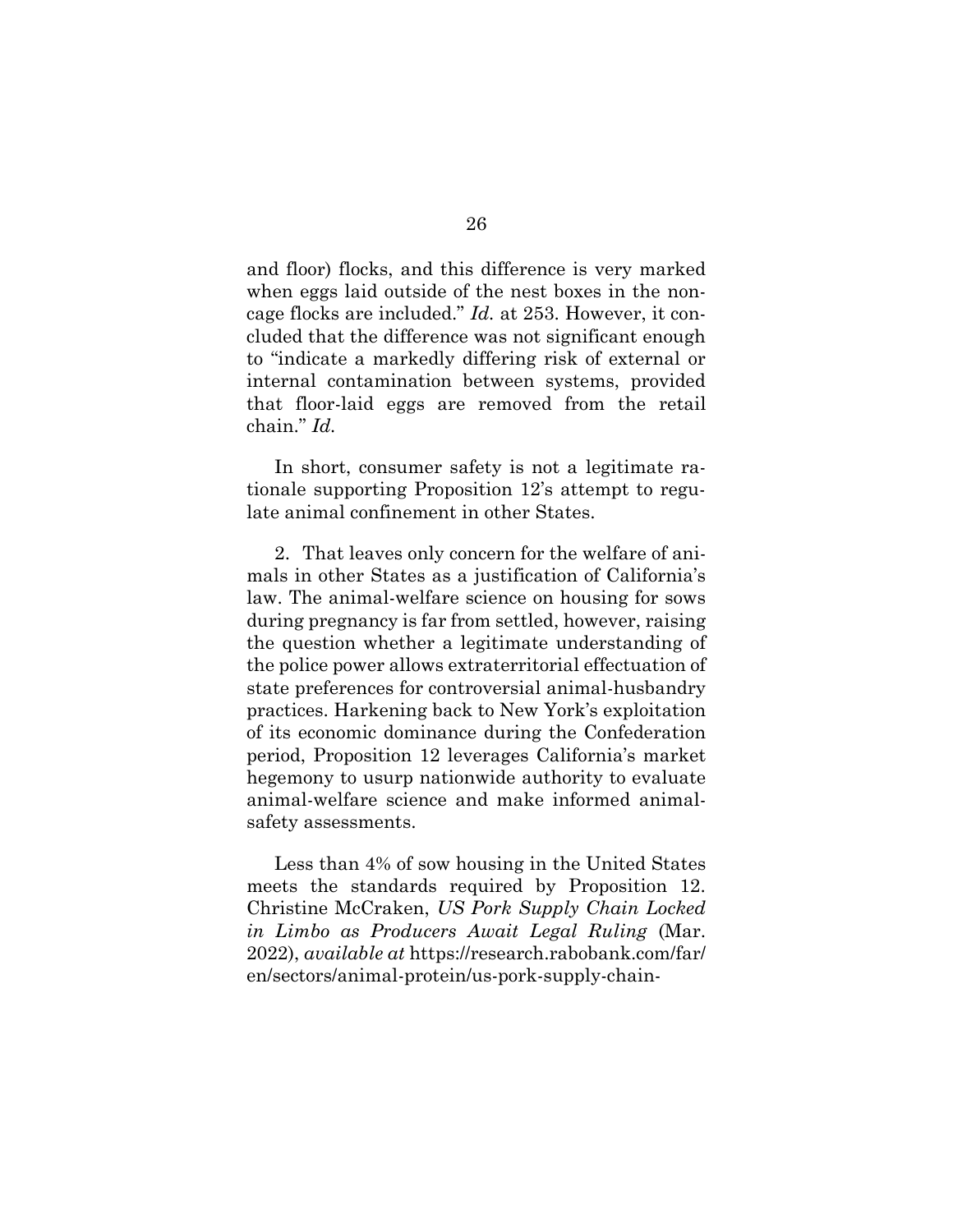<span id="page-37-1"></span><span id="page-37-0"></span>locked-in-limbo-as-producers-await-legal-ruling. html. Most sows are housed in gestation stalls, *i.e.,*  "pen[s] designed to encompass . . . the space occupied by a sow when standing or lying on her sternum." USDA, *Sow Welfare Fact Sheet* (Fall 2010), at 1. Meanwhile, "[a]bout 30% of breeding sows are already housed in group pens which generally have about 20 square feet each—not enough to meet [Proposition 12]'s 24-foot requirement." Richard Sexton & Daniel Sumner, *California's Animal Welfare Law Caused Hysteria on Both Sides—Here Are the Real Impacts*, The Hill (Aug. 20, 2021), *available at*  https://thehill.com/opinion/energy-environment/568 762-californias-animal-welfare-law-caused-hysteriaon-both-sides-here/.

California asserts that Proposition 12 bans animal housing practices that are "inhumane and unsafe," citing only its voter information guide for support. Br. in Opp. to Cert. 4. But nothing in the record demonstrates that the group housing required by Proposition 12 improves animal welfare. And while the United States Department of Agriculture reports that gestation stalls can reduce cardiac function, bone strength, and immune function (and can increase the incidence of lameness and skin lesions), *USDA* at 2, farmers have economic incentives to monitor such conditions so that sows produce healthy offspring. In any event, even USDA acknowledges that group housing also can create aggression between sows. *Id.*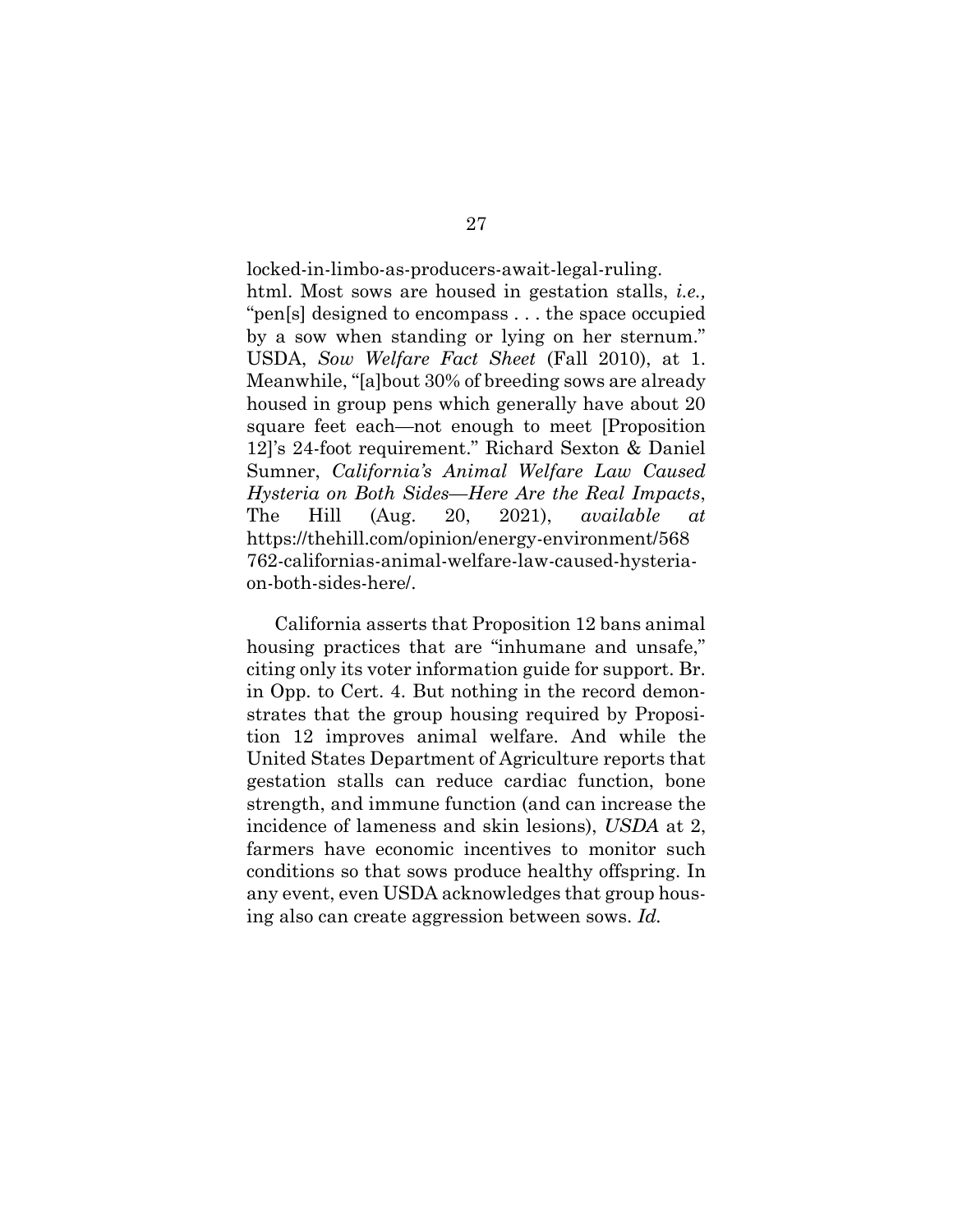Unsurprisingly, plenty of evidence demonstrates that gestation stalls, which the California law prohibits, provide distinct advantages over group housing for sows.

<span id="page-38-0"></span>First, "[s]tall housing allows each sow to be given an individually tailored diet and secure access to water." AVMA, *Welfare Implications of Gestation Sow Housing* (Nov. 11, 2015), at 1. Individualized feeding prevents competition among sows for food, which is common in group housing and may lead to dominant sows becoming overweight while middle-ranking and subordinate sows become underweight. *Id.* at 2. Second, "individual housing makes it easy to identify, inspect and intervene on behalf of specific sows, such as for veterinary treatment." *Id.* at 1. Third, "stallhoused sows are unlikely to receive injuries associated with physical aggression." *Id.* Once again, physical aggression often occurs in group housing, especially for subordinate sows, because of competition for resources or crowding. *Id.* at 2.

Purdue University runs a 1,500-acre farm for educational and research purposes called the Animal Sciences Research and Education Center (ASREC). The ASREC farm includes a Swine Unit, which sells hogs on the open market for meat production. Scholars at ASREC predict the following results if Purdue's ASREC Swine Unit switches to Prop-12-complaint hog production facilities. First, Prop-12 compliance will lead to sows dying due to higher rates of sow fighting. Second, sow fighting may lower conception rates. Third, group housing will cause sow fighting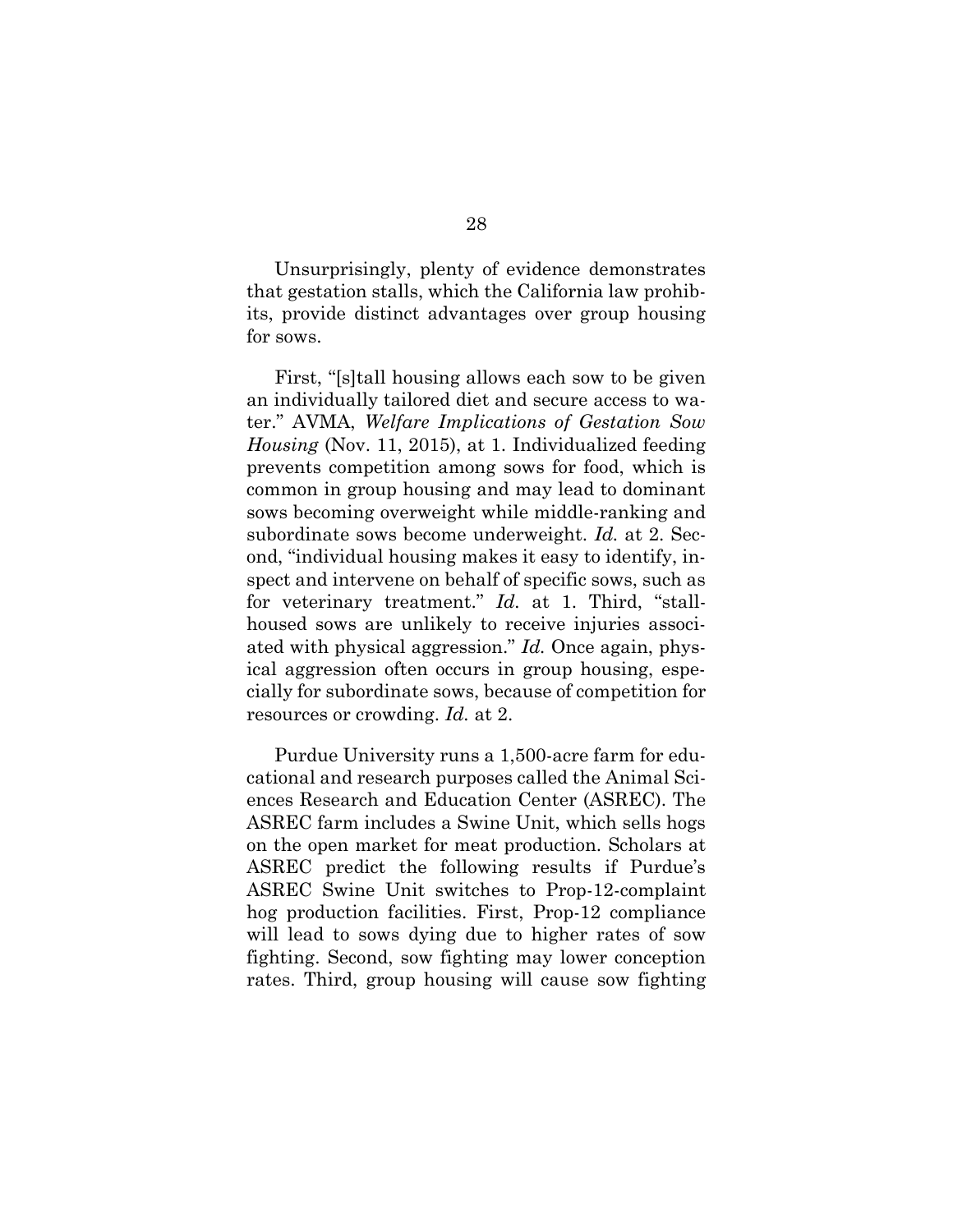will lead to higher rates of miscarriage among sows. Fourth, transitioning to group housing will lead to higher mortality among newborn piglets.

Proposition 12's capacity to promote the welfare of sows is questionable at best. California should not have authority to bind farmers in other States—who, after all, cannot vote against Proposition 12—to a model of animal husbandry that thwarts current protections for the sake of unproven benefits.

### **III. Allowing Proposition 12 To Stand Will Disrupt Small Farms, Affect Retail Prices, Invite Market Balkanization, and Foster Interstate Economic Conflict**

Upholding Proposition 12 will have both legal and economic consequences across the country. Farms nationwide will need to invest in costly new housing for covered livestock, resulting in an increase in retail prices. Furthermore, such a decision will lead to market segmentation and encourage other States to enact their own laws imposing economic policy on American consumers.

1. Proposition 12 threatens serious economic consequences, as it is costly to convert animal-husbandry operations to comply with the new rules.

<span id="page-39-0"></span>According to Christine McCracken, senior analyst of animal protein at Rabobank, ordinarily an "average barn might cost \$1,600 to USD 2,500 per sow, or \$3 million to \$4.5m million in total." Erica Shaffer, *Rabobank: California's Prop 12 a Call to Lead on Animal*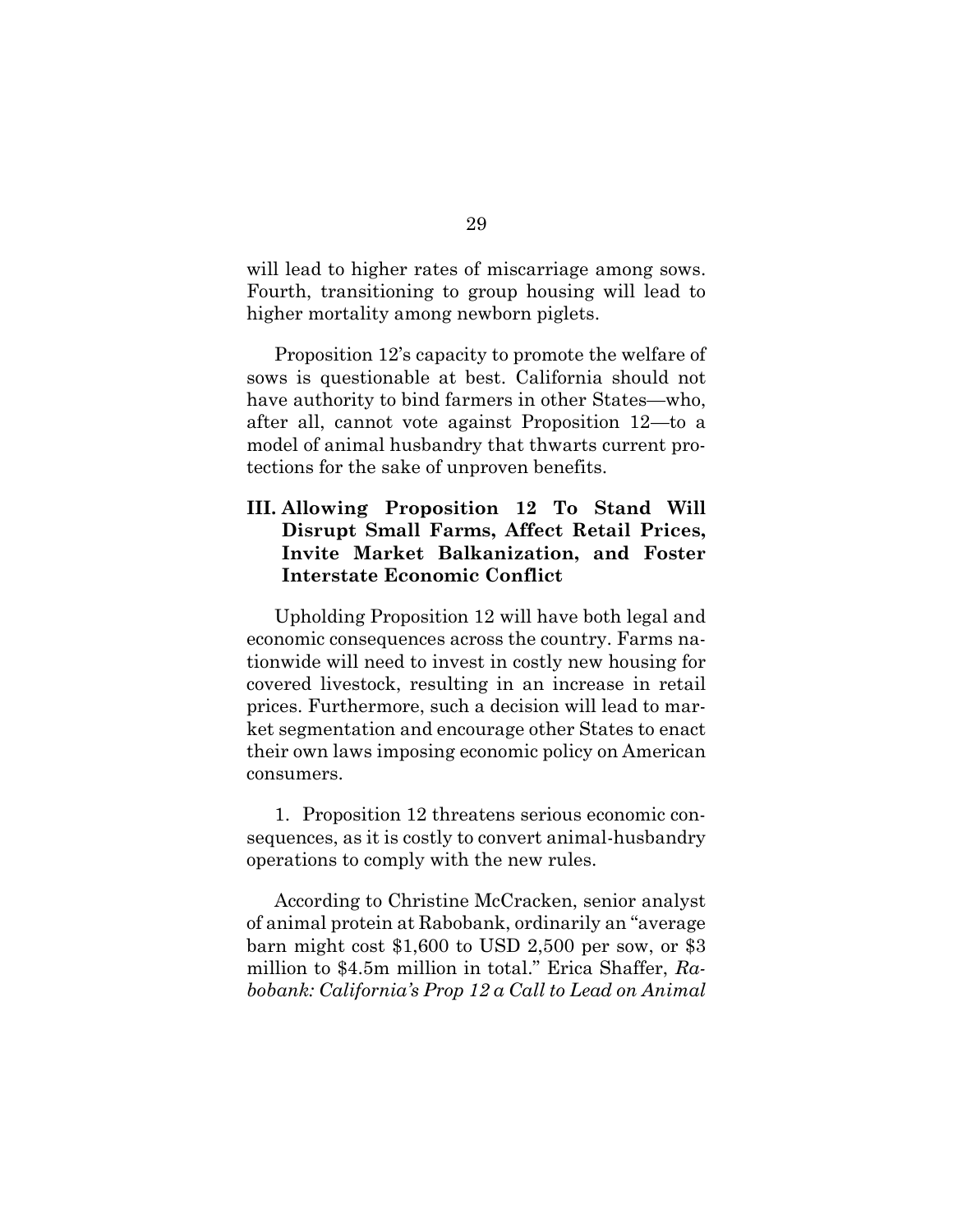*Welfare*, Meat+Poultry (2021), https://www.meatpoultry.com/articles/24659-rabobank-californias-prop-12 a-call-to-lead-on-animal-welfare. Under California's animal-confinement rules, however, some compliant barns are "averaging as much as \$3,400 per sow," with the decision to convert operations becoming increasingly difficult in light of recently "elevated building costs." *Id.*

Because "[s]maller farms will be more constrained by access to capital and thinner margins," they may have difficulty implementing the changes required by Proposition 12. Barry K. Goodwin, *California's Proposition 12 and its Impacts on the Pork Industry* (May 13, 2021), at 7. "The financial condition of a business operation is heavily influenced by the availability and cost of borrowed capital," but "[h]og operations tend to be much more highly leveraged than is the case for other types of farms." *Id.* at 7–8.

Small farms in particular have "a lower return to investments and therefore will likely realize less favorable terms of credit," and "will be the least able to undertake the changes that would make facilities conformable to Proposition 12." *Id.* at 8–9. As a result, Proposition 12 "will hasten the concentration of the hog industry, with smaller farms exiting the sector, leaving a US hog industry that has fewer but larger farms." *Id.* at 10.

2. The economic impact of the California law on the rest of the nation cannot be overstated. Again,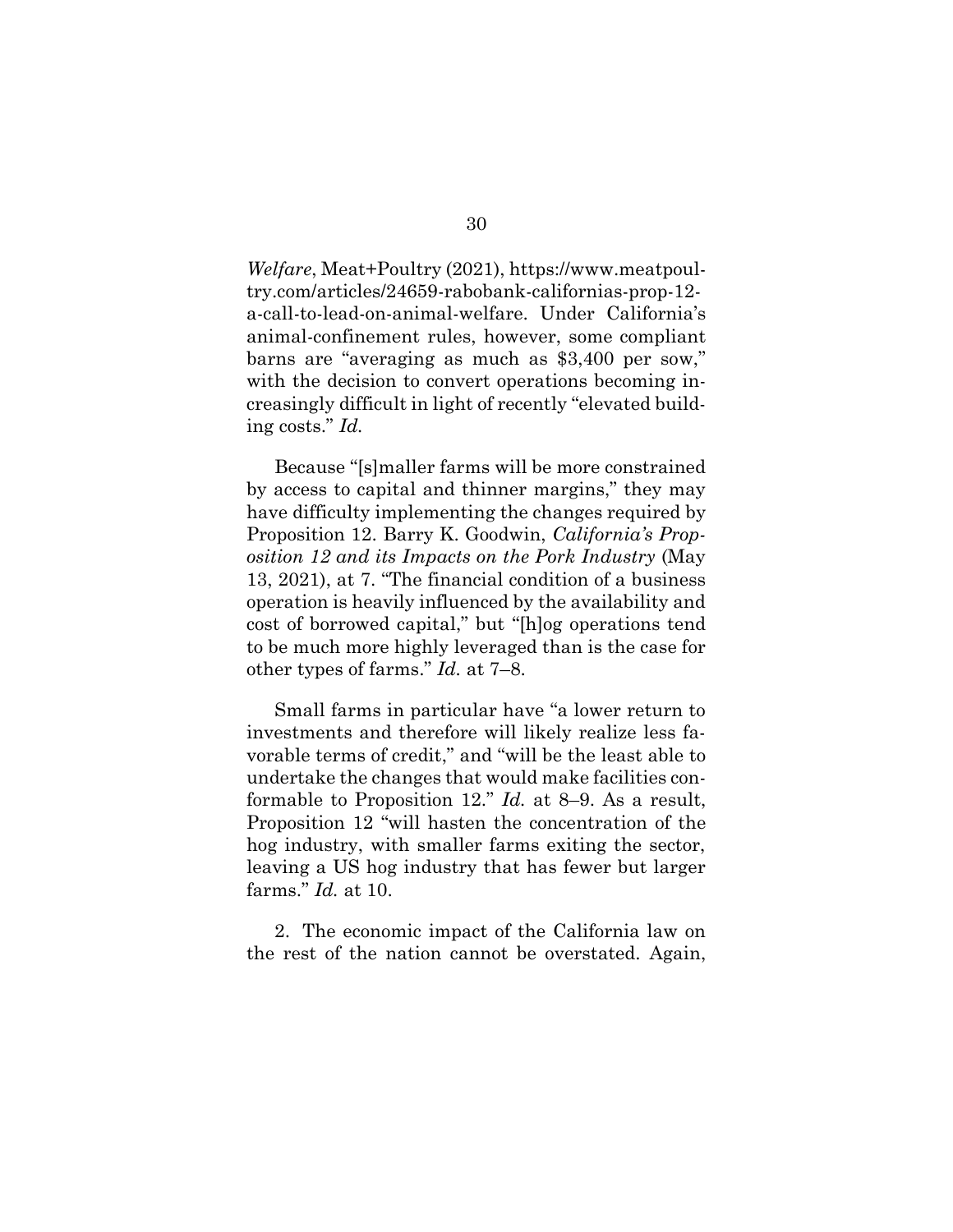California consumes 13% of the nation's pork. To continue selling pork products in California, "U.S. grocery retailers, meat wholesalers, and pork processors will need to split the pork supply chain into two separate classes of product: 1) pork products that are compliant with California's Proposition 12 and destined only for that market, and 2) traditional pork products that make no claims about compliance." *Id.* at 3. But because the pork market will not be able to adjust instantaneously to the new rules, pork prices within California "will likely skyrocket in conditions of artificial scarcity." *Id.* 

Outside California, on the other hand, "the remaining 49 states of the U.S. will experience an artificial glut of oversupplied traditional pork." *Id.* As a result, the price for conventionally raised hogs will collapse. *Id.* at 4. "If the sudden loss of California's pork sales channels destroys the meatpacking industry's demand for conventionally-raised lean hogs, then hogs that were once market-ready may become worthless and need to be euthanized if there is simply no buyer to take them." *Id.* at 5.

National market segmentation at the hands of a single State's law is a red flag of impermissible extraterritoriality. The Commerce Clause, not to mention the larger "sink or swim together" ethos of the Constitution, responded to abuses by larger, wealthier States the interfered with commerce and economic health in other States. Proposition 12 undermines the "maintenance of a national economic union unfettered by state-imposed limitations on interstate commerce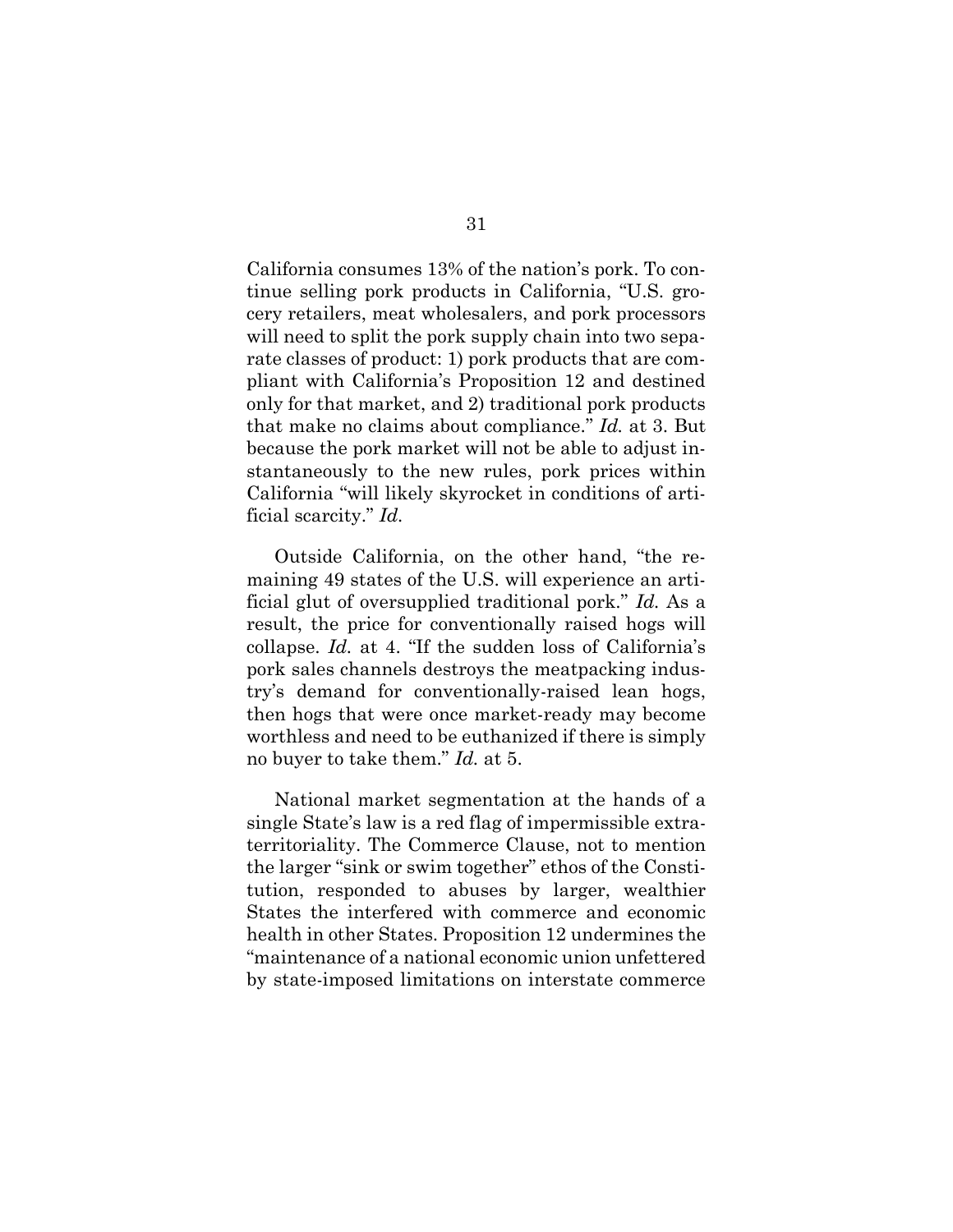and . . . the autonomy of the individual States within their respective spheres." *Healy v. Beer Inst., Inc.*, 491 U.S. 324, 335–36 (1989). It is a regression away from national market unity and toward a future of endless division.

3. The broad impact of Proposition 12 may be transformation of America's current integrated national market into a patchwork of regulatory regions on a variety of fronts.

<span id="page-42-0"></span>Among many other horizontal federalism problems, in this situation the "risk of inconsistent regulation by different States[,]" *CTS Corp. v. Dynamics Corp. of Am.*, 481 U.S. 69, 89 (1987), is substantial. California may have its own view of what constitutes proper treatment of livestock sold as food to its consumers, but other States may have other ideas, and differing standards will ultimately conflict with one another. California's animal-confinement rules depart markedly from the conventional rules of most States, which permit farmers to raise calves and hogs in accordance with commercial standards and agricultural best practices, rather than dictate mandatory animal-confinement requirements.*See generally* Elizabeth R. Rumley, *States' Farm Animal Confinement Statutes*, Nat'l Agric. Law Ctr., https://nationalaglawcenter.org/state-compilations/farm-animal-welfare/.

<span id="page-42-1"></span>Perhaps even more concerning, State efforts to exert unilateral control over large sectors of national economic activity are increasingly common. In the field of energy regulation, for example, California and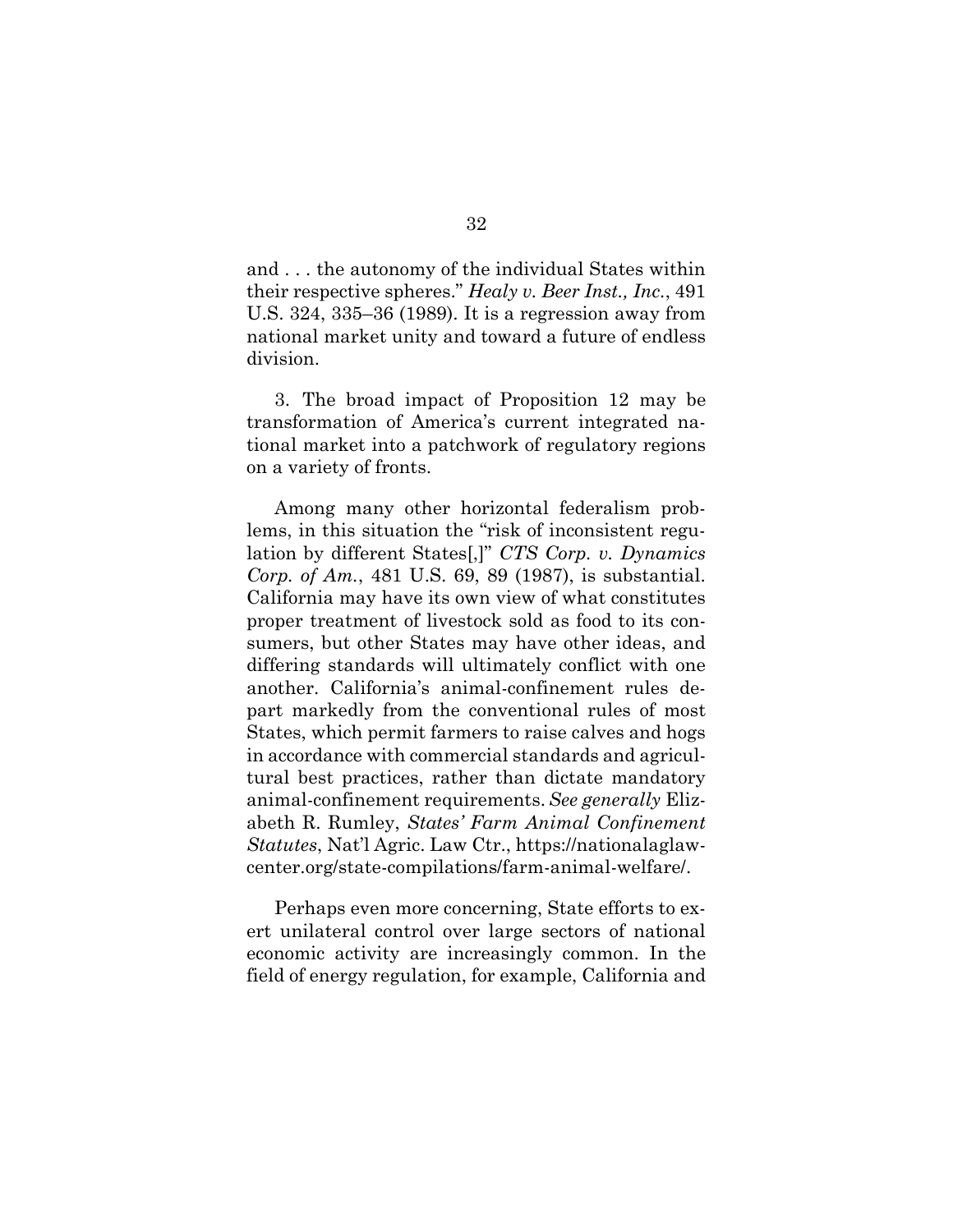<span id="page-43-3"></span><span id="page-43-2"></span><span id="page-43-0"></span>Oregon regulate greenhouse gases generated along the electricity supply chain leading to those States. Cal. Code Regs. tit. 17, § 95481; Or. Admin. R. 340- 253-0040. *See generally* James W. Coleman, *Importing Energy, Exporting Regulation*, 83 Fordham L. Rev. 1357 (2014). Colorado, meanwhile, regulates the renewable energy portfolios of power companies selling electricity for use in the State. Colo. Rev. Stat. § 40-2-124.

<span id="page-43-1"></span>Eventually, this trend may prompt exactly the sorts of trade wars the Commerce Clause was designed to prevent. Even with farm production, animal confinement laws may be just the beginning. Texas, for example, might pass a law prohibiting the sale of fruit picked by undocumented workers (even in other States) and institute a certification and inspection program just like what California threatens here.

Consider another labor policy: It is not hard to imagine a large State obstructing access to its markets for goods produced by labor paid less than \$15 per hour—the hypothetical "satisfactory wage scale" dismissed as absurd in *Baldwin*—only to face retaliation from other States via exclusion of goods produced by labor lacking right-to-work protections. Or a large State might pass a law forbidding the retail sale of goods from producers that do not pay for employees' birth control or abortions.

These hypotheticals have a critical commonality with Proposition 12: All showcase circumstances where a State closes its markets to products based on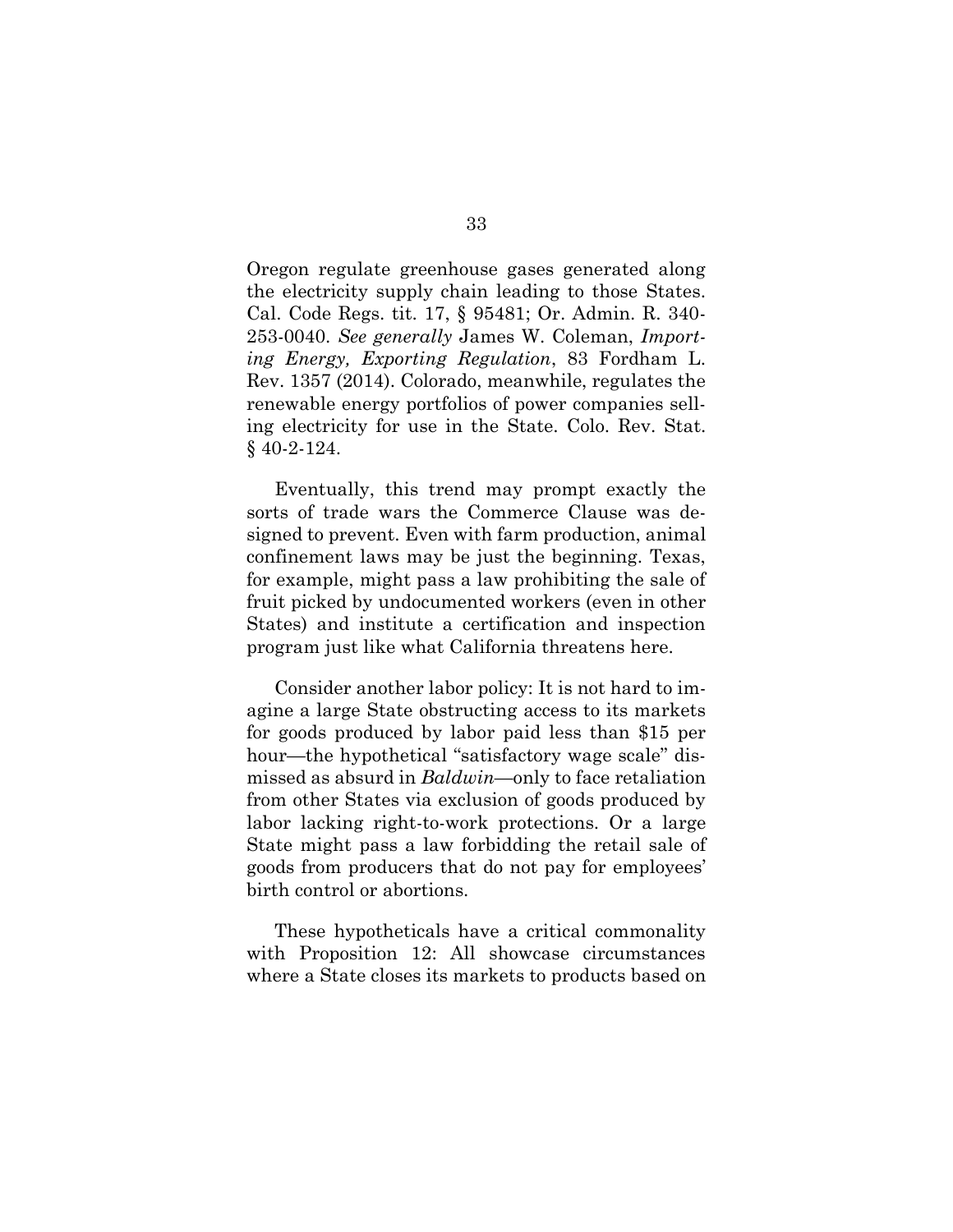preferences for conditions of production rather than concern for the health and safety of the regulating State's citizens. In short, a victory here for extraterritorial regulation portends a new era where States shutter their markets to goods whose conditions of production offend the moral sensibilities of the regulating State.

\*\*\*

The Constitution permits California to serve as a laboratory of state policy experimentation with its animal-confinement laws—but only within its own borders. Precisely to ensure *other* States may experiment with animal-confinement policies of their own, the Constitution prohibits California from applying its animal-confinement laws to farmers in other States. By allowing California to do so, the decision below creates an untenable situation: It permits California to impose policy choices on defenseless other States. Because the Constitution forecloses such extraterritorial regulation, the Court should reverse.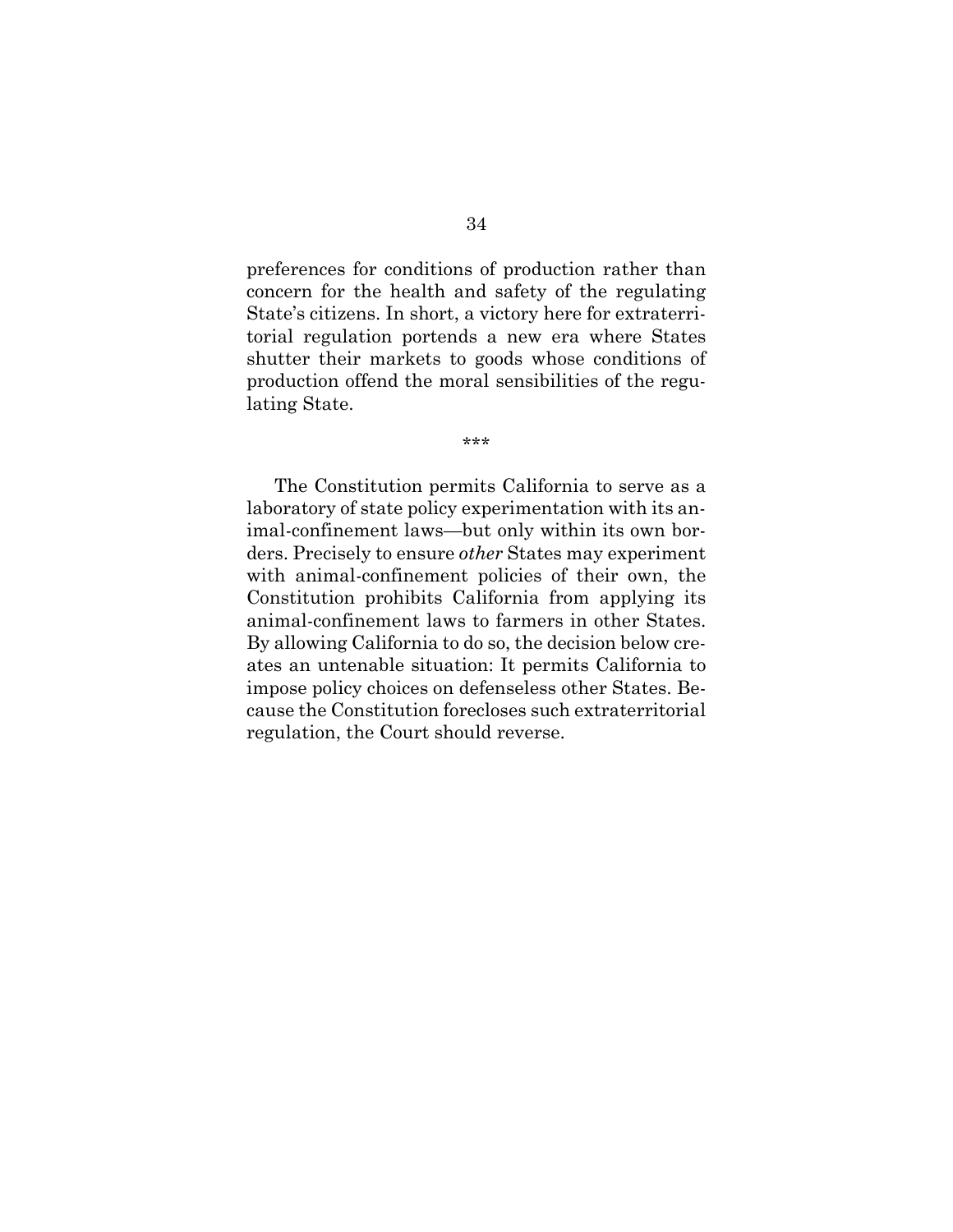### **CONCLUSION**

The Court should reverse the decision below.

Respectfully submitted,

| Office of the           | THEODORE E. ROKITA       |
|-------------------------|--------------------------|
| <b>Attorney General</b> | <b>Attorney General</b>  |
| 302 W. Washington St.   | THOMAS M. FISHER*        |
| Indianapolis, IN 46204  | Solicitor General        |
| $(317)$ 232-6255        | <b>JULIA C. PAYNE</b>    |
| Tom.Fisher@atg.in.gov   | MELINDA R. HOLMES        |
|                         | Deputy Attorneys General |

*\*Counsel of Record*

*Counsel for* Amici *States*

Dated: June 17, 2022

### 35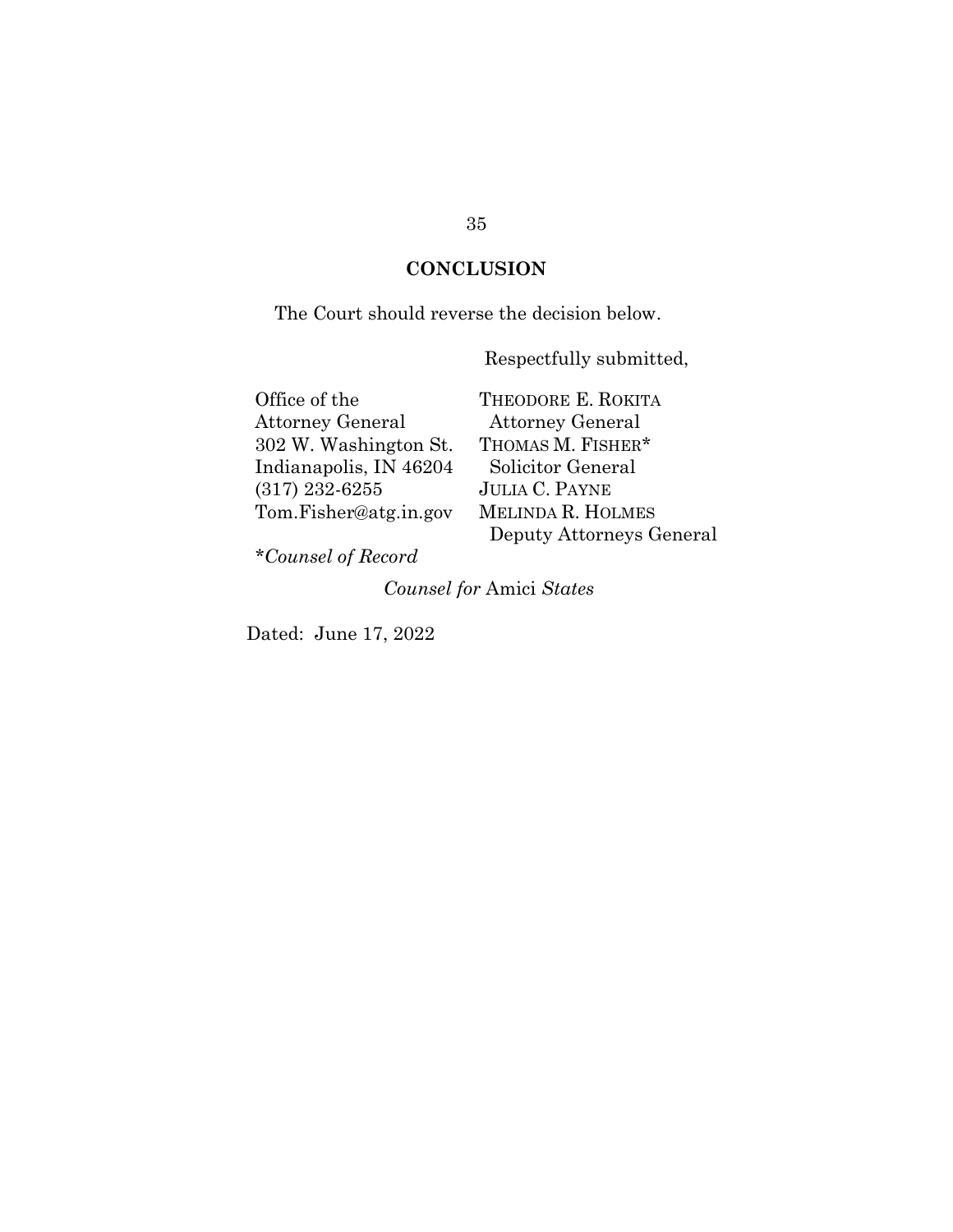### ADDITIONAL COUNSEL

### *Counsel for* Amici *States*

| <b>STEVE MARSHALL</b>     | <b>DANIEL CAMERON</b>   |
|---------------------------|-------------------------|
| Attorney General          | <b>Attorney General</b> |
| State of Alabama          | Commonwealth of         |
|                           | Kentucky                |
| MARK BRNOVICH             |                         |
| Attorney General          | <b>JEFF LANDRY</b>      |
| State of Arizona          | <b>Attorney General</b> |
|                           | State of Louisiana      |
| <b>LESLIE RUTLEDGE</b>    |                         |
| Attorney General          | <b>LYNN FITCH</b>       |
| <b>State of Arkansas</b>  | <b>Attorney General</b> |
|                           | State of Mississippi    |
| CHRISTOPHER M. CARR       |                         |
| Attorney General          | <b>ERIC SCHMITT</b>     |
| State of Georgia          | <b>Attorney General</b> |
|                           | State of Missouri       |
| LAWRENCE WASDEN           |                         |
| Attorney General          | <b>AUSTIN KNUDSEN</b>   |
| State of Idaho            | <b>Attorney General</b> |
|                           | State of Montana        |
| $\pi_{\Omega M}$ Mit i ed |                         |

TOM MILLER Attorney General State of Iowa

DEREK SCHMIDT Attorney General State of Kansas

JOHN FORMELLA

DOUG PETERSON Attorney General State of Nebraska

Attorney General State of New Hampshire

#### 36